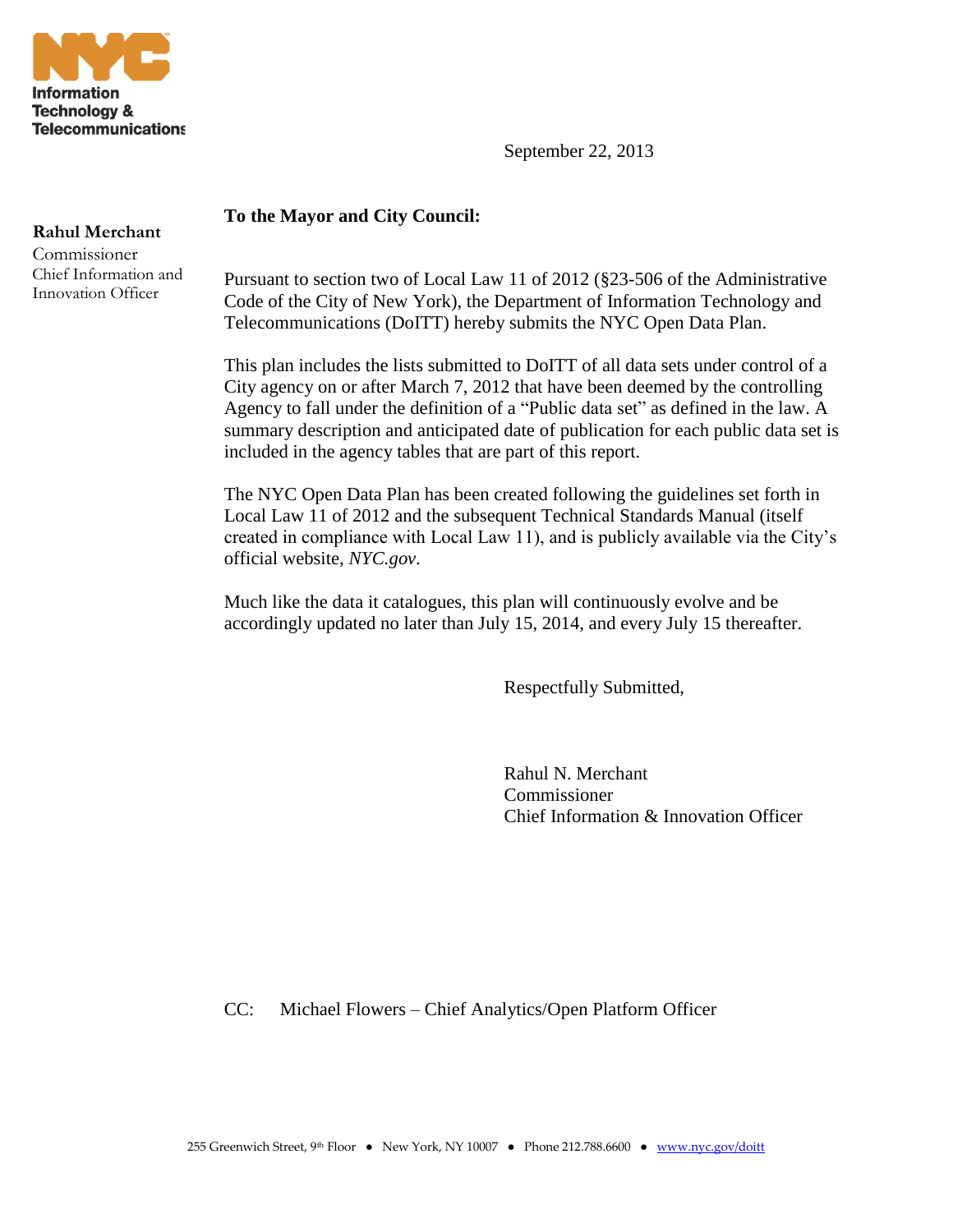

# NYC Open Data Plan

September 22, 2013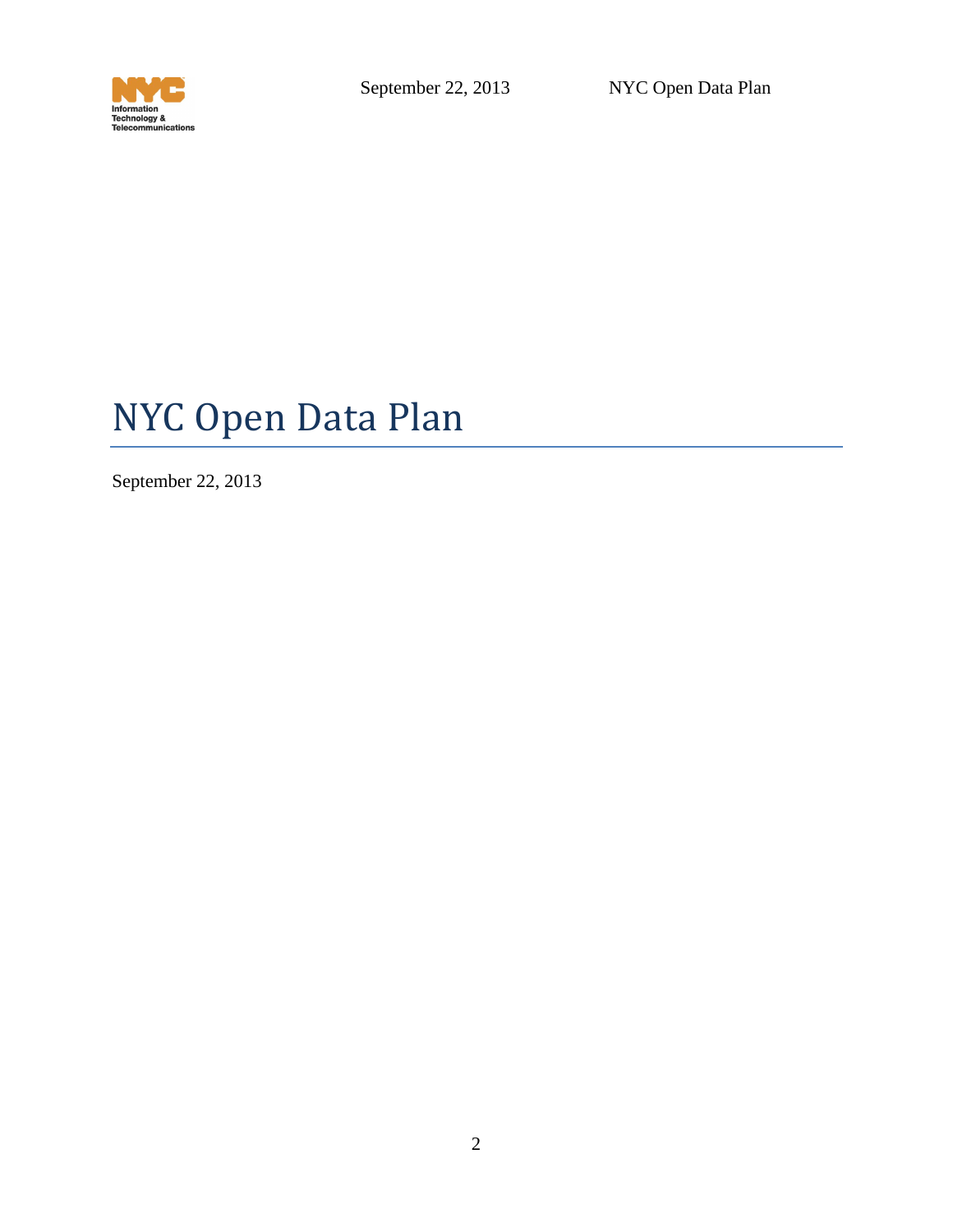

## Table of Contents

| Department of Information Technology and Telecommunications (DoITT) 22 |  |
|------------------------------------------------------------------------|--|
|                                                                        |  |
|                                                                        |  |
|                                                                        |  |
|                                                                        |  |
|                                                                        |  |
|                                                                        |  |
|                                                                        |  |
|                                                                        |  |
|                                                                        |  |
|                                                                        |  |
|                                                                        |  |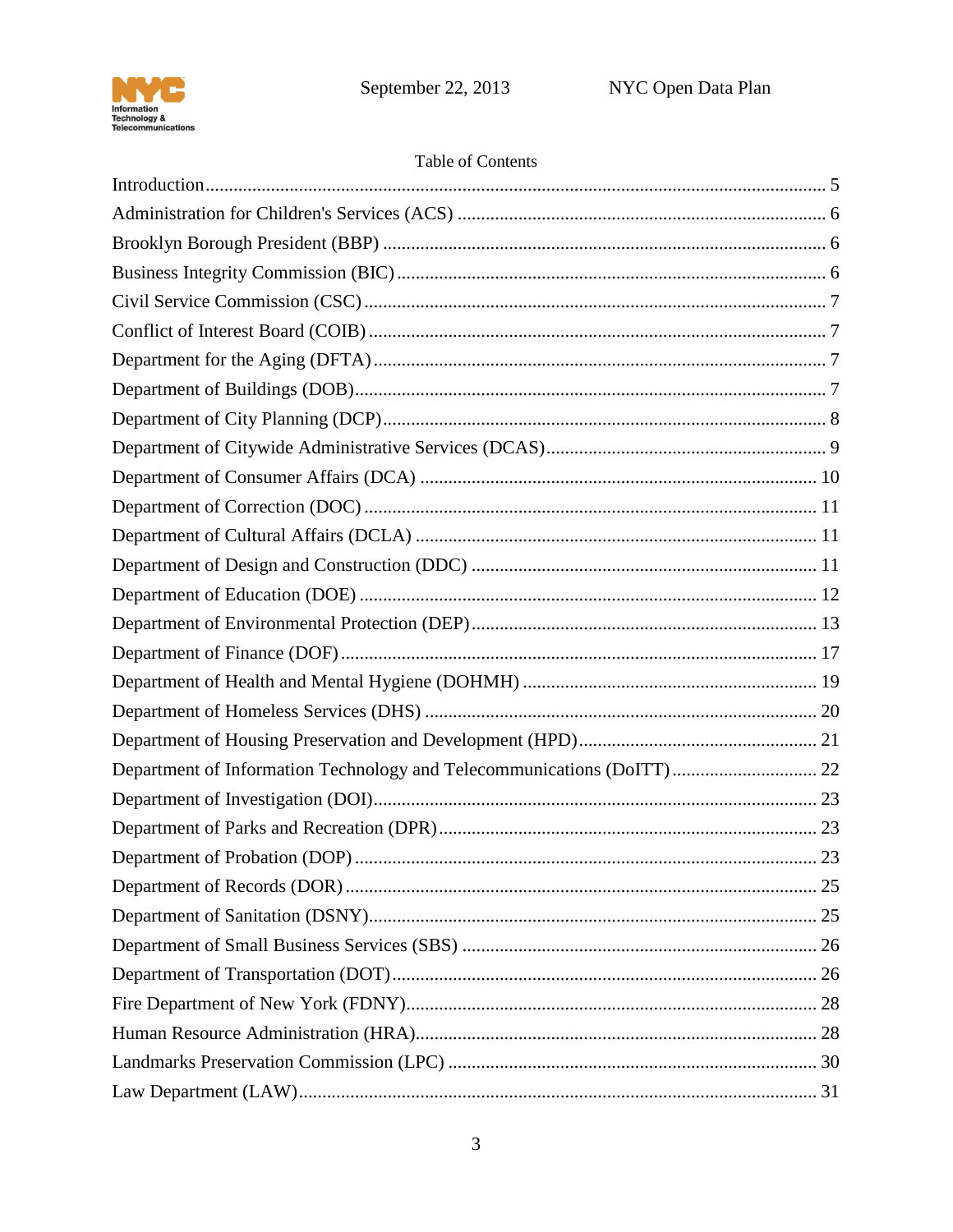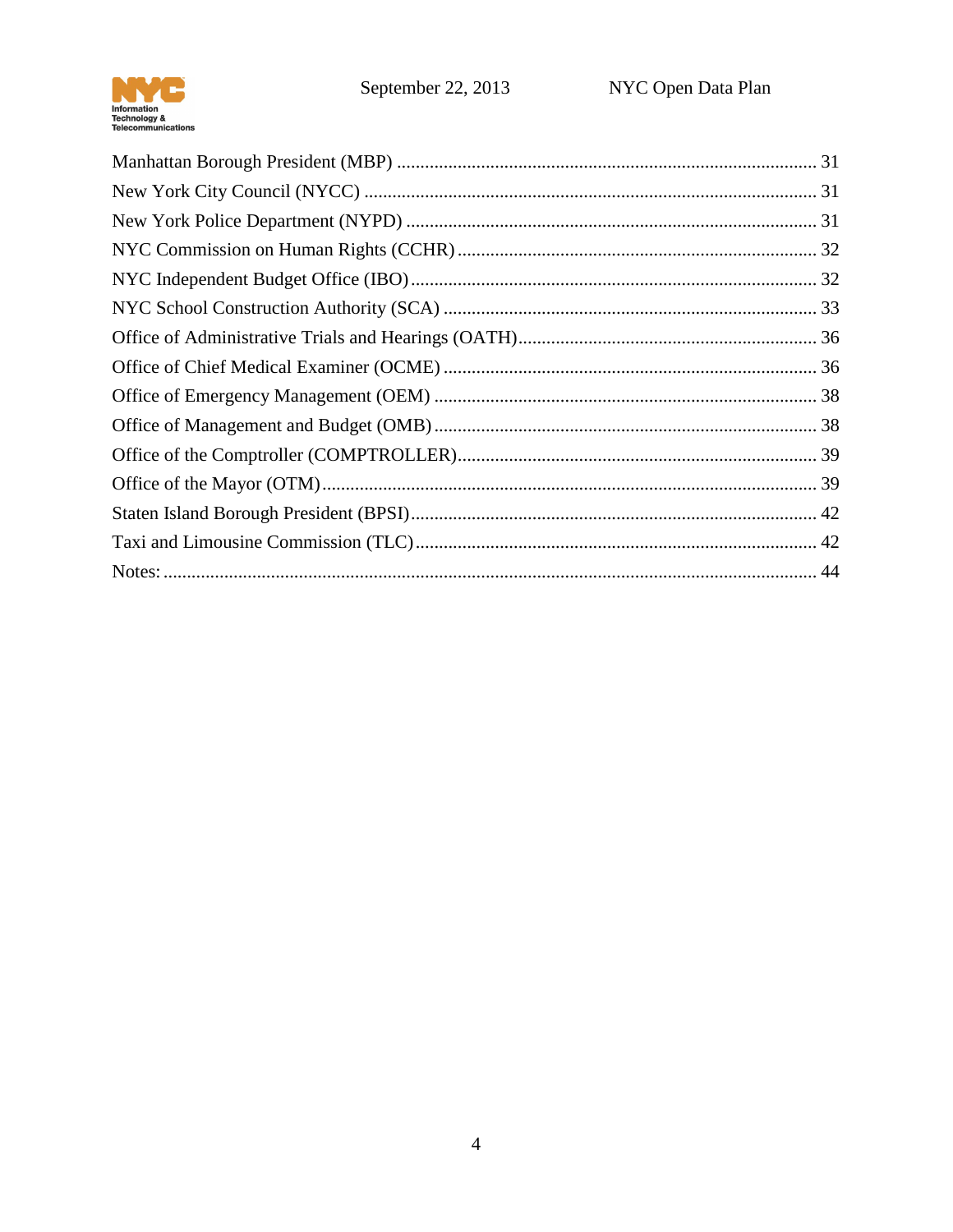

#### <span id="page-4-0"></span>**Introduction:**

The City of New York has already opened up more than a thousand City agency data sets through the [NYC Open Data](http://nyc.gov/data) public web site. This *NYC Open Data Plan* lists other City data sets that are not yet available, but that will be added to the NYC Open Data portal in the future. This plan is available on the nyc.gov, and will be updated no later than July 15, 2014, and every July 15th thereafter.

The *NYC Open Data Plan* has been prepared in accordance with Local Law 11 of 2012 to make the operation of City government more transparent, accessible, and accountable to the public. Making City data sets available online using open standards will allow the public to assist in the development of analyses, applications and other tools to improve City government and the lives of New Yorkers.

The *NYC Open Data Plan* is intended to be a comprehensive accounting of the Public Data sets maintained by the City of New York as well as a commitment by the City to make those data sets available by a date certain. The inaugural edition of this plan includes approximately 440 public data sets, as well as the release date and update frequency of each set. This plan is a living document and will be updated as additional data sets are identified and released. To that end, we request your feedback on the plan and assistance in identifying any additional data sets that might be appropriate for release.

To submit feedback on the *NYC Open Data Plan*, please send correspondence to: [nycdatasupport@doitt.nyc.gov.](mailto:nycdatasupport@doitt.nyc.gov)

To suggest data for inclusion on the NYC Open Data portal, please visit: [https://data.cityofnewyork.us/nominate.](https://data.cityofnewyork.us/nominate)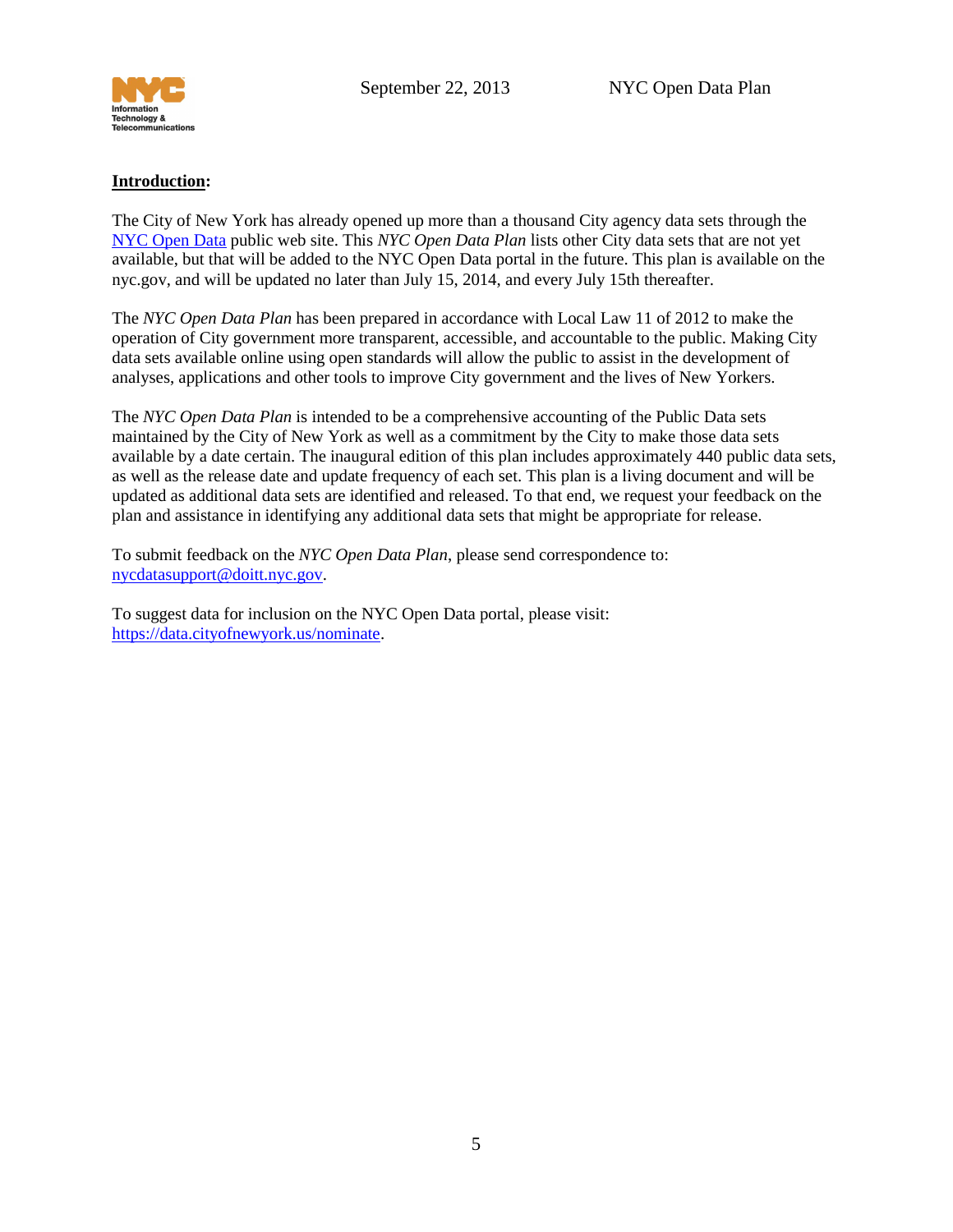

<span id="page-5-2"></span><span id="page-5-1"></span><span id="page-5-0"></span>

| Agency                                                    | <b>Dataset</b>                                                          | <b>Dataset Description</b>                                                                                                                                                           | Update<br>Frequency | Planned<br>Release<br>Date |
|-----------------------------------------------------------|-------------------------------------------------------------------------|--------------------------------------------------------------------------------------------------------------------------------------------------------------------------------------|---------------------|----------------------------|
| Administration for<br><b>Children's Services</b><br>(ACS) | Monthly Flash Report<br>indicators                                      | Monthly trends in select child welfare,<br>child care and youth justice statistics                                                                                                   | Monthly             | 10/29/2018                 |
| Administration for<br><b>Children's Services</b><br>(ACS) | Placements by Community<br>District (CD)                                | Number of children placed in foster<br>care by their CD of origin                                                                                                                    | Annually            | 3/31/2014                  |
| Administration for<br><b>Children's Services</b><br>(ACS) | Abuse/Neglect by CD                                                     | Abuse/neglect investigations by CD of<br>family                                                                                                                                      | Annually            | 3/31/2014                  |
| Administration for<br><b>Children's Services</b><br>(ACS) | <b>Community Snapshots</b>                                              | Select child welfare, child care and<br>youth justice statistics for each CD                                                                                                         | Annually            | 10/29/2018                 |
| Administration for<br><b>Children's Services</b><br>(ACS) | Child Welfare Indicators -<br>Annual and quarterly report<br>indicators | <b>Select Child Welfare indicators</b><br>reported in compliance with<br>Introduction 15 passed by the New<br>York City Council in 2006                                              | Quarterly           | 6/30/2014                  |
| Administration for<br><b>Children's Services</b><br>(ACS) | <b>Detention and Placement</b><br>Incident reports                      | Detention and Placement incident<br>statistics reported in compliance with<br>Introduction 153-A and 37-A passed<br>by the New York City Council                                     | Quarterly           | 10/30/2017                 |
| Administration for<br><b>Children's Services</b><br>(ACS) | <b>Detention and Placement</b><br>Demographic reports                   | Detention demographic statistics<br>reported in compliance with<br>Introduction 153-A and 37-A passed<br>by the New York City Council                                                | Annually            | 10/30/2017                 |
| Administration for<br><b>Children's Services</b><br>(ACS) | <b>Detention and Placement</b><br>Abuse/neglect reports                 | Detention abuse/neglect statistics<br>reported in compliance with<br>Introduction 153-A and 37-A passed<br>by the New York City Council                                              | Annually            | 10/30/2017                 |
| <b>Brooklyn Borough</b><br>President (BBP)                | <b>Constituent Requests</b>                                             | The number of constituent requests for<br>assistance separated by issues/sub-<br>issues                                                                                              | Monthly             | 12/31/2018                 |
| <b>Business Integrity</b><br>Commission (BIC)             | <b>Approved Operating</b><br>Companies                                  | This list contains a list of all approved<br>and operating companies within BIC's<br>regulated industries                                                                            | Monthly             | 12/31/2018                 |
| <b>Business Integrity</b><br>Commission (BIC)             | Violation Issuance                                                      | Information on violations issued by<br>BIC including Rule/Regulation,<br>Respondent, Location, and Fine                                                                              | Daily               | 12/31/2018                 |
| <b>Business Integrity</b><br>Commission (BIC)             | Complaints                                                              | Information on complaints submitted<br>to BIC for investigation. Includes<br>nature of complaint, complaint<br>location, complainant details, agency<br>response data and resolution | Daily               | 12/31/2018                 |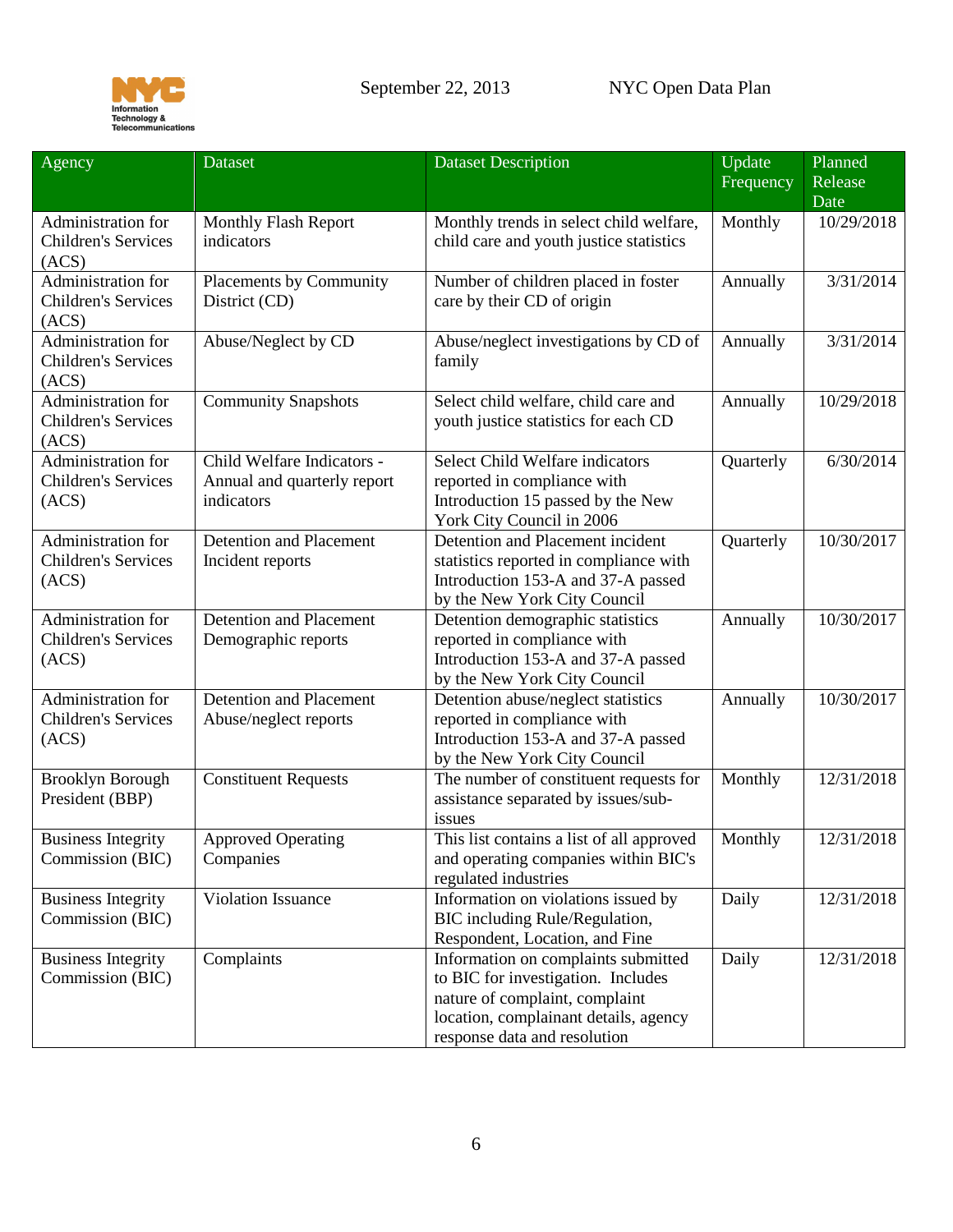

<span id="page-6-3"></span><span id="page-6-2"></span><span id="page-6-1"></span><span id="page-6-0"></span>

| Agency                                        | <b>Dataset</b>                                            | <b>Dataset Description</b>                                                                                                                                                                                                                                                | Update    | Planned            |
|-----------------------------------------------|-----------------------------------------------------------|---------------------------------------------------------------------------------------------------------------------------------------------------------------------------------------------------------------------------------------------------------------------------|-----------|--------------------|
|                                               |                                                           |                                                                                                                                                                                                                                                                           | Frequency | Release<br>Date    |
| <b>Business Integrity</b><br>Commission (BIC) | Certificates of Inspection                                | Information on inspections of<br>regulated companies<br>vehicles/establishments performed by<br>BIC enforcement staff. Includes<br>inspection location, company, vehicle<br>and driver information, as well as<br>specifics of inspection and any<br>resulting violations | Weekly    | 12/31/2018         |
| <b>Business Integrity</b><br>Commission (BIC) | Vehicles                                                  | Information on all vehicles used by a<br>trade waste licensee/registrant for the<br>removal of trade waste. Includes<br>vehicle make, model, year, VIN # and<br>DMV plate information                                                                                     | Monthly   | 12/31/2018         |
| <b>Business Integrity</b><br>Commission (BIC) | Principals                                                | Information on all principals and key<br>employees of a trade waste<br>licensee/registrant applicant. Includes<br>employment history, work/home<br>address and contact information                                                                                        | Monthly   | 12/31/2018         |
| Civil Service<br>Commission (CSC)             | Appeals filed with the Civil<br><b>Service Commission</b> | Number of appeals filed within a pre-<br>determined time (Monthly or<br>quarterly)                                                                                                                                                                                        | Monthly   | 1/2/2014           |
| Conflict of Interest<br>Board (COIB)          | <b>Enforcement Fines</b>                                  | This list contains information on the<br>fines collected by the Enforcement<br>Unit.                                                                                                                                                                                      | Monthly   | 3/1/2015           |
| Conflict of Interest<br>Board (COIB)          | List of policy makers                                     | This list contains information of those<br>designated as policy makers at their<br>respective agencies.                                                                                                                                                                   | Annually  | 3/1/2015           |
| Conflict of Interest<br>Board (COIB)          | <b>Annual Report Statistics</b>                           | This list contains the year-end<br>summaries of activities of all COIB<br>units.                                                                                                                                                                                          | Annually  | $\frac{3}{1/2015}$ |
| Department for the<br>Aging (DFTA)            | <b>Aging Services</b>                                     | Provides a listing of DFTA's core<br>services by provider type                                                                                                                                                                                                            | Daily     | 9/1/2014           |
| Department for the<br>Aging (DFTA)            | <b>Contract Expenditures</b>                              | Tracks contractors expenditures by<br>funding source to claim to oversight<br>for claiming                                                                                                                                                                                | Monthly   | 9/1/2014           |
| Department of<br>Buildings (DOB)              | Development Report                                        | Will contain development data such as<br>job filings, development inspection<br>results, etc.                                                                                                                                                                             | Monthly   | 12/1/2014          |
| Department of<br>Buildings (DOB)              | <b>Enforcement Report</b>                                 | Will contain safety and enforcement<br>data such as enforcement inspection<br>results (e.g. violations), disciplinary<br>actions, citywide devices, etc.                                                                                                                  | Monthly   | 12/1/2015          |
| Department of<br>Buildings (DOB)              | <b>Licensing Report</b>                                   | Will contain licensing data such as<br>licensee name, license type, etc.                                                                                                                                                                                                  | Monthly   | 12/1/2016          |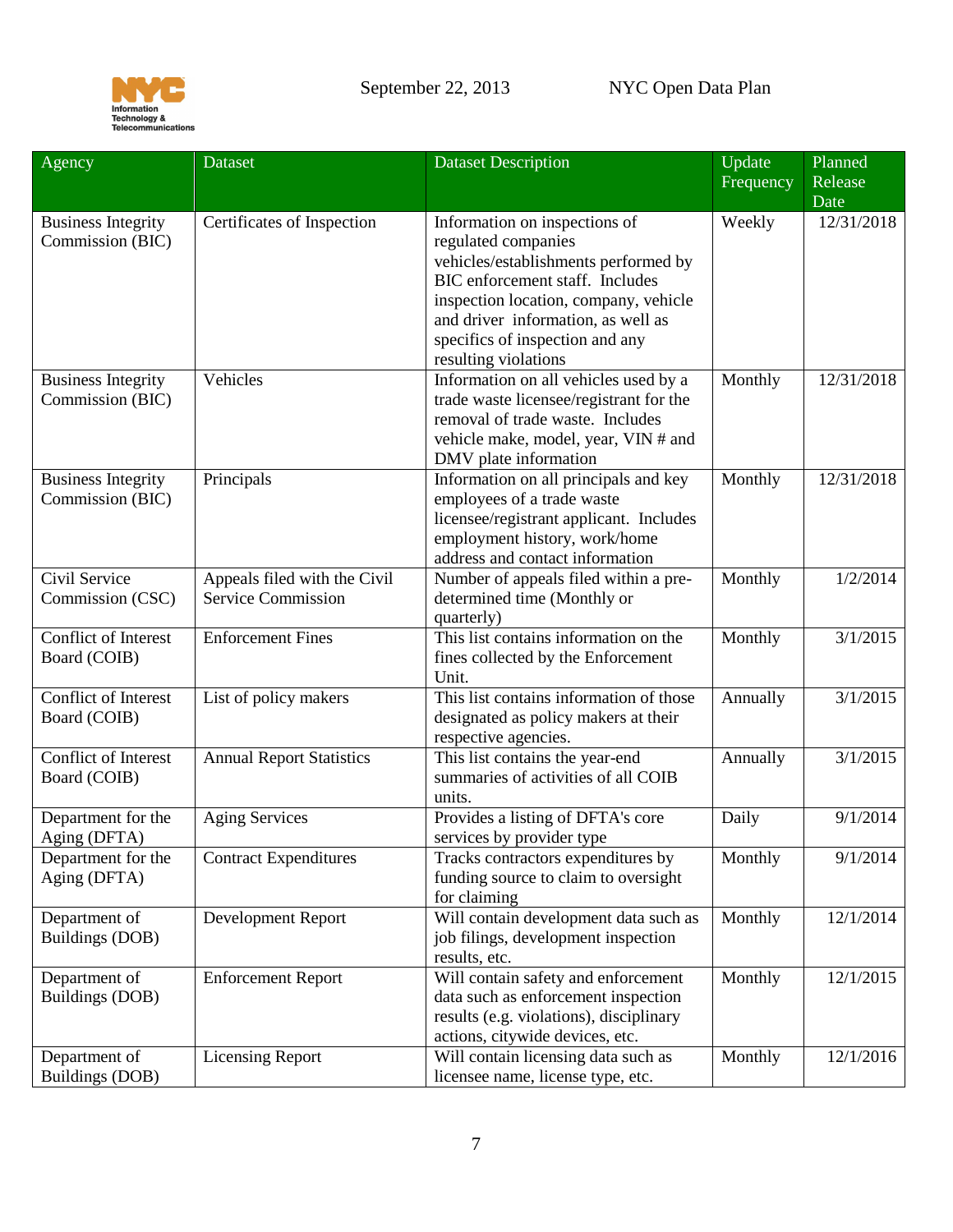

<span id="page-7-0"></span>

| Agency                               | <b>Dataset</b>                                                                        | <b>Dataset Description</b>                                                                                                                                                                                          | Update<br>Frequency | Planned<br>Release<br>Date |
|--------------------------------------|---------------------------------------------------------------------------------------|---------------------------------------------------------------------------------------------------------------------------------------------------------------------------------------------------------------------|---------------------|----------------------------|
| Department of City<br>Planning (DCP) | Significant Maritime and<br>Industrial Areas (SMIA)<br>boundaries                     | Shape file of SMIA boundaries that<br>define the geographic scope of New<br>York City's Waterfront Revitalization<br>Program (WRP)                                                                                  | <b>TBD</b>          | 12/31/2014                 |
| Department of City<br>Planning (DCP) | <b>Special Natural Waterfront</b><br>Areas (SNWA) boundaries                          | Shape file of SNWA boundaries that<br>define the geographic scope of New<br>York City's Waterfront Revitalization<br>Program (WRP)                                                                                  | <b>TBD</b>          | 12/31/2014                 |
| Department of City<br>Planning (DCP) | Census Demographics at the<br>Neighborhood Tabulation<br>Area (NTA) level             | Table of Census Demographics<br>represented at the NTA level. NTAs<br>are aggregations of census tracts that<br>are subsets of New York City's 55<br>Public Use Micro data Areas (PUMAs)                            | <b>TBD</b>          | 12/31/2014                 |
| Department of City<br>Planning (DCP) | Census Demographics at the<br>NYC City Council district<br>(CNCLD) level              | Table of Census Demographics<br>represented at the NYC City Council<br>district level                                                                                                                               | <b>TBD</b>          | 12/31/2014                 |
| Department of City<br>Planning (DCP) | Census Demographics at the<br><b>NYC Community District</b><br>(CD) level             | Table of Census Demographics<br>represented at the NYC Community<br>District level                                                                                                                                  | <b>TBD</b>          | 12/31/2014                 |
| Department of City<br>Planning (DCP) | Demographics and profiles at<br>the Neighborhood Tabulation<br>Area (NTA) level       | Table of ACS Demographics and<br>profile represented at the NTA level.<br>NTAs are aggregations of census tracts<br>that are subsets of New York City's 55<br>Public Use Microdata Areas (PUMAs)                    | <b>TBD</b>          | 12/31/2014                 |
| Department of City<br>Planning (DCP) | Demographics and profiles at<br>the Public Use Microdata Area<br>(PUMA) subarea level | Tables of ACS Demographics and<br>profiles represented at the PUMA sub<br>area level. (PUMA sub areas are<br>similar to NYC Community Districts<br>but not coterminous)                                             | <b>TBD</b>          | 12/31/2014                 |
| Department of City<br>Planning (DCP) | 2010 Census Tract to<br>Neighborhood Tabulation<br>Area Equivalency table             | Excel table of census data created to<br>project populations at the<br>Neighborhood Tabulation Area, a<br>small area level, from 2000 to 2030 for<br>PlaNYC, the long-term sustainability<br>plan for New York City | <b>TBD</b>          | 12/31/2014                 |
| Department of City<br>Planning (DCP) | Gazetteer of City Owned<br>Property                                                   | List of city-owned properties and uses                                                                                                                                                                              | Annually            | 12/31/2014                 |
| Department of City<br>Planning (DCP) | <b>Bike Counts</b>                                                                    | Bicycle traffic counts collected at 16<br>locations (11 on-street, 5 greenway).                                                                                                                                     | Annually            | 12/31/2014                 |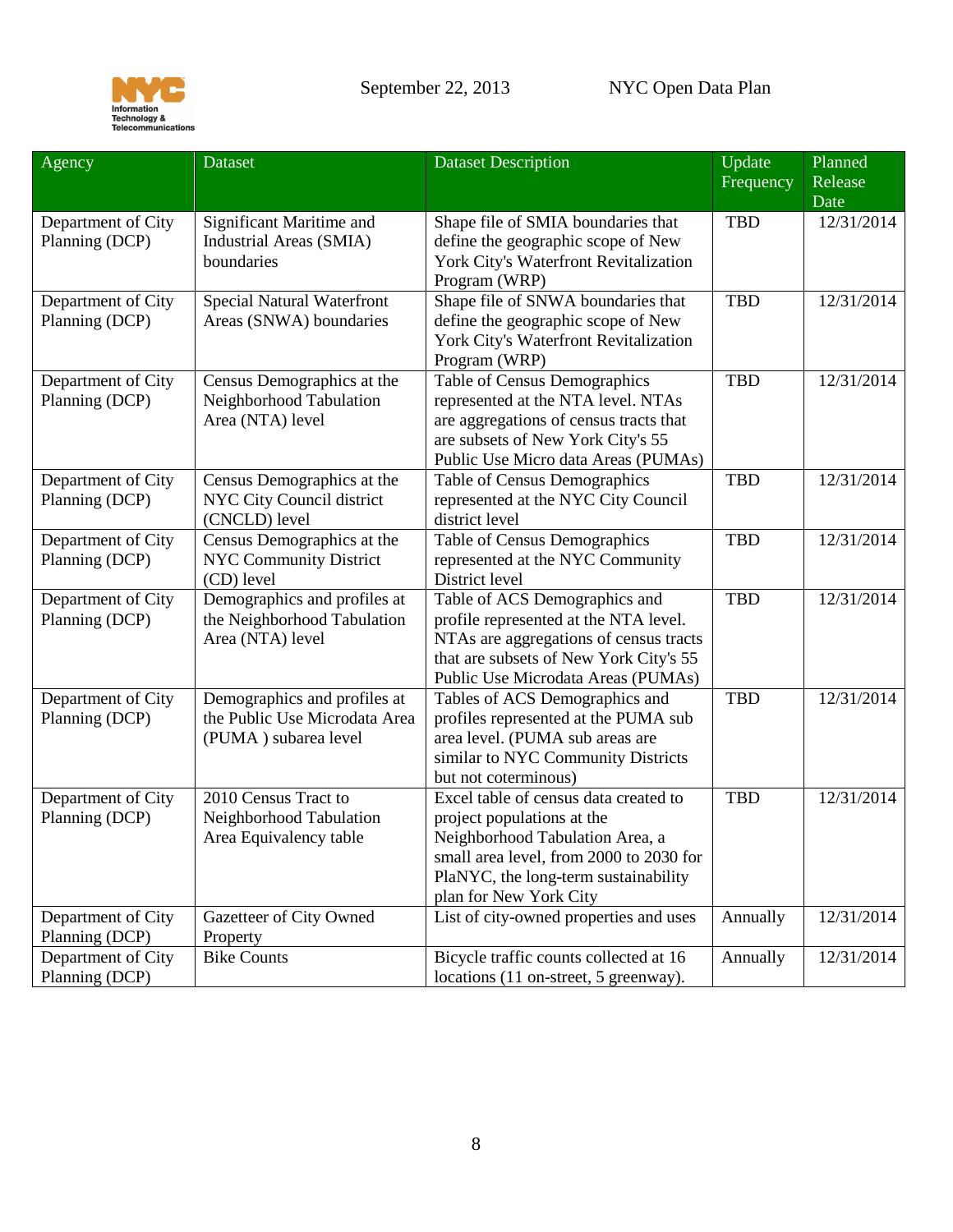

<span id="page-8-0"></span>

| Agency                                                         | Dataset                                                    | <b>Dataset Description</b>                                                                                                                                                                                      | Update<br>Frequency | Planned<br>Release<br>Date |
|----------------------------------------------------------------|------------------------------------------------------------|-----------------------------------------------------------------------------------------------------------------------------------------------------------------------------------------------------------------|---------------------|----------------------------|
| Department of<br>Citywide<br>Administrative<br>Services (DCAS) | City Record Online                                         | The City Record Online (CROL) is a<br>fully searchable database of<br>procurement notices - bid solicitations<br>and awards - from New York City<br>agencies.                                                   | Daily               | 12/31/2014                 |
| Department of<br>Citywide<br>Administrative<br>Services (DCAS) | City Store - The Official Store<br>of the City of New York | Information on City Store - the<br>Official Story of the City of New York                                                                                                                                       | Weekly              | 6/30/2014                  |
| Department of<br>Citywide<br>Administrative<br>Services (DCAS) | Green Book Online                                          | The Green Book Online is a fully<br>searchable database. It currently<br>includes 3 sections from the print<br>directory - listings for New York City,<br>County and New York State<br>government organizations | Weekly              | 6/30/2014                  |
| Department of<br>Citywide<br>Administrative<br>Services (DCAS) | 100 Year Association -<br>College Scholar Award            | The Hundred Year Association of New<br>York honors outstanding civil servants<br>and provides college scholarships for<br>the children of City employees                                                        | Annually            | 12/31/2014                 |
| Department of<br>Citywide<br>Administrative<br>Services (DCAS) | <b>OASys: NYC Online</b><br><b>Application System</b>      | Civil Service Exam Information                                                                                                                                                                                  | Monthly             | 12/31/2017                 |
| Department of<br>Citywide<br>Administrative<br>Services (DCAS) | <b>Current Solicitations</b>                               | The Office of Citywide Purchasing<br>(OCP) solicits and awards contracts for<br>a wide variety of goods and services<br>on behalf of all City agencies                                                          | Weekly              | 12/31/2015                 |
| Department of<br>Citywide<br>Administrative<br>Services (DCAS) | <b>Recent Bid Tabulations</b>                              | The Office of Citywide Purchasing<br>(OCP) solicits and awards contracts for<br>a wide variety of goods and services<br>on behalf of all City agencies                                                          | Weekly              | 6/30/2016                  |
| Department of<br>Citywide<br>Administrative<br>Services (DCAS) | <b>Recent Contract Awards</b>                              | The Office of Citywide Purchasing<br>(OCP) solicits and awards contracts for<br>a wide variety of goods and services<br>on behalf of all City agencies                                                          | Weekly              | 6/30/2016                  |
| Department of<br>Citywide<br>Administrative<br>Services (DCAS) | <b>Building Energy Usage Data</b>                          | City Building Energy Usage Data                                                                                                                                                                                 | Annually            | 12/31/2015                 |
| Department of<br>Citywide<br>Administrative<br>Services (DCAS) | <b>Building Fuel Usage Data</b>                            | City Building Fuel Usage Data                                                                                                                                                                                   | Annually            | 12/31/2015                 |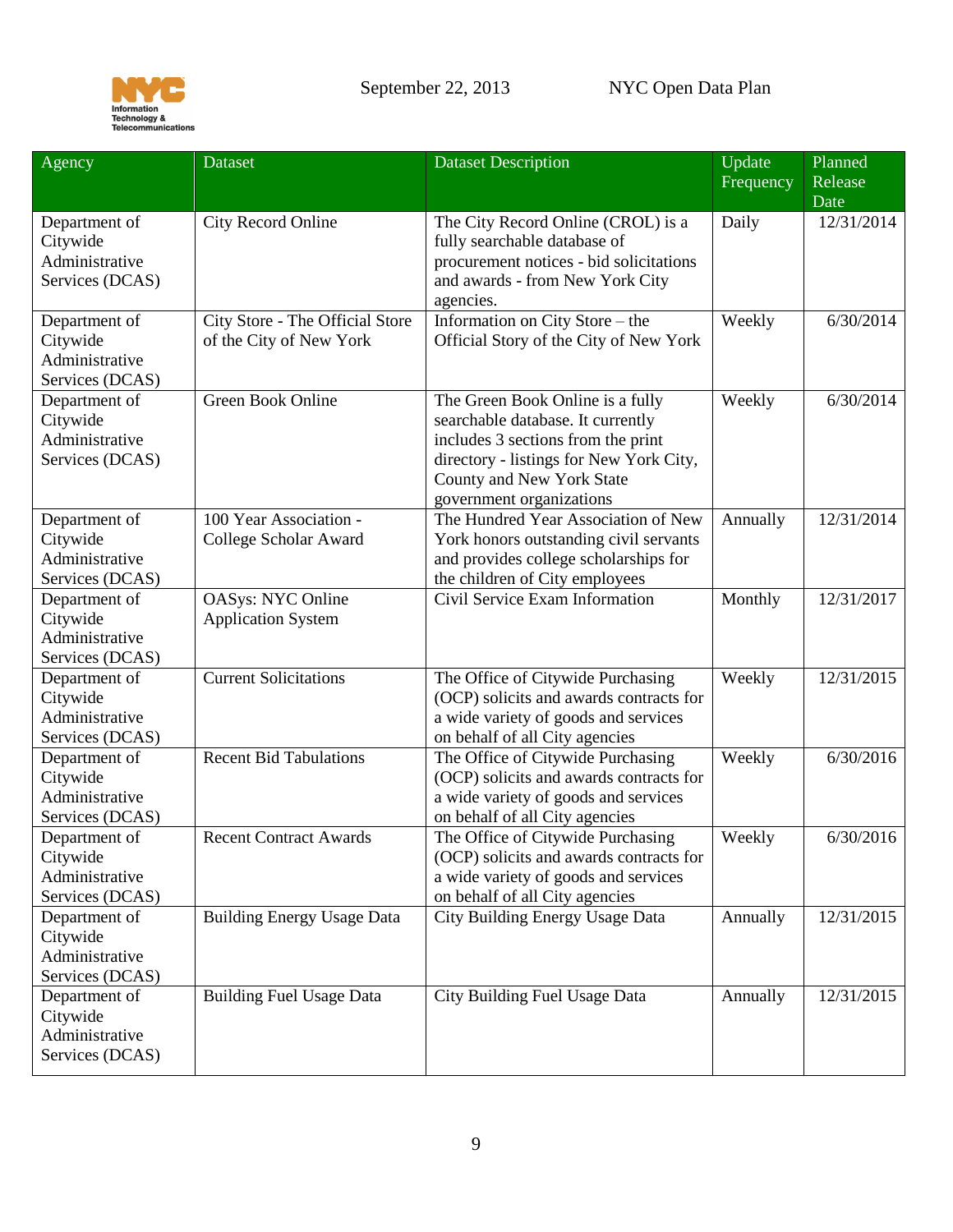

<span id="page-9-0"></span>

| Agency                                                         | <b>Dataset</b>                                                 | <b>Dataset Description</b>                                                                                                                                                                                               | Update<br>Frequency | Planned<br>Release<br>Date |
|----------------------------------------------------------------|----------------------------------------------------------------|--------------------------------------------------------------------------------------------------------------------------------------------------------------------------------------------------------------------------|---------------------|----------------------------|
| Department of<br>Citywide<br>Administrative<br>Services (DCAS) | Urban Agriculture dataset                                      | City Property Data                                                                                                                                                                                                       | Annually            | 12/31/2015                 |
| Department of<br><b>Consumer Affairs</b><br>(DCA)              | Licensing Fees Rate Table                                      | Fee table for DCA license applications                                                                                                                                                                                   | Monthly             | 1/31/2015                  |
| Department of<br><b>Consumer Affairs</b><br>(DCA)              | <b>License Applications</b>                                    | License applications submitted to<br>DCA.                                                                                                                                                                                | Monthly             | 1/31/2015                  |
| Department of<br><b>Consumer Affairs</b><br>(DCA)              | Waiting List for General<br><b>Vendor Licenses</b>             | Applicants placed on waiting list for<br>General Vendor licenses after annual<br>lottery. (Lottery not always held each<br>year.)                                                                                        | Annually            | 1/31/2015                  |
| Department of<br><b>Consumer Affairs</b><br>(DCA)              | Inspections                                                    | DCA inspections of over 80 business<br>categories to ensure compliance with<br>license regulations, weights and<br>measures regulations, and provisions<br>of the New York City Consumer<br><b>Protection Law</b>        | Weekly              | 1/31/2015                  |
| Department of<br><b>Consumer Affairs</b><br>(DCA)              | Charges                                                        | Charges issued as a result of DCA<br>enforcement efforts to ensure<br>compliance with license regulations,<br>weights and measures regulations, and<br>provisions of the New York City<br><b>Consumer Protection Law</b> | Weekly              | 1/31/2015                  |
| Department of<br><b>Consumer Affairs</b><br>(DCA)              | Case Workflow                                                  | Status of cases in DCA's<br><b>Administrative Tribunal</b>                                                                                                                                                               | Weekly              | 1/31/2015                  |
| Department of<br><b>Consumer Affairs</b><br>(DCA)              | <b>Consumer Restitution</b><br>Awarded through DCA<br>Tribunal | Restitution awarded to consumers<br>through DCA's Administrative<br>Tribunal                                                                                                                                             | Weekly              | 1/31/2015                  |
| Department of<br><b>Consumer Affairs</b><br>(DCA)              | Trust Fund Invasions and<br>Repayments                         | Consumer restitution and DCA fines<br>paid out of DCA-administered Home<br><b>Improvement Contractor and Tow</b><br>Truck Trust funds for trust fund<br>participants that are delinquent on their<br>debts               | Weekly              | 1/31/2015                  |
| Department of<br><b>Consumer Affairs</b><br>(DCA)              | Revocations and Suspensions                                    | All revocations and suspensions<br>ordered by DCA tribunal                                                                                                                                                               | Weekly              | 1/31/2015                  |
| Department of<br><b>Consumer Affairs</b><br>(DCA)              | <b>Consumer Services Complaint</b><br>Mediation                | Complaints docketed by DCA and<br>mediation outcomes                                                                                                                                                                     | Weekly              | 1/31/2015                  |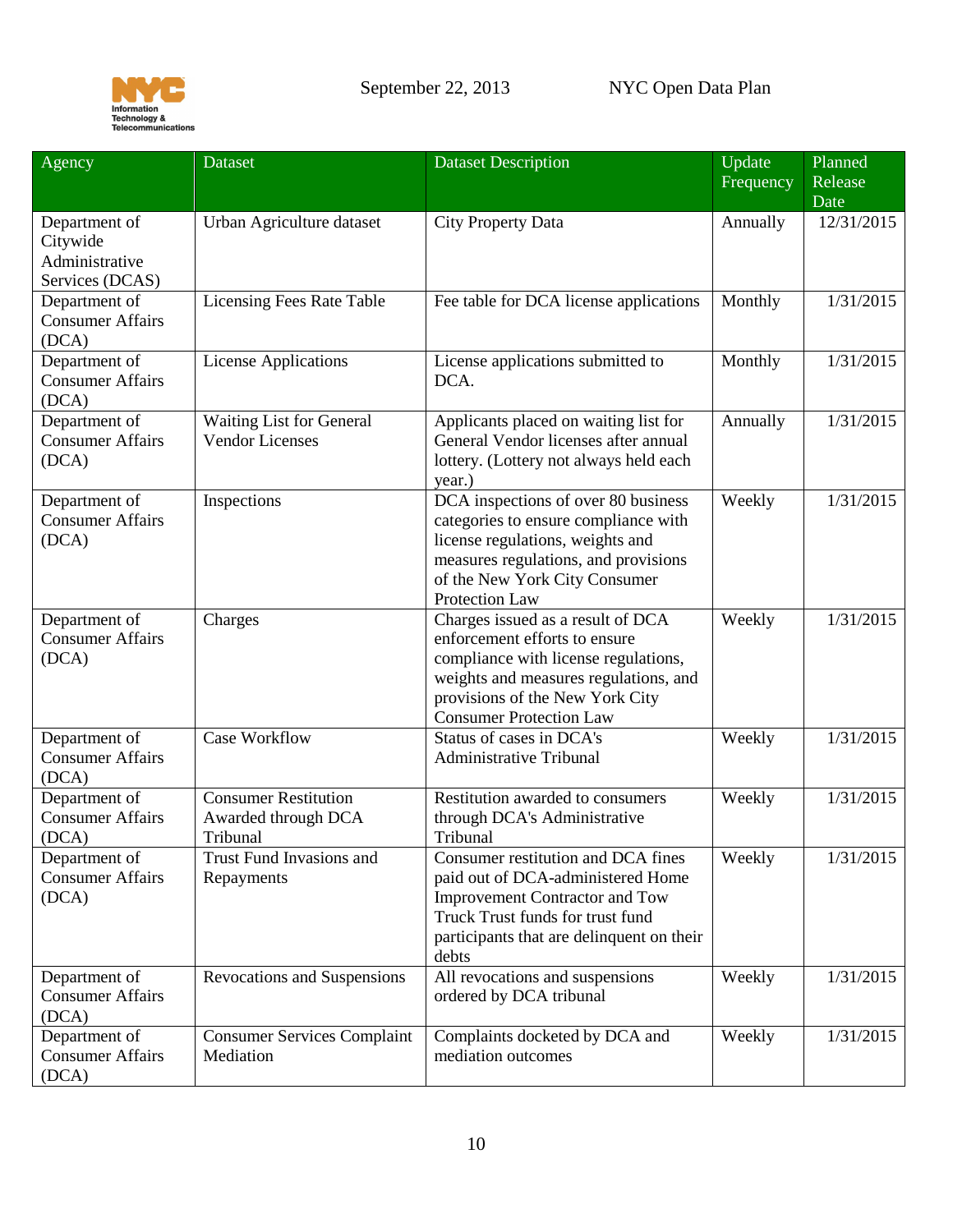

<span id="page-10-2"></span><span id="page-10-1"></span><span id="page-10-0"></span>

| Agency                                             | <b>Dataset</b>                                                | <b>Dataset Description</b>                                                                                                    | Update<br>Frequency | Planned<br>Release<br>Date |
|----------------------------------------------------|---------------------------------------------------------------|-------------------------------------------------------------------------------------------------------------------------------|---------------------|----------------------------|
| Department of<br><b>Consumer Affairs</b><br>(DCA)  | Receivables and Receipts                                      | Fees and fines owed to DCA and<br>payments thereon                                                                            | Weekly              | 1/31/2015                  |
| Department of<br><b>Consumer Affairs</b><br>(DCA)  | <b>Licensing Center Customer</b><br>Information               | Licensing center customer volume and<br>customer experience information                                                       | Monthly             | 12/31/2018                 |
| Department of<br><b>Consumer Affairs</b><br>(DCA)  | <b>Financial Empowerment</b><br><b>Center Client Outcomes</b> | Aggregate data on outcomes achieved<br>by clients using DCA's financial<br>counseling services                                | Monthly             | 12/31/2018                 |
| Department of<br>Correction (DOC)                  | Inmates in Custody                                            | List of inmates in custody with<br>demographics, charge data, and status                                                      | Daily               | 6/30/2015                  |
| Department of<br>Correction (DOC)                  | <b>Inmate Admissions</b>                                      | List of monthly inmate admissions<br>with demographics and charge at<br>admissions data                                       | Monthly             | 6/30/2015                  |
| Department of<br>Correction (DOC)                  | <b>Inmate Discharges</b>                                      | List of monthly inmate discharges with<br>demographics and charge at<br>admissions data                                       | Monthly             | 6/30/2015                  |
| Department of<br>Correction (DOC)                  | Jail Population Profiles                                      | Average inmate population, inmate<br>profiles, staff profiles, incidents by<br>facility                                       | Monthly             | 6/30/2015                  |
| Department of<br>Correction (DOC)                  | <b>Aggregate Population</b><br><b>Statistics</b>              | Quarterly sums of inmate attributes<br>(custody level, gang membership,<br>institutional conduct, mental health<br>diagnosis) | Quarterly           | 6/30/2015                  |
| Department of<br>Correction (DOC)                  | <b>Aggregate Employee Statistics</b>                          | Quarterly sums of staff attributes<br>(status, rank, title, average salary,<br>gender)                                        | Quarterly           | 12/31/2014                 |
| Department of<br>Correction (DOC)                  | <b>Aggregate Visits/Visitors</b>                              | Numbers of visitors by day, visits with<br>children                                                                           | Quarterly           | 6/30/2014                  |
| Department of<br>Correction (DOC)                  | <b>Hart Island Burial Records</b>                             | Individuals buried on Hart Island with<br>date and place of death when available                                              | Quarterly           | 6/30/2014                  |
| Department of<br><b>Cultural Affairs</b><br>(DCLA) | <b>Capital Projects</b>                                       | Organizations awarded Capital<br>Projects funding                                                                             | Annually            | 9/8/2014                   |
| Department of<br><b>Cultural Affairs</b><br>(DCLA) | Materials for the Arts                                        | Data regarding donations processed<br>through MFTA                                                                            | Annually            | 9/8/2014                   |
| Department of<br><b>Cultural Affairs</b><br>(DCLA) | <b>Cultural Institutions</b>                                  | Data regarding the 33 organizations<br>that comprise the Cultural Institutions<br>Group                                       | Annually            | 9/8/2014                   |
| Department of<br>Design and<br>Construction (DDC)  | Project Information                                           | Consolidated information on project<br>status                                                                                 | Quarterly           | 9/30/2017                  |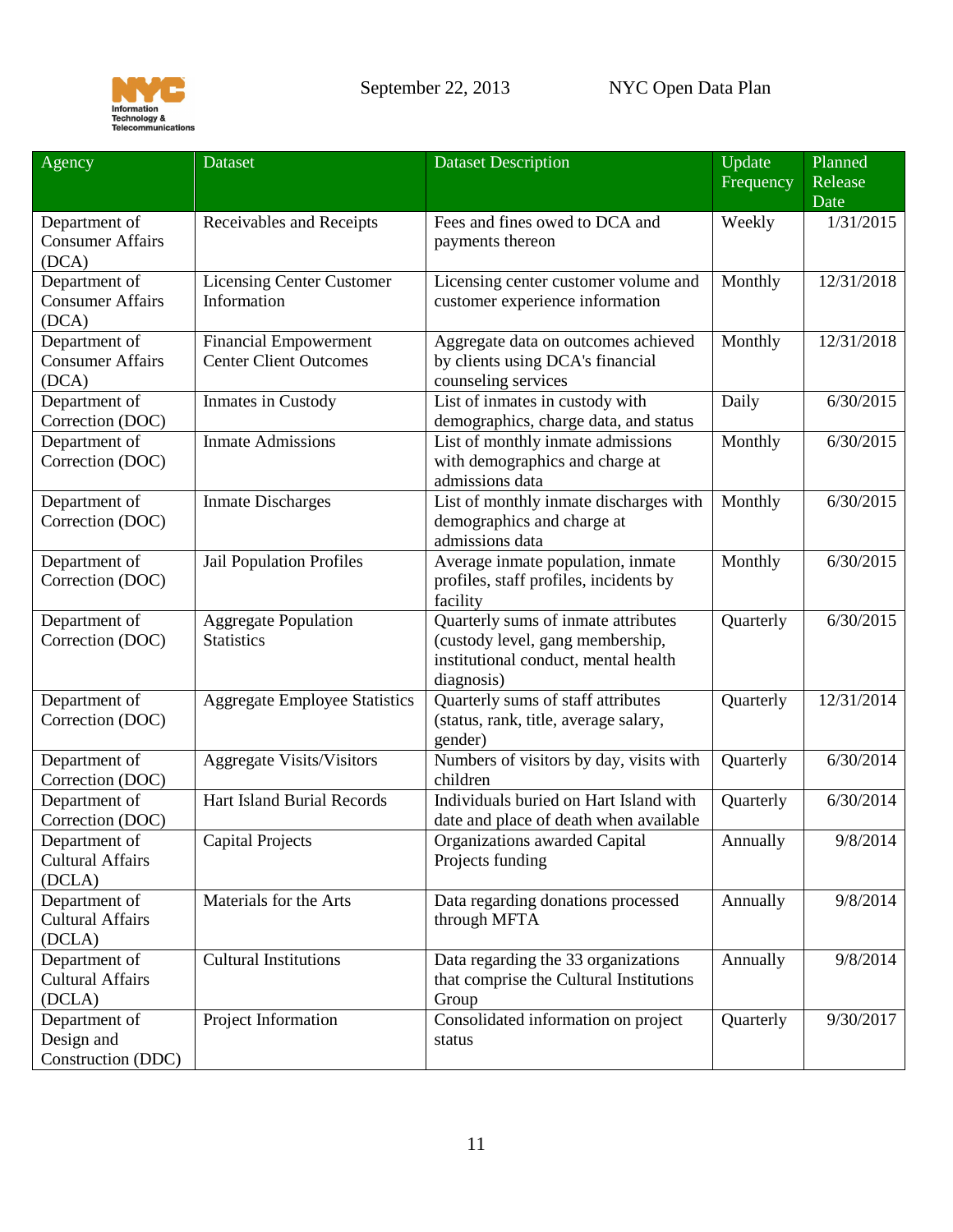

<span id="page-11-0"></span>

| Agency                           | <b>Dataset</b>                            | <b>Dataset Description</b>                                                                                                                                                                                                                                                                                                                                                                                                        | Update<br>Frequency | Planned<br>Release<br>Date |
|----------------------------------|-------------------------------------------|-----------------------------------------------------------------------------------------------------------------------------------------------------------------------------------------------------------------------------------------------------------------------------------------------------------------------------------------------------------------------------------------------------------------------------------|---------------------|----------------------------|
| Department of<br>Education (DOE) | School Allocation<br>Memorandums (SAM)    | <b>School Allocation Memorandums</b><br>(SAM) by category. Categories: Fair                                                                                                                                                                                                                                                                                                                                                       | Annually            | 12/31/2018                 |
|                                  |                                           | Student Funding, Children First<br>Network Support, Externally                                                                                                                                                                                                                                                                                                                                                                    |                     |                            |
|                                  |                                           | Restricted Funds, Internally Restricted                                                                                                                                                                                                                                                                                                                                                                                           |                     |                            |
|                                  |                                           | Funds, Other Special Education Funds,<br><b>Budget and Technical Adjustments</b>                                                                                                                                                                                                                                                                                                                                                  |                     |                            |
| Department of<br>Education (DOE) | <b>School Budget Overviews</b>            | Report that shows individual school<br>budget allocation by year. Fair Student<br>Funding Details feature also available                                                                                                                                                                                                                                                                                                          | Annually            | 12/31/2018                 |
| Department of<br>Education (DOE) | Regents Exams results, by<br>School       | Regents results by School for all<br>subjects, by Year                                                                                                                                                                                                                                                                                                                                                                            | Annually            | 12/31/2018                 |
| Department of<br>Education (DOE) | <b>Location Information Report</b>        | Report of all DOE School Information<br>including Principal and Superintendent<br>names, Cluster, Network, addresses &<br>phone numbers                                                                                                                                                                                                                                                                                           | Daily               | 12/31/2018                 |
| Department of<br>Education (DOE) | <b>Audited Register Data</b>              | Official audited register by school                                                                                                                                                                                                                                                                                                                                                                                               | Annually            | 12/31/2018                 |
| Department of<br>Education (DOE) | Annual Arts in School Reports<br>Raw Data | The Annual Arts in Schools Report<br>includes data about arts teachers, arts<br>budgeting, space for the arts,<br>partnerships with arts and cultural<br>organizations, and parent involvement<br>for elementary, middle, and high<br>schools. These reports help school<br>administrators, parents, and students<br>understand how their schools are<br>progressing towards offering universal<br>arts education to all students | Annually            | 12/31/2018                 |
| Department of<br>Education (DOE) | <b>School Facilities Summary</b>          | School Facilities Summary includes:<br>Architectural, Mechanical, and<br>Electrical survey details, capacity and<br>utilization data, capacity plan, active<br>capital projects                                                                                                                                                                                                                                                   | Annually            | 12/31/2018                 |
| Department of<br>Education (DOE) | <b>Bus Route Status</b>                   | Bus Route Status for the day.<br>Information coming from the Bus<br>Route Status System 2.0. The Office of<br>Pupil Transportation (OPT) provides<br>service to over 600,000 NYC students<br>attending both public and non-public<br>schools located within the five<br>boroughs and neighboring counties in<br>New York, New Jersey and<br>Connecticut                                                                           | Daily               | 12/31/2018                 |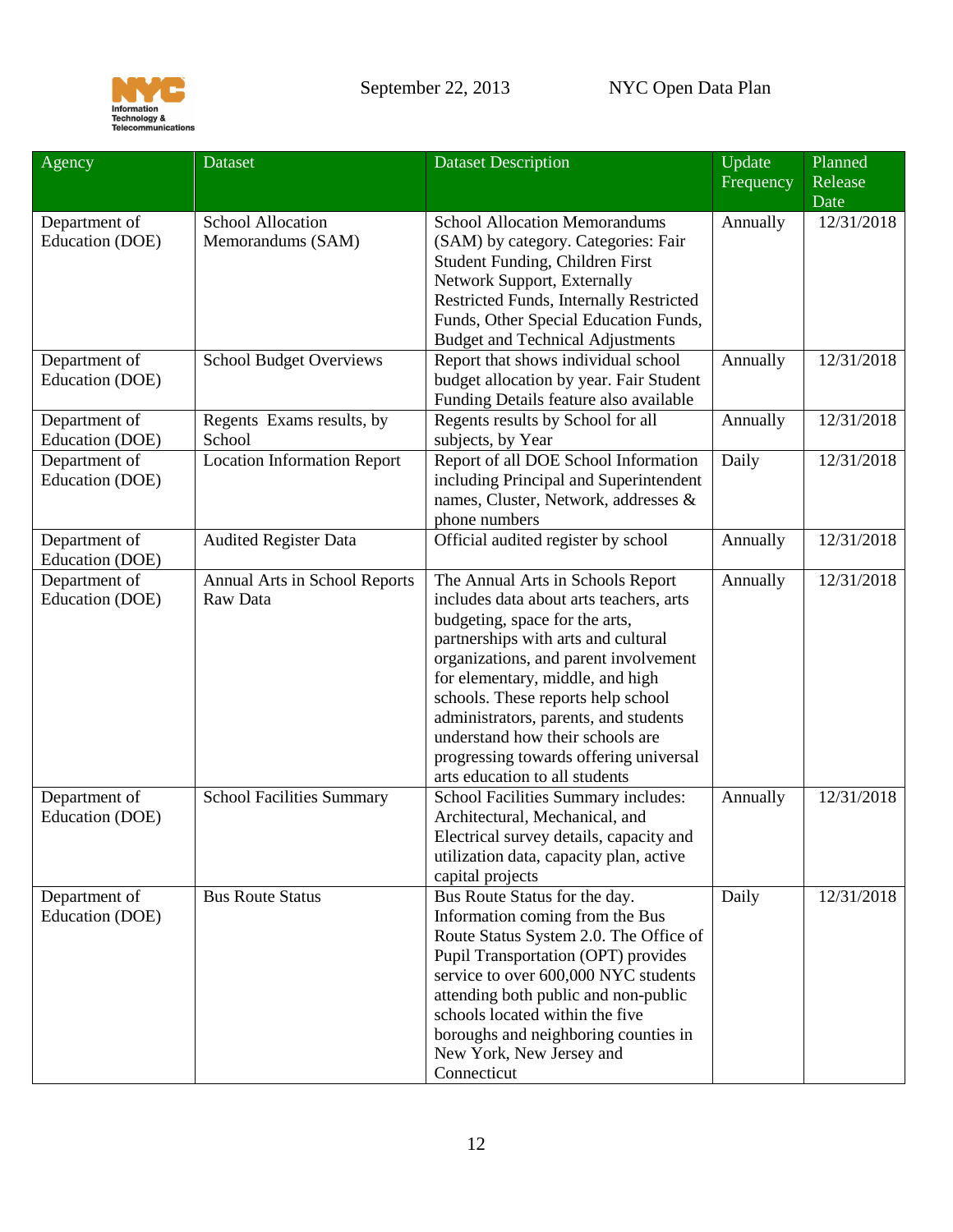

<span id="page-12-0"></span>

| Agency                            | <b>Dataset</b>                             | <b>Dataset Description</b>                                                                                                                                                                                                                                                                                                                                                                                                                                                                                                                                                                                                                                                                                      | Update<br>Frequency | Planned<br>Release<br>Date |
|-----------------------------------|--------------------------------------------|-----------------------------------------------------------------------------------------------------------------------------------------------------------------------------------------------------------------------------------------------------------------------------------------------------------------------------------------------------------------------------------------------------------------------------------------------------------------------------------------------------------------------------------------------------------------------------------------------------------------------------------------------------------------------------------------------------------------|---------------------|----------------------------|
| Department of<br>Education (DOE)  | School Bus Delays and<br><b>Breakdowns</b> | List of school bus delay for the day.<br>The Office of Pupil Transportation<br>(OPT) provides service to over<br>600,000 NYC students attending both<br>public and non-public schools located<br>within the five boroughs and<br>neighboring counties in New York,<br>New Jersey and Connecticut                                                                                                                                                                                                                                                                                                                                                                                                                | Daily               | 12/31/2018                 |
| Department of<br>Education (DOE)  | Attendance by School and<br>Year           | Attendance data reflect what has been<br>reported via our Period Attendance<br>Reporting (PAR) process. As<br>additional data is reported, it will be<br>reflected in subsequent postings.<br>Monthly data can change as new data<br>is reported, and overall register<br>numbers are expected to decrease each<br>year once audited numbers are<br>finalized. CBOs not included. Register<br>statistics are unaudited and unofficial                                                                                                                                                                                                                                                                           | Annually            | 12/31/2018                 |
| Department of<br>Education (DOE)  | Daily School-wide Attendance               | Daily school-wide attendance for all<br>schools                                                                                                                                                                                                                                                                                                                                                                                                                                                                                                                                                                                                                                                                 | Daily               | 12/31/2018                 |
| Department of<br>Education (DOE)  | <b>Underutilized Space Report</b>          | The DOE has previously identified 594<br>schools located in 330 buildings as<br>"under-utilized" based upon the 2010-<br>2011 Enrollment-Capacity-Utilization<br>Report (The Blue Book). The DOE is<br>also identifying 25 school buildings<br>(listed below) which contain schools<br>proposed for full phase-out, grade<br>truncation or immediate closure due to<br>poor performance. These proposals are<br>scheduled to be voted on by the Panel<br>for Education Policy on February 9,<br>2012. Should these proposals be<br>approved, there will be excess space<br>available in the buildings. In many<br>cases, the DOE has already made<br>companion proposals on how to use<br>this additional space | Annually            | 12/31/2018                 |
| Department of                     | Summary of FCR of                          | The data tables summarizes the                                                                                                                                                                                                                                                                                                                                                                                                                                                                                                                                                                                                                                                                                  | Monthly             | 3/1/2015                   |
| Environmental<br>Protection (DEP) | <b>Distribution Samples</b>                | chlorine residual values found at sites<br>in distribution each month                                                                                                                                                                                                                                                                                                                                                                                                                                                                                                                                                                                                                                           |                     |                            |
| Department of                     | Summary of Fluoride Levels                 | The data tables summarizes the                                                                                                                                                                                                                                                                                                                                                                                                                                                                                                                                                                                                                                                                                  | Monthly             | 3/1/2015                   |
| Environmental<br>Protection (DEP) | of Distribution Samples                    | fluoride values found at sites in<br>distribution each month                                                                                                                                                                                                                                                                                                                                                                                                                                                                                                                                                                                                                                                    |                     |                            |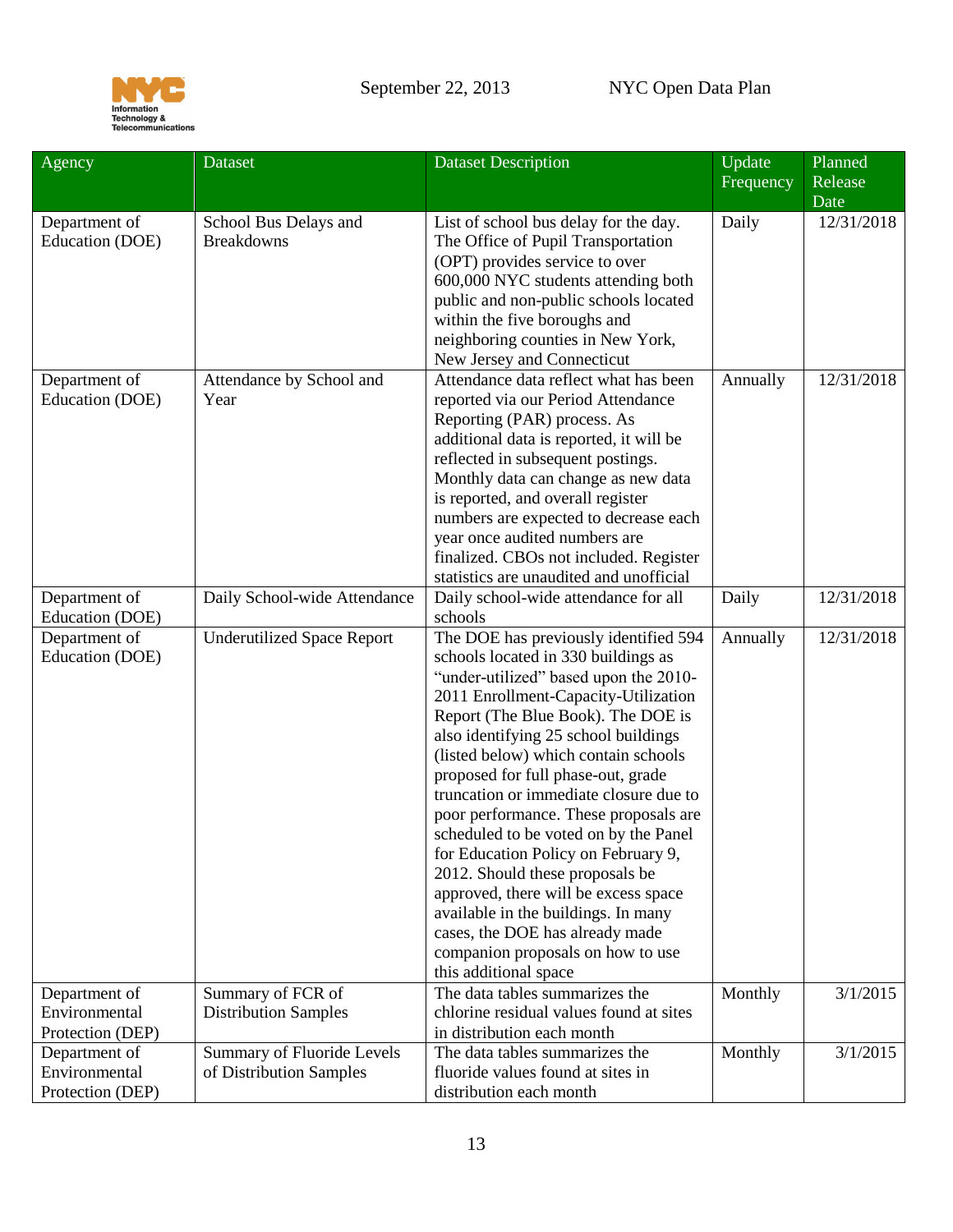

| Agency                                             | Dataset                                                    | <b>Dataset Description</b>                                                                                                                                                       | Update<br>Frequency | Planned<br>Release<br>Date |
|----------------------------------------------------|------------------------------------------------------------|----------------------------------------------------------------------------------------------------------------------------------------------------------------------------------|---------------------|----------------------------|
| Department of<br>Environmental<br>Protection (DEP) | <b>Compliance Coliform Samples</b>                         | This list contains information on the<br>analytical results of samples collected<br>for compliance with the Total<br>Coliform Rule                                               | Monthly             | 3/1/2015                   |
| Department of<br>Environmental<br>Protection (DEP) | Summary of Turbidity of<br><b>Distribution Samples</b>     | The data tables summarizes the<br>turbidity values found at sites in<br>distribution each month                                                                                  | Monthly             | 3/1/2015                   |
| Department of<br>Environmental<br>Protection (DEP) | <b>Summary of DBP Quarterly</b><br>Report                  | The data tables summarizes the<br>disinfection by-product results for<br>TTHM and HAA5 from distribution<br>sites and calculated compliance values<br>for each quarter           | Quarterly           | 3/1/2015                   |
| Department of<br>Environmental<br>Protection (DEP) | <b>CCR Annual Report</b>                                   | The data tables published as part of the<br><b>Annual NYC Drinking Water Supply</b><br>and Quality Report                                                                        | Annually            | 5/30/2014                  |
| Department of<br>Environmental<br>Protection (DEP) | <b>Entry Point LCR Monitoring</b><br>Results               | Daily results from the entry points for<br>orthophosphate, pH, temperature,<br>conductivity and monthly alkalinity,<br>calcium, lead and copper - Bi annually<br>updated         | Annually            | 3/1/2015                   |
| Department of<br>Environmental<br>Protection (DEP) | <b>Distribution Sites LCR</b><br><b>Monitoring Results</b> | Monthly results from the distribution<br>sites for orthophosphate, pH,<br>temperature, conductivity and monthly<br>alkalinity, calcium, lead and copper -<br>Bi annually updated | Annually            | 3/1/2015                   |
| Department of<br>Environmental<br>Protection (DEP) | Water Quality complaints                                   | This is a running list of all water<br>quality complaint types logged in<br>Hansen.                                                                                              | Monthly             | 3/1/2015                   |
| Department of<br>Environmental<br>Protection (DEP) | Lead Kit Requests                                          | This is a running list of 311 requests<br>for lead testing kits which are logged<br>in Hansen.                                                                                   | Quarterly           | 3/1/2015                   |
| Department of<br>Environmental<br>Protection (DEP) | LCR 90th percentile dataset                                | At-the-tap LCR compliance and free<br>residential 1st draw 90th percentile<br>data.                                                                                              | Quarterly           | 3/1/2015                   |
| Department of<br>Environmental<br>Protection (DEP) | LIMS and SAS databases                                     | Water Quality data for watershed<br>streams and reservoirs                                                                                                                       | Annually            | 7/31/2014                  |
| Department of<br>Environmental<br>Protection (DEP) | Daily Source Water Turbidity<br>Data                       | The data table summarizes the daily<br>source water turbidity data for<br>DEL18DT                                                                                                | Monthly             | 3/1/2015                   |
| Department of<br>Environmental<br>Protection (DEP) | <b>Source Water Fecal Coliform</b><br>Data                 | The data table summarizes the daily<br>source water fecal coliform data and<br>SWTR compliance (% samples $>20$<br>FC/100 mL over previous 6 months)<br>for DEL18DT              | Monthly             | 3/1/2015                   |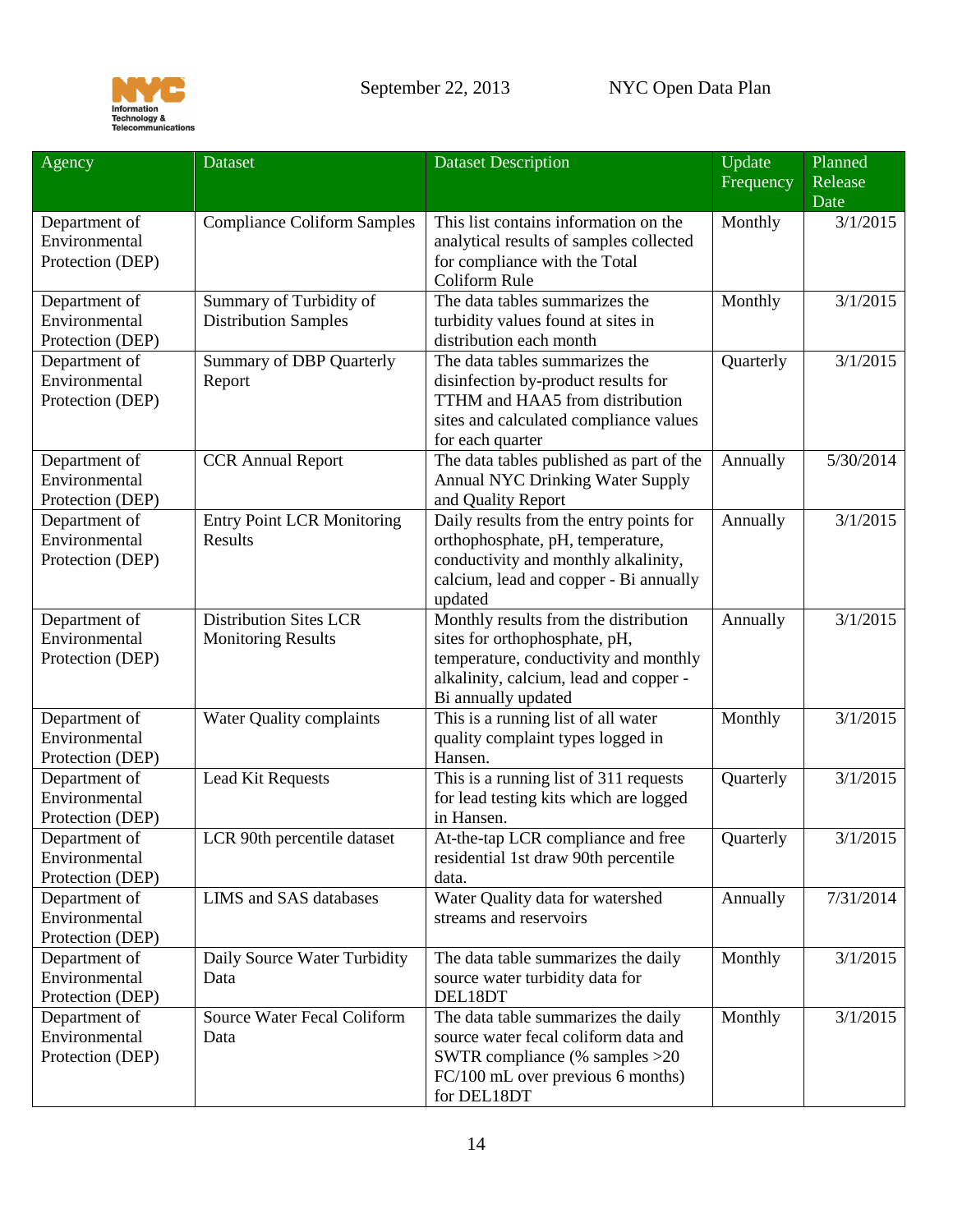

| Agency                         | Dataset                             | <b>Dataset Description</b>              | Update<br>Frequency | Planned<br>Release<br>Date |
|--------------------------------|-------------------------------------|-----------------------------------------|---------------------|----------------------------|
| Department of                  | Cryptosporidium and Giardia         | Cryptosporidium and Giardia             | Annually            | 1/1/2014                   |
| Environmental                  | Data Set                            | Background Information and              |                     |                            |
| Protection (DEP)               |                                     | <b>Monitoring Program</b>               |                     |                            |
| Department of                  | <b>Reservoir Provisional Data</b>   | The data tables provides current        | Monthly             | 1/1/2014                   |
| Environmental                  |                                     | reservoir storage levels along with     |                     |                            |
| Protection (DEP)               |                                     | release, diversion, and spill rates     |                     |                            |
| Department of                  | Water Report                        | The data tables provides current        | Monthly             | 1/1/2014                   |
| Environmental                  |                                     | precipitation and reservoir capacity    |                     |                            |
| Protection (DEP)               |                                     | data                                    |                     |                            |
| Department of                  | <b>Wastewater Treatment Plant</b>   | The data tables provides a monthly roll | Monthly             | 1/1/2014                   |
| Environmental                  | Performance Data                    | up of key parameters at Wastewater      |                     |                            |
| Protection (DEP)               |                                     | treatment plants including SPEDES       |                     |                            |
|                                |                                     | permit requirements                     |                     |                            |
| Department of                  | <b>Land Acquisition Statistics</b>  | The data tables provides annual statics | Annually            | 4/1/2014                   |
| Environmental                  |                                     | on how much land we own, acquired,      |                     |                            |
| Protection (DEP)               |                                     | and total protected lands in the water  |                     |                            |
|                                |                                     | shed                                    |                     |                            |
| Department of                  | <b>Recreational Boating Permits</b> | The data tables provides a number of    | Annually            | 4/1/2014                   |
| Environmental                  |                                     | permits issued by type of boat and by   |                     |                            |
| Protection (DEP)               |                                     | basin                                   |                     |                            |
| Department of                  | Monthly Operating Efficiency        | Average monthly performance data for    | Monthly             | 6/30/2014                  |
| Environmental                  |                                     | 14 NYC WWTPs.                           |                     |                            |
| Protection (DEP)               |                                     |                                         |                     |                            |
| Department of<br>Environmental | <b>Water Quality</b>                | Weekly /YTD Water quality data          | Weekly              | 6/30/2014                  |
| Protection (DEP)               |                                     |                                         |                     |                            |
| Department of                  | <b>CATS</b> Permits                 | Contains information on current boiler  | Daily               | 12/31/2014                 |
| Environmental                  |                                     | and industrial operation permits in     |                     |                            |
| Protection (DEP)               |                                     | New York City registered with DEP       |                     |                            |
| Department of                  | ARTSACP7                            | Contains information on asbestos        | Daily               | 12/31/2017                 |
| Environmental                  |                                     | abatement projects taking place in      |                     |                            |
| Protection (DEP)               |                                     | New York City                           |                     |                            |
| Department of                  | <b>Catch Basin Permit</b>           | The DEP Application and Permit data     | Daily               | 12/1/2016                  |
| Environmental                  |                                     | will contain information about the      |                     |                            |
| Protection (DEP)               |                                     | different types of applications         |                     |                            |
|                                |                                     | approved and permits issued on a        |                     |                            |
|                                |                                     | regular basis. The Data will include    |                     |                            |
|                                |                                     | application information such as         |                     |                            |
|                                |                                     | development details, location, results, |                     |                            |
|                                |                                     | and status information.                 |                     |                            |
| Department of                  | Manhole Permit                      | Manhole Permit                          | Daily               | 9/1/2016                   |
| Environmental                  |                                     |                                         |                     |                            |
| Protection (DEP)               |                                     |                                         |                     |                            |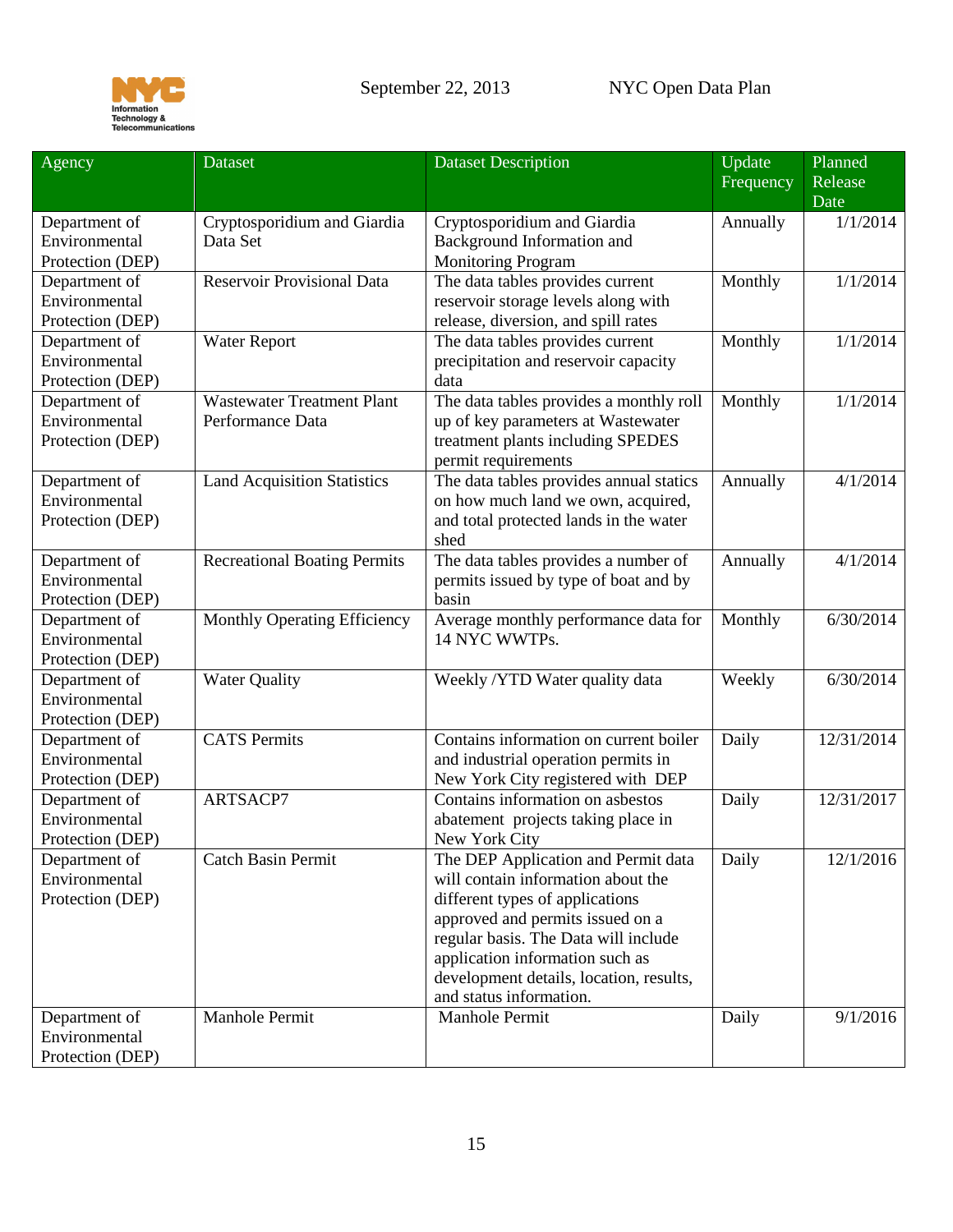

| Agency                                             | <b>Dataset</b>                                                   | <b>Dataset Description</b>                                                                                                                                                                           | Update<br>Frequency | Planned<br>Release |
|----------------------------------------------------|------------------------------------------------------------------|------------------------------------------------------------------------------------------------------------------------------------------------------------------------------------------------------|---------------------|--------------------|
|                                                    |                                                                  |                                                                                                                                                                                                      |                     | Date               |
| Department of<br>Environmental<br>Protection (DEP) | <b>Private Sewer Construction</b><br>Permit                      | <b>Private Sewer Construction Permit</b>                                                                                                                                                             | Daily               | 9/1/2016           |
| Department of<br>Environmental<br>Protection (DEP) | Private Water Main<br><b>Construction Permit</b>                 | Private Water Main Construction<br>Permit                                                                                                                                                            | Daily               | 9/1/2016           |
| Department of<br>Environmental<br>Protection (DEP) | Seepage Basins Permit                                            | Seepage Basins Permit                                                                                                                                                                                | Daily               | 9/1/2016           |
| Department of<br>Environmental<br>Protection (DEP) | <b>Sewer Connection Permit</b>                                   | <b>Sewer Connection Permit</b>                                                                                                                                                                       | Daily               | 12/1/2014          |
| Department of<br>Environmental<br>Protection (DEP) | Sewer Plug Permit                                                | Sewer Plug Permit                                                                                                                                                                                    | Daily               | 12/1/2014          |
| Department of<br>Environmental<br>Protection (DEP) | Water Service Plug Permit                                        | Water Service Plug Permit                                                                                                                                                                            | Daily               | 12/1/2014          |
| Department of<br>Environmental<br>Protection (DEP) | <b>DEP Cross Connection</b><br><b>Control Risk Assessment</b>    | This is a guideline for Professional<br>Engineers/Registered Architects for<br>filing Backflow Prevention Device<br>Plans for all property types.                                                    | Annually            | 1/1/2014           |
| Department of<br>Environmental<br>Protection (DEP) | Acceptable Double Check<br><b>Valve Assemblies</b>               | List of acceptable double check valve<br>assemblies                                                                                                                                                  | Annually            | 1/1/2014           |
| Department of<br>Environmental<br>Protection (DEP) | <b>Acceptable Reduced Pressure</b><br><b>Zone Devices</b>        | List of acceptable reduced pressure<br>zone devices                                                                                                                                                  | Annually            | 1/1/2014           |
| Department of<br>Environmental<br>Protection (DEP) | Acceptable Double Check<br><b>Detector Assemblies</b>            | List of acceptable double detector<br>assemblies                                                                                                                                                     | Annually            | 1/1/2014           |
| Department of<br>Environmental<br>Protection (DEP) | <b>Acceptable Reduced Pressure</b><br><b>Detector Assemblies</b> | List of acceptable reduced pressure<br>detector assemblies                                                                                                                                           | Annually            | 1/1/2014           |
| Department of<br>Environmental<br>Protection (DEP) | <b>Sewer Design Standards</b>                                    | Standards for sewers, manholes, catch<br>basins, precast manholes, precast catch<br>basins and sewer appurtenances. Those<br>standards are used in the design of<br>capital & private sewer projects | Annually            | 1/1/2014           |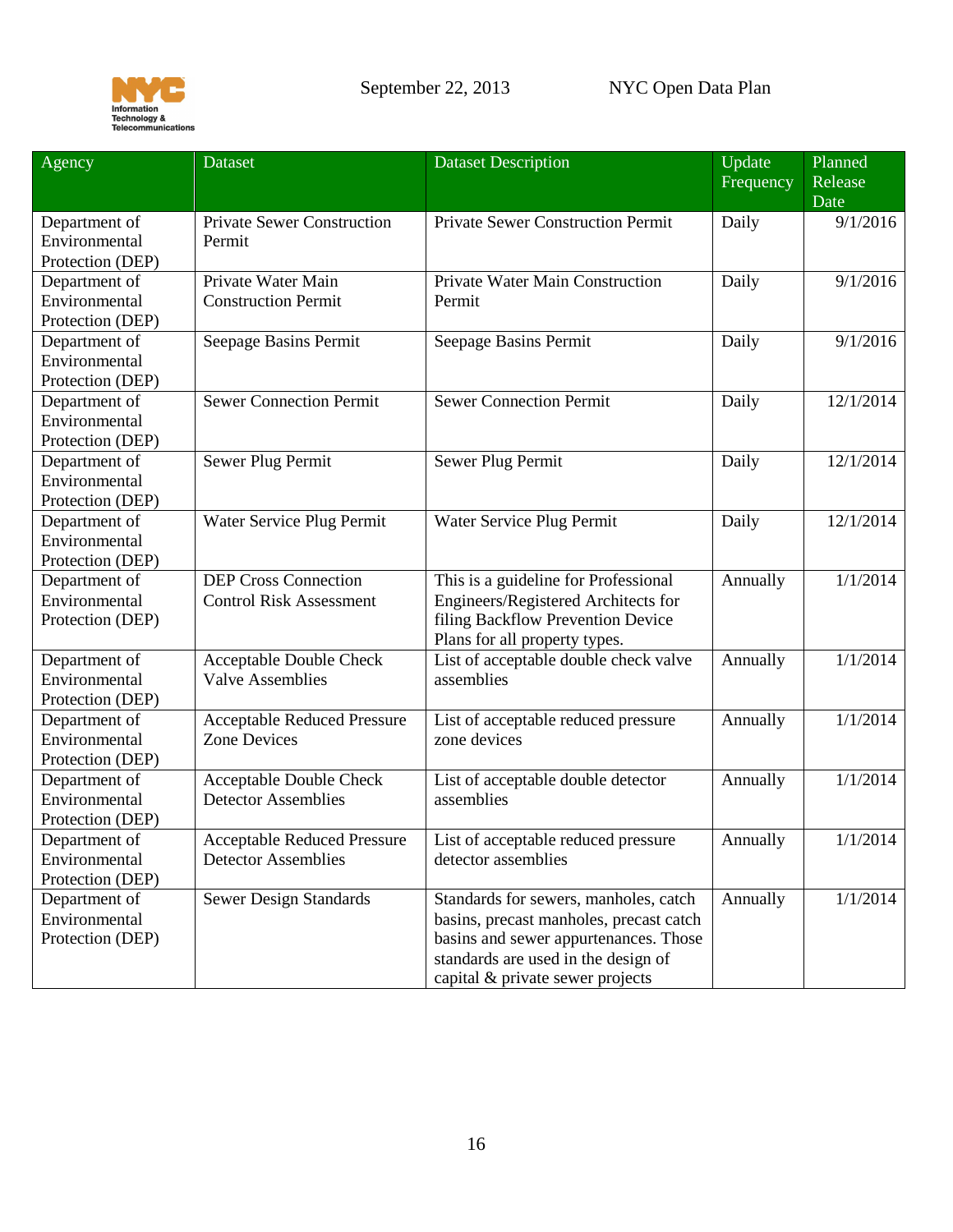

<span id="page-16-0"></span>

| Agency                                             | Dataset                                                    | <b>Dataset Description</b>                                                                                                                                                                                                                                                                      | Update            | Planned    |
|----------------------------------------------------|------------------------------------------------------------|-------------------------------------------------------------------------------------------------------------------------------------------------------------------------------------------------------------------------------------------------------------------------------------------------|-------------------|------------|
|                                                    |                                                            |                                                                                                                                                                                                                                                                                                 | Frequency         | Release    |
|                                                    |                                                            |                                                                                                                                                                                                                                                                                                 |                   | Date       |
| Department of<br>Environmental<br>Protection (DEP) | <b>Hydraulic Computation</b><br><b>Worksheet Templates</b> | This is an example worksheet for<br>developing and submitting a Hydraulic<br>Study for DEP approval. A Hydraulic<br>Study is used to analyze the adequacy<br>of an existing sewer to receive sanitary<br>and storm flows generated from an<br>area tributary to the sewer.                      | Annually          | 1/1/2014   |
| Department of<br>Environmental<br>Protection (DEP) | Work Order Management<br>Module                            | Work orders associated with a CSR<br>complaints                                                                                                                                                                                                                                                 | Daily             | 12/1/2014  |
| Department of<br>Environmental<br>Protection (DEP) | <b>Customer Service Module</b>                             | The DEP Customer Service dataset<br>will contain information about the<br>different types of complaints received<br>/processed on a regular basis. The<br>dataset will include complaint<br>information such as complaint type,<br>caller information, location, status, or<br>resolution code. | Daily             | 7/1/2014   |
| Department of<br>Environmental<br>Protection (DEP) | <b>CSO BMP Report Appendices</b>                           | Data from tables and charts included in<br><b>DEP's Combined Sewer Overflow Best</b><br><b>Management Practices Annual Report</b>                                                                                                                                                               | Annually          | 3/1/2014   |
| Department of<br>Finance (DOF)                     | <b>Exemption Classification</b><br>Codes                   | Table of codes and the corresponding<br>description                                                                                                                                                                                                                                             | Semi-<br>annually | 12/31/2018 |
| Department of<br>Finance (DOF)                     | <b>Annualized Calendar Sales</b><br>Update                 | Sales data for the calendar year                                                                                                                                                                                                                                                                | Annually          | 12/31/2018 |
| Department of<br>Finance (DOF)                     | Open Balance Detail                                        | Mainframe text file.                                                                                                                                                                                                                                                                            | Quarterly         | 12/31/2018 |
| Department of<br>Finance (DOF)                     | Licensed cigarette wholesale<br>dealers                    | Mainframe file                                                                                                                                                                                                                                                                                  | Semi-<br>annually | 12/31/2018 |
| Department of<br>Finance (DOF)                     | Stamping agents                                            | Mainframe file                                                                                                                                                                                                                                                                                  | Semi-<br>annually | 12/31/2018 |
| Department of<br>Finance (DOF)                     | Vending machine operators                                  | Mainframe file                                                                                                                                                                                                                                                                                  | Semi-<br>annually | 12/31/2018 |
| Department of<br>Finance (DOF)                     | Tax lien sale lists                                        | Properties with tax and/or water liens<br>that are potentially eligible to be<br>included in the next lien sale.                                                                                                                                                                                | Monthly           | 12/31/2018 |
| Department of<br>Finance (DOF)                     | <b>Property Abatements</b>                                 | Benefits which reduce property tax<br>liability and related details. Abatement<br>detail files (mainframe files)                                                                                                                                                                                | Quarterly         | 12/31/2018 |
| Department of<br>Finance (DOF)                     | Properties that received<br><b>Revised Notice of Value</b> | Original and revised assessment<br>figures for each parcel of property<br>related to a particular mailing.<br>(Register as an Excel spread sheet)                                                                                                                                               | Semi-<br>annually | 12/31/2018 |
| Department of<br>Finance (DOF)                     | Property tax rates by tax class                            | Table of tax rates by year                                                                                                                                                                                                                                                                      | Annually          | 12/31/2018 |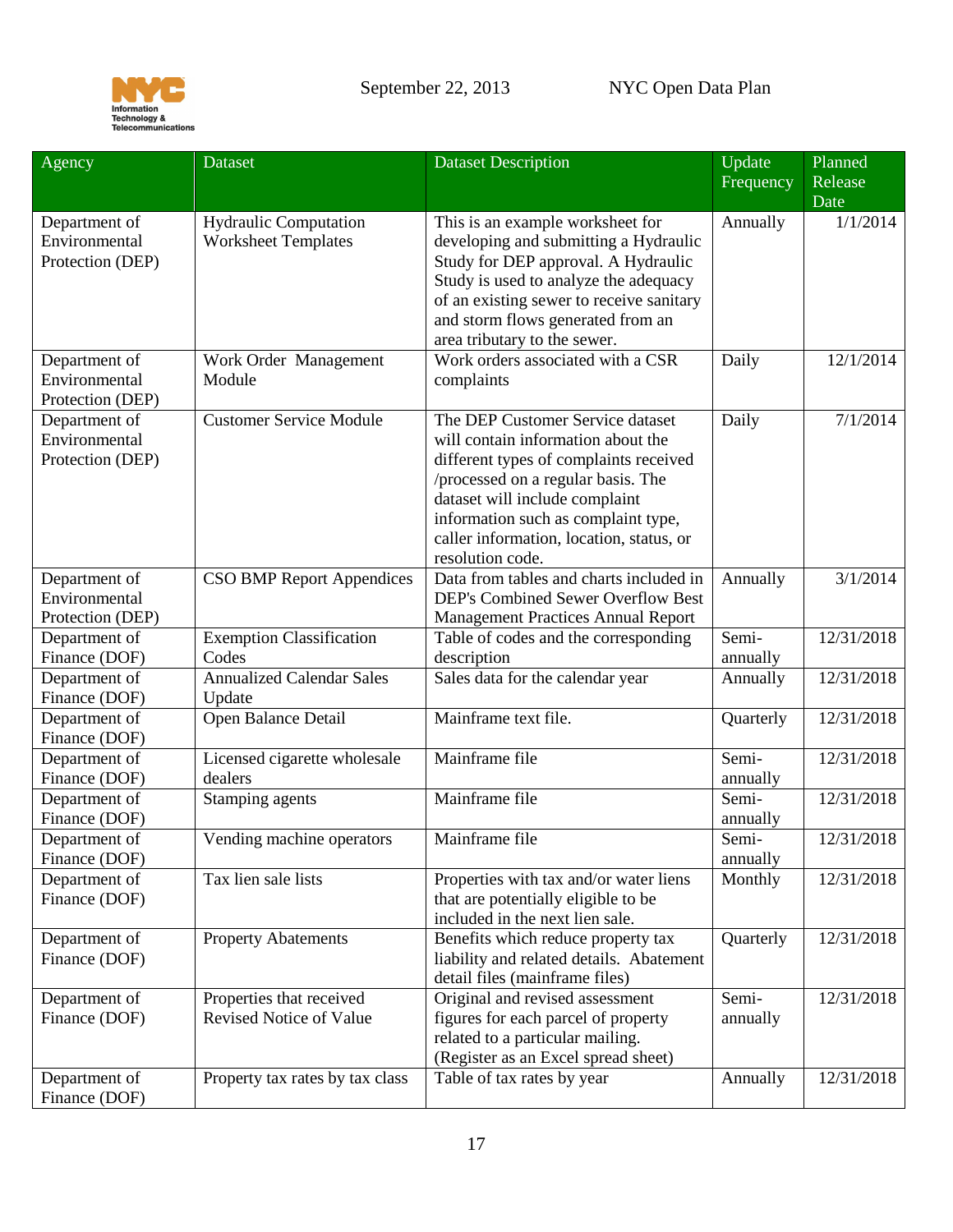

| Agency                         | <b>Dataset</b>                                                                   | <b>Dataset Description</b>                                                                                                                                                              | Update    | Planned         |
|--------------------------------|----------------------------------------------------------------------------------|-----------------------------------------------------------------------------------------------------------------------------------------------------------------------------------------|-----------|-----------------|
|                                |                                                                                  |                                                                                                                                                                                         | Frequency | Release<br>Date |
| Department of<br>Finance (DOF) | Refund list - real property tax                                                  | Details about refund checks for<br>overpaid Property Tax accounts, with<br>amounts broken down by specific<br>charge. Available for calendars years<br>2011-Current.                    | Monthly   | 12/31/2018      |
| Department of<br>Finance (DOF) | Real Property Income and<br>Expense Form non-compliance<br>lists                 | Properties required to file RPIE-2010<br>which did not do so.                                                                                                                           | Annually  | 12/31/2018      |
| Department of<br>Finance (DOF) | Public Improvement lien<br>(mechanics liens) docket                              | Details about claims of non-payment<br>for labor or materials provided to a<br>government contractor or<br>subcontractor.                                                               | Monthly   | 12/31/2018      |
| Department of<br>Finance (DOF) | Cigarette tax enforcement data                                                   | Amount billed and collected from<br>vendors or untaxed cigarettes,<br>including number of NYC customers<br>for each vendor.                                                             | Monthly   | 12/31/2018      |
| Department of<br>Finance (DOF) | <b>General Corporation Tax</b><br><b>Issuer Allocation Percentage</b><br>Reports | IAP for all corporations subject to the<br>tax for 1998 - Current.                                                                                                                      | Annually  | 12/31/2018      |
| Department of<br>Finance (DOF) | <b>Banking Corporation Tax</b><br><b>Issuer Allocation Percentage</b><br>Reports | IAP for all corporations subject to the<br>tax for 1997 - Current.                                                                                                                      | Annually  | 12/31/2018      |
| Department of<br>Finance (DOF) | <b>ACRIS - Real Property -</b><br><b>Master Records</b>                          | This dataset contains one record for<br>each recorded real property document.<br>The unique key (which is the link to<br>the other records for the document) is<br>the Document ID.     | Monthly   | 9/23/2013       |
| Department of<br>Finance (DOF) | <b>ACRIS - Real Property - Lot</b><br>Record                                     | This dataset contains property<br>information with one record for each<br>property (BBL) on the document.                                                                               | Monthly   | 9/23/2013       |
| Department of<br>Finance (DOF) | <b>ACRIS</b> - Real Property -Party<br>Record                                    | This dataset contains party information<br>with one record for each party on the<br>document.                                                                                           | Monthly   | 9/23/2013       |
| Department of<br>Finance (DOF) | <b>ACRIS - Real Property -Cross</b><br>References Record                         | This dataset contains cross reference<br>information (if any) for recorded<br>documents.                                                                                                | Monthly   | 9/23/2013       |
| Department of<br>Finance (DOF) | <b>ACRIS</b> - Real Property -<br><b>Remarks Record</b>                          | This dataset contains remarks<br>information (if any) for recorded<br>documents.                                                                                                        | Monthly   | 9/23/2013       |
| Department of<br>Finance (DOF) | <b>ACRIS</b> - Personal Property -<br><b>Master Record</b>                       | This dataset contains one record for<br>each recorded personal property<br>document. The unique key (which is<br>the link to the other records for the<br>document) is the Document ID. | Monthly   | 9/23/2013       |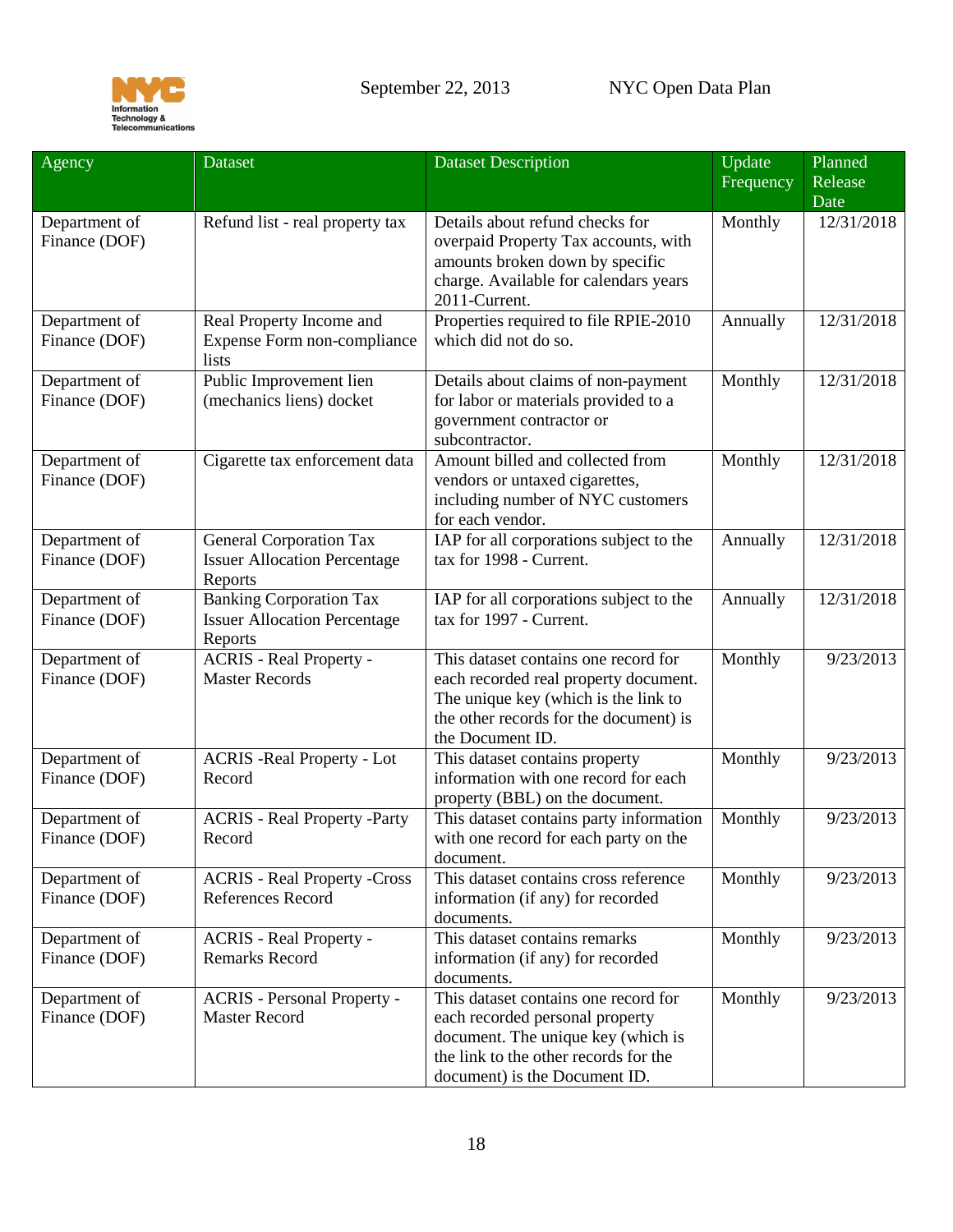

<span id="page-18-0"></span>

| Agency                         | Dataset                                                              | <b>Dataset Description</b>                                | Update     | Planned    |
|--------------------------------|----------------------------------------------------------------------|-----------------------------------------------------------|------------|------------|
|                                |                                                                      |                                                           | Frequency  | Release    |
|                                |                                                                      |                                                           |            | Date       |
| Department of                  | <b>ACRIS</b> - Personal Property -                                   | This dataset contains property                            | Monthly    | 9/23/2013  |
| Finance (DOF)                  | Lot Record                                                           | information with one record for each                      |            |            |
|                                |                                                                      | property (BBL) on the document.                           |            |            |
| Department of                  | <b>ACRIS</b> - Personal Property -                                   | This dataset contains party information                   | Monthly    | 9/23/2013  |
| Finance (DOF)                  | Party Record                                                         | with one record for each party on the                     |            |            |
|                                |                                                                      | document.<br>This dataset contains cross reference        |            | 9/23/2013  |
| Department of<br>Finance (DOF) | <b>ACRIS</b> - Personal Property -<br><b>Cross References Record</b> |                                                           | Monthly    |            |
|                                |                                                                      | information (if any) for recorded<br>documents.           |            |            |
| Department of                  | Personal Property - Remarks                                          | This dataset contains remarks                             | Monthly    | 12/31/2018 |
| Finance (DOF)                  | Record                                                               | information (if any) for recorded                         |            |            |
|                                |                                                                      | documents.                                                |            |            |
| Department of                  | <b>CPRR</b> Receivables                                              | Amounts owed for various agencies                         | <b>TBD</b> | 12/31/2018 |
| Finance (DOF)                  |                                                                      | such as DOF Parking and Property                          |            |            |
|                                |                                                                      | Taxes, DCAS Rents, DSNY                                   |            |            |
|                                |                                                                      | Abandoned Vehicle Towing, FDNY                            |            |            |
|                                |                                                                      | Inspections, DOB Electrical Permits,                      |            |            |
|                                |                                                                      | ECB violations, SAPO Street Activity                      |            |            |
|                                |                                                                      | Permits.                                                  |            |            |
| Department of                  | <b>CPRR</b> Remittances                                              | Payments received via web pages for                       | <b>TBD</b> | 12/31/2018 |
| Finance (DOF)                  |                                                                      | various agencies such as DOF Parking                      |            |            |
|                                |                                                                      | Tickets and Property Taxes, DCAS                          |            |            |
|                                |                                                                      | Rents, DOHMH Dog Licenses, HPD                            |            |            |
|                                |                                                                      | Heat and Hot Water Repairs, DSNY                          |            |            |
|                                |                                                                      | Abandoned Vehicle Towing, FDNY                            |            |            |
|                                |                                                                      | Inspections, DOB Electrical Permits,                      |            |            |
|                                |                                                                      | <b>ECB</b> violations                                     |            |            |
| Department of                  | <b>NYCServ Payments</b>                                              | Payments received for DOF Parking                         | <b>TBD</b> | 12/31/2018 |
| Finance (DOF)                  |                                                                      | Tickets, Property and Business Taxes,                     |            |            |
|                                |                                                                      | DEP Water Charges, ECB, DOH,                              |            |            |
|                                | Scofftow                                                             | <b>DCA Violations</b><br>Information on vehicles towed or | <b>TBD</b> | 12/31/2018 |
| Department of<br>Finance (DOF) |                                                                      | booted, and potentially auctioned as a                    |            |            |
|                                |                                                                      | result of parking ticket non-payment                      |            |            |
|                                |                                                                      | enforcement                                               |            |            |
| Department of                  | <b>Mobile Vending Permitting</b>                                     | Dataset contains information on                           | Annually   | 12/31/2018 |
| <b>Health and Mental</b>       |                                                                      | mobile food vending permits and                           |            |            |
| Hygiene (DOHMH)                |                                                                      | inspections                                               |            |            |
| Department of                  | <b>Child Care Inspections</b>                                        | Dataset contains information on                           | Annually   | 6/1/2016   |
| <b>Health and Mental</b>       |                                                                      | center-based child care and summer                        |            |            |
| Hygiene (DOHMH)                |                                                                      | camp sites and inspections related to                     |            |            |
|                                |                                                                      | the sites                                                 |            |            |
| Department of                  | <b>Beach Water Quality</b>                                           | Dataset contains information on beach                     | Annually   | 6/1/2018   |
| <b>Health and Mental</b>       |                                                                      | water quality                                             |            |            |
| Hygiene (DOHMH)                |                                                                      |                                                           |            |            |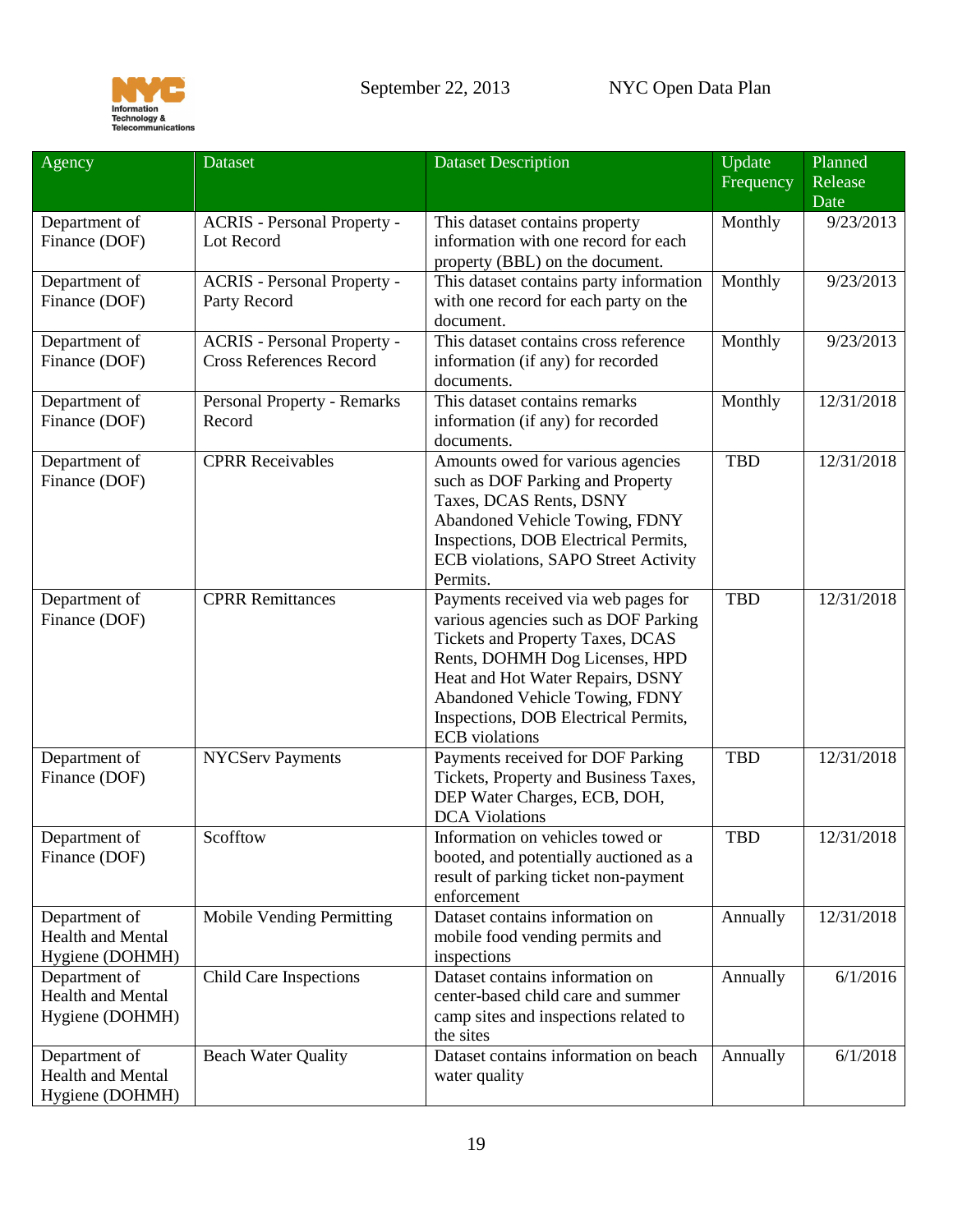

<span id="page-19-0"></span>

| Agency                                                       | Dataset                                 | <b>Dataset Description</b>                                                                                                                                                                                                                                                                                                                                               | Update    | Planned         |
|--------------------------------------------------------------|-----------------------------------------|--------------------------------------------------------------------------------------------------------------------------------------------------------------------------------------------------------------------------------------------------------------------------------------------------------------------------------------------------------------------------|-----------|-----------------|
|                                                              |                                         |                                                                                                                                                                                                                                                                                                                                                                          | Frequency | Release<br>Date |
| Department of<br><b>Health and Mental</b><br>Hygiene (DOHMH) | Pool Inspections                        | Dataset contains information on<br>inspections of pools                                                                                                                                                                                                                                                                                                                  | Annually  | 6/1/2017        |
| Department of<br><b>Health and Mental</b><br>Hygiene (DOHMH) | Rodent Inspection                       | Dataset contains information on rat<br>inspections                                                                                                                                                                                                                                                                                                                       | Annually  | 12/31/2018      |
| Department of<br><b>Health and Mental</b><br>Hygiene (DOHMH) | <b>Radiation Producing</b><br>Equipment | Dataset contains information on<br>Department inspections of radiation-<br>producing equipment                                                                                                                                                                                                                                                                           | Annually  | 12/31/2018      |
| Department of<br><b>Health and Mental</b><br>Hygiene (DOHMH) | Air Quality                             | Dataset contains information on New<br>York City air quality surveillance data                                                                                                                                                                                                                                                                                           | Annually  | 12/31/2018      |
| Department of<br><b>Homeless Services</b><br>(DHS)           | Data Dashboard                          | The DHS Data Dashboard provides<br>aggregate information on individuals<br>and families by case type; the ethnicity<br>of shelter clients; the number of shelter<br>entrants by borough; the number of<br>shelter exits; how many school aged<br>children are in shelter; the placements<br>of chronically street homeless<br>individuals; and prevention<br>enrollments | Quarterly | 12/31/2015      |
| Department of<br><b>Homeless Services</b><br>(DHS)           | Local Law 37 report                     | The DHS Local Law 37 report<br>provides aggregate information on<br>individuals and families that utilize<br>DHS services including data on length<br>of stay and shelter applications                                                                                                                                                                                   | Monthly   | 12/31/2014      |
| Department of<br><b>Homeless Services</b><br>(DHS)           | Local Law 19, Section 612<br>Report     | The DHS Local Law 19, Section 612<br>report provides aggregate data on<br>outreach services, permanent housing<br>placements and shelter length of stay                                                                                                                                                                                                                  | Quarterly | 12/31/2014      |
| Department of<br><b>Homeless Services</b><br>(DHS)           | Daily Report                            | The Daily Report dataset includes the<br>daily number of families and<br>individuals residing in the Department<br>of Homeless Services (DHS) shelter<br>system and the daily number of<br>families applying to the DHS shelter<br>system                                                                                                                                | Daily     | 8/23/2014       |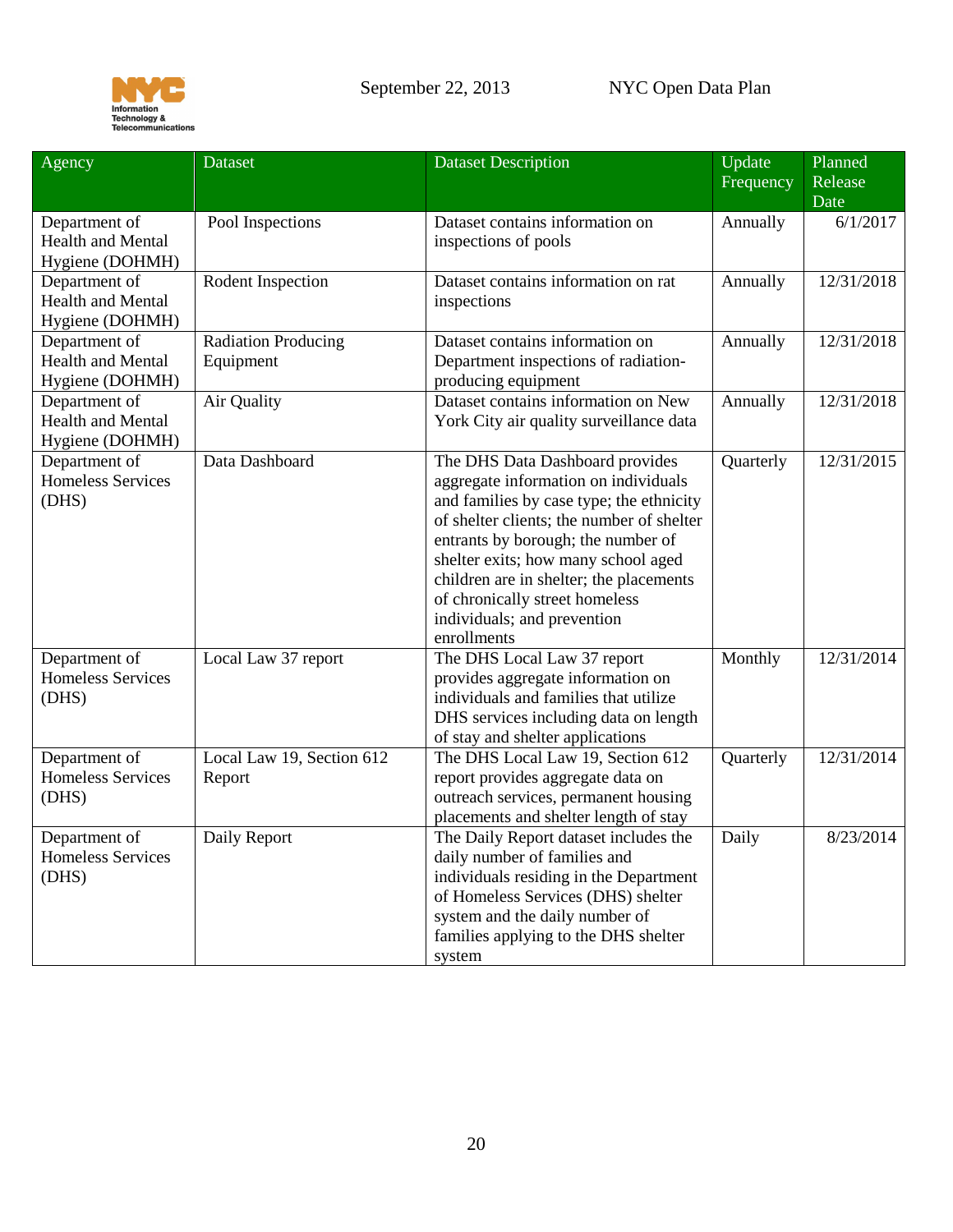

<span id="page-20-0"></span>

| Agency                                                            | Dataset         | <b>Dataset Description</b>                                                                                                                                                                                                                                                                                                                                                                                                                                                                                                                                                                                                          | Update<br>Frequency | Planned<br>Release<br>Date |
|-------------------------------------------------------------------|-----------------|-------------------------------------------------------------------------------------------------------------------------------------------------------------------------------------------------------------------------------------------------------------------------------------------------------------------------------------------------------------------------------------------------------------------------------------------------------------------------------------------------------------------------------------------------------------------------------------------------------------------------------------|---------------------|----------------------------|
| Department of<br>Housing<br>Preservation and<br>Development (HPD) | <b>Building</b> | Pursuant to New York City's Housing<br>Maintenance Code, HPD collects<br>information on multiple dwellings in<br>New York City, and other buildings<br>that fall under its jurisdiction. The list<br>contains building location information,<br>multiple registration numbers and the<br>number of dwelling units by type                                                                                                                                                                                                                                                                                                           | Monthly             | 2/1/2014                   |
| Department of<br>Housing<br>Preservation and<br>Development (HPD) | Charges         | The data set contains information on<br>work orders created through HPD's<br>Emergency Repair Program,<br>Alternative Enforcement Program and<br>Demolition programs and fees assessed<br>against properties by HPD pursuant the<br>Housing Manteca Code. The work<br>orders are created to conduct<br>emergency repair work when an owner<br>fails to address a hazardous condition<br>pursuant to the requirements of an<br>HPD-issued violation, a Department of<br>Buildings Declaration of Emergency, a<br>Department of Health Commissioner's<br>Order to Abate or an emergency<br>violation issued by another City<br>Agency | Monthly             | 2/1/2014                   |
| Department of<br>Housing<br>Preservation and<br>Development (HPD) | Complaints      | HPD records complaints that are made<br>by the public through the 311 City<br>Services Center, Code Enforcement<br>Borough Offices or the internet for<br>conditions which violate the NYC<br>Housing Maintenance Code or the NY<br>State Multiple Dwelling Law (MDL).<br>Each complaint is associated with one<br>or more problems reported by the<br>complainant                                                                                                                                                                                                                                                                  | Monthly             | 2/1/2014                   |
| Department of<br>Housing<br>Preservation and<br>Development (HPD) | Litigation      | <b>HPD Housing Litigation Division</b><br>(HLD) initiates action into the Housing<br>Court against owners of privately-<br>owned buildings to enforce compliance<br>with the housing quality standards<br>contained in the NY State Multiple<br>Dwelling Law and NYC Housing<br>Maintenance Code                                                                                                                                                                                                                                                                                                                                    | Monthly             | 2/1/2014                   |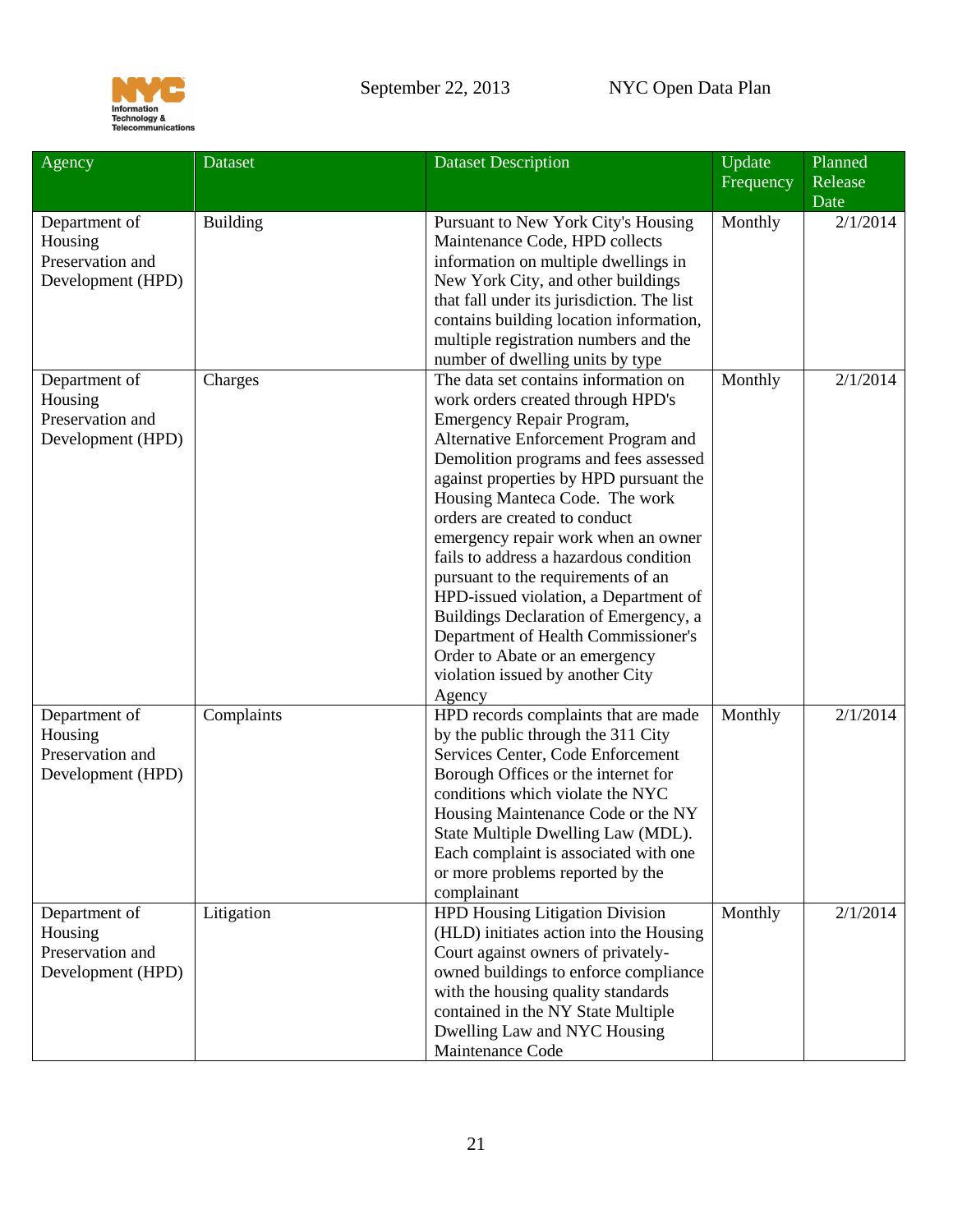

<span id="page-21-0"></span>

| Agency                                                                          | <b>Dataset</b>                                                                                             | <b>Dataset Description</b>                                                                                                                                                                                                                                                                                                                          | Update<br>Frequency | Planned<br>Release<br>Date |
|---------------------------------------------------------------------------------|------------------------------------------------------------------------------------------------------------|-----------------------------------------------------------------------------------------------------------------------------------------------------------------------------------------------------------------------------------------------------------------------------------------------------------------------------------------------------|---------------------|----------------------------|
| Department of<br>Housing<br>Preservation and<br>Development (HPD)               | Registration                                                                                               | HPD collected registration information<br>from owners of residential rental units.<br>Owners are required to register if they<br>own residential buildings with 3 or<br>more units or if they own one- or two-<br>family homes and neither they nor<br>members of their immediate family<br>live there                                              | Monthly             | 2/1/2014                   |
| Department of<br>Housing<br>Preservation and<br>Development (HPD)               | Violations                                                                                                 | HPD issues violations against<br>conditions in rental dwelling units that<br>been verified to violate the NYC<br>Housing Maintenance Code (HMC) or<br>the NY State Multiple Dwelling Law<br>(MDL). Violations are issued when an<br>inspection verifies that a violation of<br>the HMC or MDL exists. It is closed<br>when a violation is corrected | Monthly             | 2/1/2014                   |
| Department of<br>Housing<br>Preservation and<br>Development (HPD)               | Local Law 44                                                                                               | Per Local Law 44 of 2013, HPD is<br>required to publish building location,<br>affordability, development team and<br>cost information for all housing<br>development projects. The data set<br>includes all required elements of Local<br>Law 44                                                                                                    | Semi-<br>Annually   | 1/1/2014                   |
| Department of<br>Housing<br>Preservation and<br>Development (HPD)               | <b>Additional Housing</b><br>Development Information                                                       | Additional descriptive data for housing<br>development projects not prescribed by<br>Local Law 44 of 2013                                                                                                                                                                                                                                           | Semi-<br>Annually   | 1/1/2018                   |
| Department of<br>Information<br>Technology and<br>Telecommunications<br>(DoITT) | Public Pay Telephone<br>locations and Wi-Fi pilot<br>usage. (PPT complaints<br>included in 311/Siebel data | Details on Public Pay Telephone<br>locations and Wi-Fi pilot usage.                                                                                                                                                                                                                                                                                 | Weekly              | 7/15/2014                  |
| Department of<br>Information<br>Technology and<br>Telecommunications<br>(DoITT) | <b>MTF/Pole top Reservations</b>                                                                           | Pole tops reserved as part of DoITT's<br>Mobile Telecommunications<br>Franchises (MTF) agreements.                                                                                                                                                                                                                                                  | Annually            | 5/1/2018                   |
| Department of<br>Information<br>Technology and<br>Telecommunications<br>(DoITT) | Cable Complaints                                                                                           | Details on complaints made to<br>DoITT's cable franchising center                                                                                                                                                                                                                                                                                   | Quarterly           | 6/1/2017                   |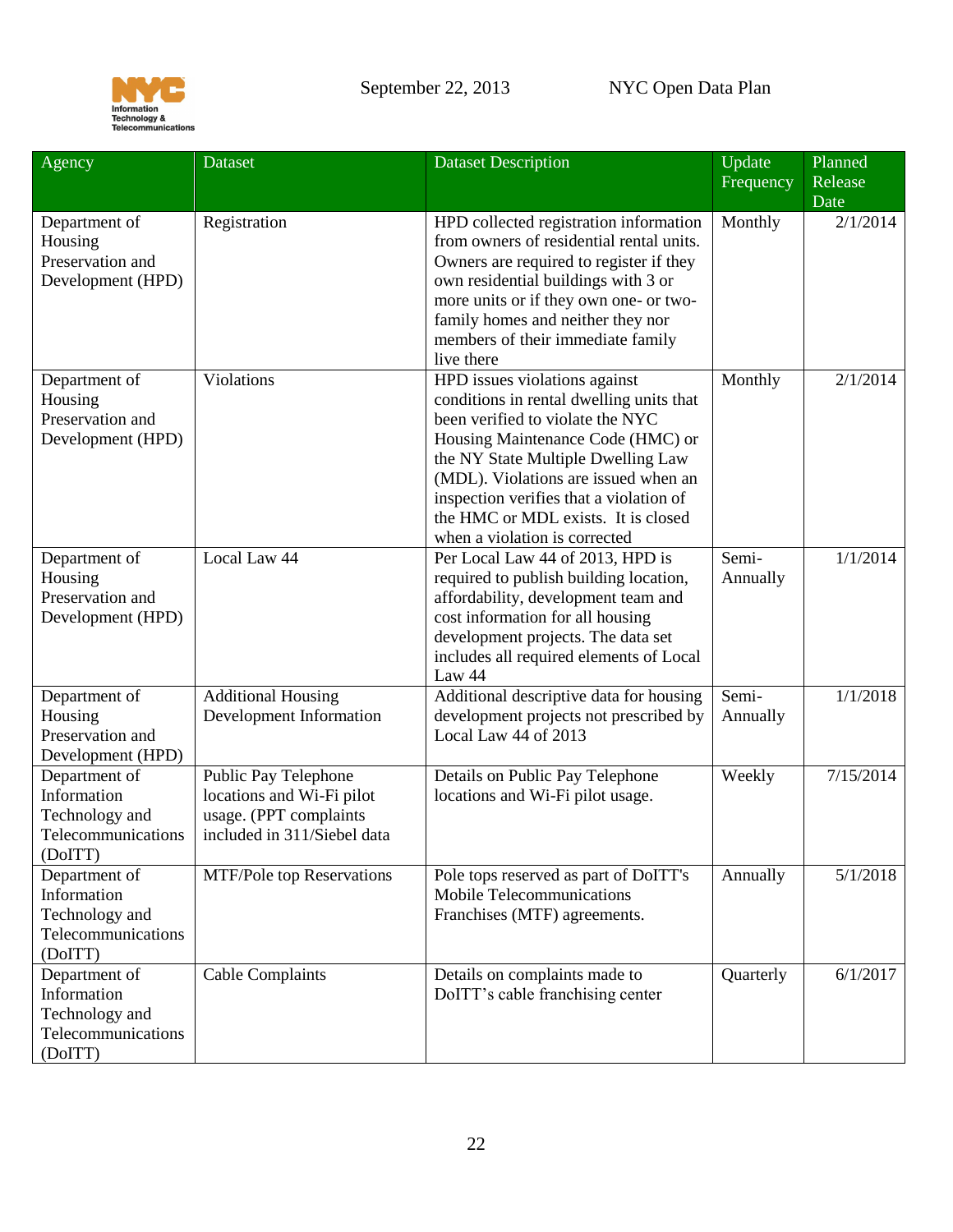

<span id="page-22-2"></span><span id="page-22-1"></span><span id="page-22-0"></span>

| Agency                                                                          | Dataset                                                       | <b>Dataset Description</b>                                                                                                                                                                                                                                                     | Update<br>Frequency | Planned<br>Release<br>Date |
|---------------------------------------------------------------------------------|---------------------------------------------------------------|--------------------------------------------------------------------------------------------------------------------------------------------------------------------------------------------------------------------------------------------------------------------------------|---------------------|----------------------------|
| Department of<br>Information<br>Technology and<br>Telecommunications<br>(DoITT) | Hi-Caps                                                       | Data on DoITT's high-<br>capacity/telecommunications services<br>franchise agreements                                                                                                                                                                                          | Quarterly           | 3/1/2014                   |
| Department of<br>Investigation (DOI)                                            | Mayor's Management Report<br><b>Performance Statistics</b>    | This dataset contains information<br>provided to the Mayor's Office for<br>inclusion in the Mayor's Management<br>Report                                                                                                                                                       | Annually            | 10/1/2014                  |
| Department of Parks<br>and Recreation<br>(DPR)                                  | Inspection Information; Found<br>Conditions                   | Inspection Info - ratings for<br>inspections of all city parks; Found<br>Conditions - issues discovered during<br>inspections which require attention by<br>staff                                                                                                              | Quarterly           | 12/29/2017                 |
| Department of Parks<br>and Recreation<br>(DPR)                                  | Work orders; Asset Inventory;<br><b>Maintenance Schedules</b> | Work order - Work orders generated<br>for both general maintenance, and<br>those used to address issues discovered<br>during inspections; Inventory -<br>inventory maintained on-hand at Parks<br>storehouses; Maintenance Schedules -<br>schedules used to assign field crews | Quarterly           | 12/29/2017                 |
| Department of Parks<br>and Recreation<br>(DPR)                                  | Street Tree Inventory and<br>related information              | Comprehensive data on Street Trees<br>under Parks Department jurisdiction                                                                                                                                                                                                      | Quarterly           | 12/29/2017                 |
| Department of<br>Probation (DOP)                                                | <b>Adult Operations -</b><br>Investigations (Fiscal Year)     | This table contains the number of<br>presentence investigations completed<br>by the Department during a fiscal year                                                                                                                                                            | Annually            | 9/30/2013                  |
| Department of<br>Probation (DOP)                                                | <b>Adult Operations -</b><br>Investigations (Calendar Year)   | This table contains the number of<br>presentence investigations completed<br>by the Department during a calendar<br>year                                                                                                                                                       | Annually            | 9/30/2013                  |
| Department of<br>Probation (DOP)                                                | <b>Adult Operations - Intake</b><br>(Fiscal Year)             | This table contains the number of<br>probation supervision intakes<br>completed by the Department during a<br>fiscal year                                                                                                                                                      | Annually            | 9/30/2013                  |
| Department of<br>Probation (DOP)                                                | <b>Adult Operations - Intake</b><br>(Calendar Year)           | This table contains the number of<br>probation supervision intakes<br>completed by the Department during a<br>calendar year                                                                                                                                                    | Annually            | 9/30/2013                  |
| Department of<br>Probation (DOP)                                                | <b>Adult Violations of Probation</b><br>Filed (Fiscal Year)   | This table contains the number of<br>"Violation of Probation" proceedings<br>filed in court against adult probationers<br>during a fiscal year                                                                                                                                 | Annually            | 9/30/2013                  |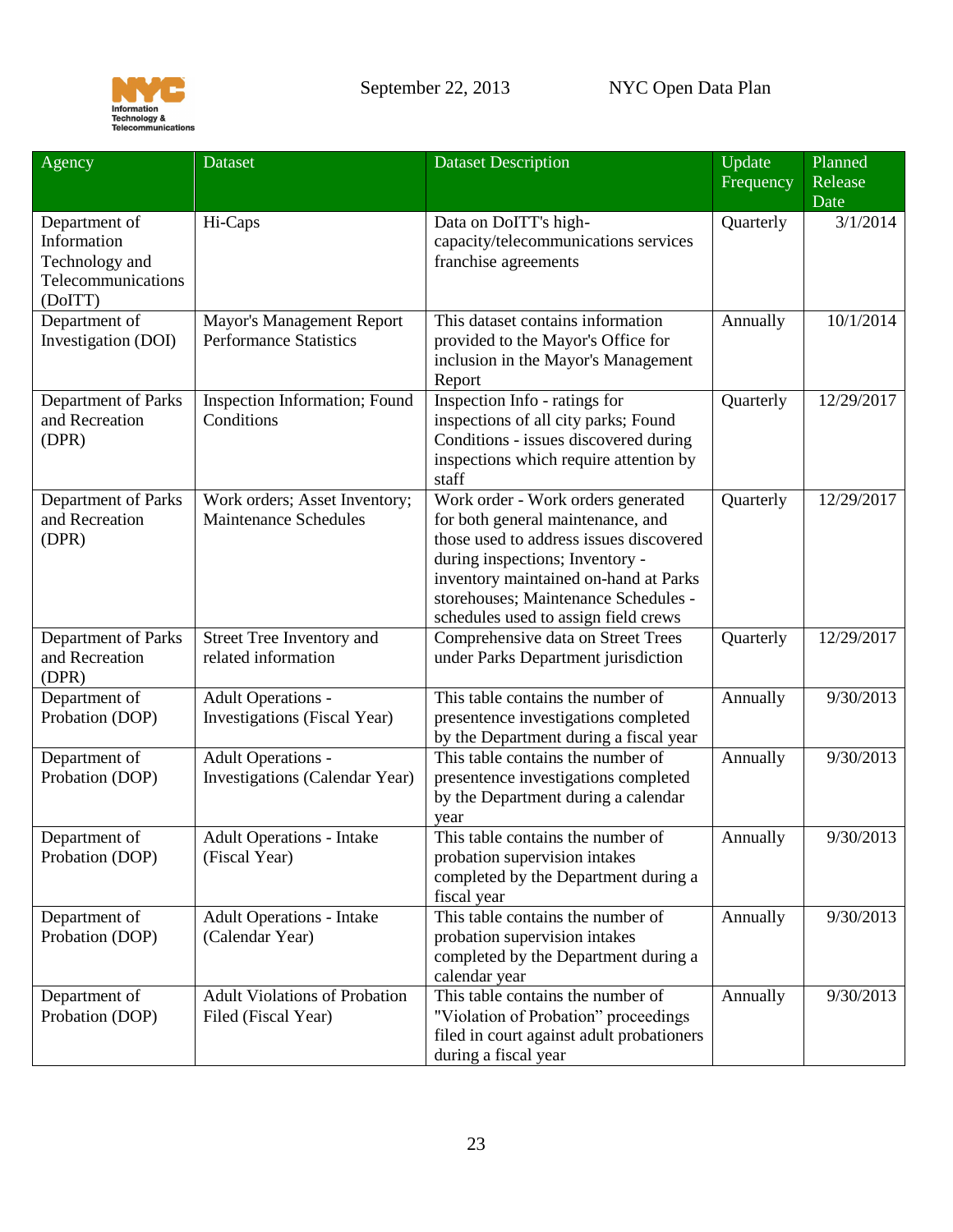

| Agency          | <b>Dataset</b>                        | <b>Dataset Description</b>                | Update    | Planned                |
|-----------------|---------------------------------------|-------------------------------------------|-----------|------------------------|
|                 |                                       |                                           | Frequency | Release                |
|                 |                                       |                                           |           | Date                   |
| Department of   | <b>Adult Violations of Probation</b>  | This table contains the number of         | Annually  | 9/30/2013              |
| Probation (DOP) | Filed (Calendar Year)                 | "Violation of Probation" proceedings      |           |                        |
|                 |                                       | filed in court against adult probationers |           |                        |
|                 |                                       | during a calendar year                    |           |                        |
| Department of   | <b>Adult Violations of Probation</b>  | This table contains the number of         | Annually  | 9/30/2013              |
| Probation (DOP) | Disposed (Fiscal Year)                | violation proceedings disposed for        |           |                        |
|                 |                                       | adult probationers during a fiscal year   |           |                        |
| Department of   | <b>Adult Violations of Probation</b>  | This table contains the number of         | Annually  | 9/30/2013              |
| Probation (DOP) | Disposed (Calendar Year)              | violation proceedings disposed for        |           |                        |
|                 |                                       | adult probationers during a calendar      |           |                        |
|                 |                                       | year                                      |           |                        |
| Department of   | <b>Adult Operations - Total Cases</b> | This table contains the number of adult   | Annually  | 9/30/2013              |
| Probation (DOP) | Supervised (Fiscal Year)              | probation supervision cases serviced      |           |                        |
|                 |                                       | by the Department during a fiscal year    |           |                        |
| Department of   | <b>Adult Operations - Total Cases</b> | This table contains the number of adult   | Annually  | 9/30/2013              |
| Probation (DOP) | Supervised (Calendar Year)            | probation supervision cases serviced      |           |                        |
|                 |                                       | by the Department during a calendar       |           |                        |
|                 |                                       | year                                      |           |                        |
| Department of   | Adult Operations - End-of-            | This table contains the number of         | Annually  | 9/30/2013              |
| Probation (DOP) | <b>Year Probationer Count</b>         | probationers under supervision on the     |           |                        |
|                 | (Fiscal Year)                         | last day of a fiscal year                 |           |                        |
| Department of   | Adult Operations - End-of-            | This table contains the number of         | Annually  | 9/30/2013              |
| Probation (DOP) | <b>Year Probationer Count</b>         | probationers under supervision on the     |           |                        |
|                 | (Calendar Year)                       | last day of a calendar year               |           |                        |
| Department of   | Adult Early Discharges (EDs)          | This table provides a breakdown of        | Annually  | $\overline{9/30/2013}$ |
| Probation (DOP) | (Fiscal Year)                         | early discharges during a fiscal year     |           |                        |
| Department of   | <b>Adult Early Discharges (EDs)</b>   | This table provides a breakdown of        | Annually  | 9/30/2013              |
| Probation (DOP) | (Calendar Year)                       | early discharges during a calendar year   |           |                        |
| Department of   | Juvenile Operations -                 | This table contains the number of         | Annually  | 9/30/2013              |
| Probation (DOP) | Investigations (Fiscal Year)          | presentence investigations completed      |           |                        |
|                 |                                       | by the Department during a fiscal year    |           |                        |
| Department of   | Juvenile Operations -                 | This table contains the number of         | Annually  | 9/30/2013              |
| Probation (DOP) | Investigations (Calendar Year)        | presentence investigations completed      |           |                        |
|                 |                                       | by the Department during a calendar       |           |                        |
|                 |                                       | year                                      |           |                        |
| Department of   | Juvenile Operations - Intake          | This table contains the number of         | Annually  | 9/30/2013              |
| Probation (DOP) | (Fiscal Year)                         | intakes by the Department during a        |           |                        |
|                 |                                       | fiscal year                               |           |                        |
| Department of   | Juvenile Operations - Intake          | This table contains the number of         | Annually  | 9/30/2013              |
| Probation (DOP) | (Calendar Year)                       | intakes by the Department during a        |           |                        |
|                 |                                       | calendar year                             |           |                        |
| Department of   | Juvenile Operations - Intake          | This table contains juvenile              | Annually  | 9/30/2013              |
| Probation (DOP) | Adjustments (Fiscal Year)             | delinquency Intake cases open for         |           |                        |
|                 |                                       | adjustment services during a fiscal       |           |                        |
|                 |                                       | year                                      |           |                        |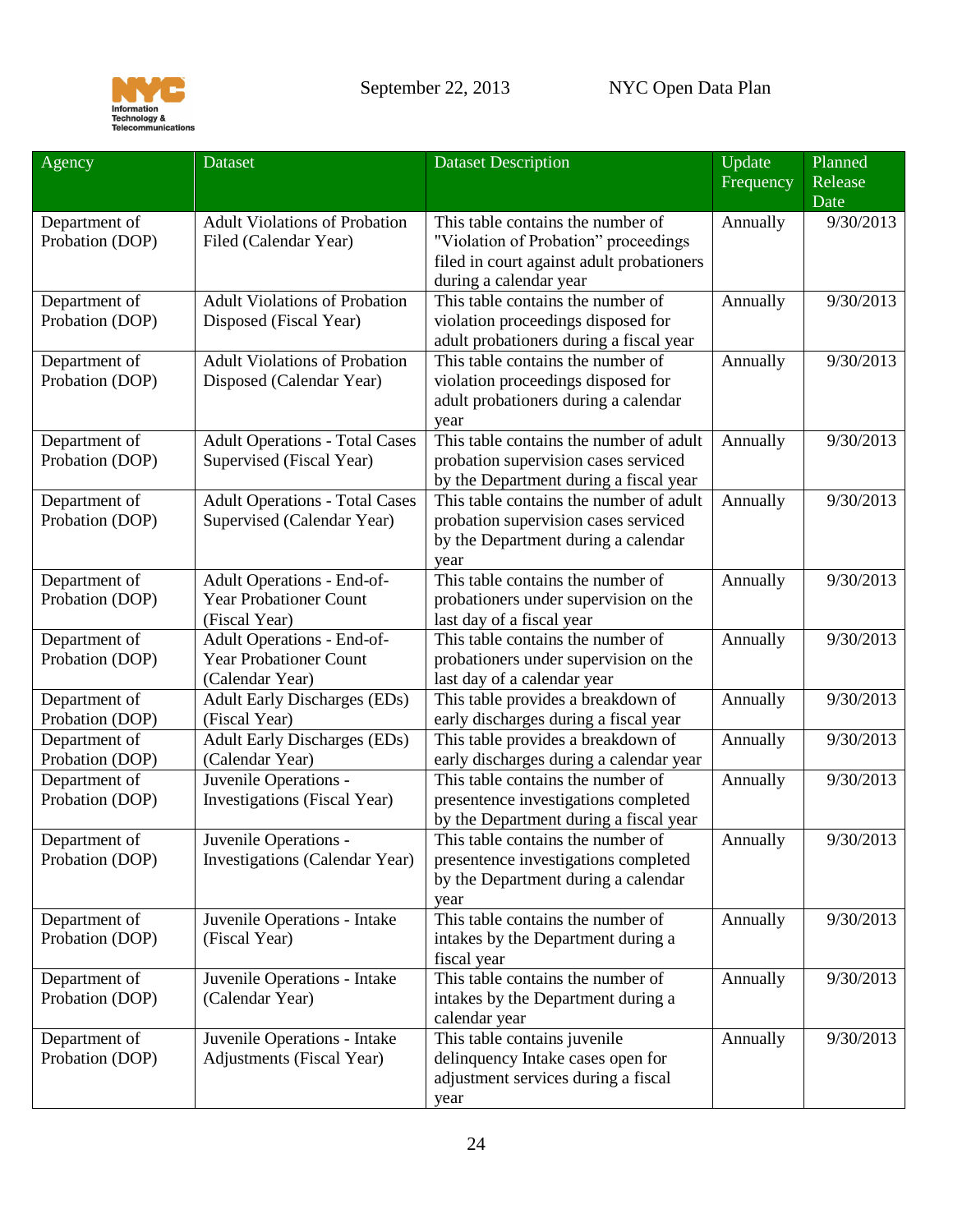

<span id="page-24-1"></span><span id="page-24-0"></span>

| Agency            | <b>Dataset</b>                    | <b>Dataset Description</b>                  | Update<br>Frequency | Planned<br>Release<br>Date |
|-------------------|-----------------------------------|---------------------------------------------|---------------------|----------------------------|
| Department of     | Juvenile Operations - Intake      | This table contains juvenile                | Annually            | 9/30/2013                  |
| Probation (DOP)   | Adjustments (Calendar Year)       | delinquency Intake cases open for           |                     |                            |
|                   |                                   | adjustment services during a calendar       |                     |                            |
|                   |                                   | year                                        |                     |                            |
| Department of     | Juvenile Violations of            | This table contains the number of           | Annually            | 9/30/2013                  |
| Probation (DOP)   | Probation Filed (Fiscal Year)     | "Violation of Probation" proceedings        |                     |                            |
|                   |                                   | filed in court against juvenile             |                     |                            |
|                   |                                   | probationers during a fiscal year           |                     |                            |
| Department of     | Juvenile Violations of            | This table contains the number of           | Annually            | 9/30/2013                  |
| Probation (DOP)   | Probation Filed (Calendar         | "Violation of Probation" proceedings        |                     |                            |
|                   | Year)                             | filed in court against juvenile             |                     |                            |
|                   |                                   | probationers during a calendar year         |                     |                            |
| Department of     | Juvenile Violations of            | This table contains the number of           | Annually            | 9/30/2013                  |
| Probation (DOP)   | <b>Probation Disposed (Fiscal</b> | violation proceedings disposed for          |                     |                            |
|                   | Year)                             | juvenile probationers during a fiscal       |                     |                            |
|                   |                                   | year                                        |                     |                            |
| Department of     | Juvenile Violations of            | This table contains the number of           | Annually            | 9/30/2013                  |
| Probation (DOP)   | Probation Disposed (Calendar      | violation proceedings disposed for          |                     |                            |
|                   | Year)                             | juvenile probationers during a calendar     |                     |                            |
|                   |                                   | year                                        |                     |                            |
| Department of     | Juvenile Operations - Total       | This table contains the number of           | Annually            | 9/30/2013                  |
| Probation (DOP)   | <b>Cases Supervised (Fiscal</b>   | probation cases serviced by the             |                     |                            |
|                   | Year)                             | Department during a fiscal year             |                     |                            |
| Department of     | Juvenile Operations - Total       | This table contains the number of           | Annually            | 9/30/2013                  |
| Probation (DOP)   | <b>Cases Supervised (Calendar</b> | probation cases serviced by the             |                     |                            |
|                   | Year)                             | Department during a calendar year           |                     |                            |
| Department of     | Juvenile Operations - End-of-     | This table contains the number of           | Annually            | 9/30/2013                  |
| Probation (DOP)   | <b>Year Probationer Count</b>     | probationers under supervision on the       |                     |                            |
|                   | (Fiscal Year)                     | last day of a fiscal year                   |                     |                            |
| Department of     | Juvenile Operations - End-of-     | This table contains the number of           | Annually            | 9/30/2013                  |
| Probation (DOP)   | <b>Year Probationer Count</b>     | probationers under supervision on the       |                     |                            |
|                   | (Calendar Year)                   | last day of a calendar year                 |                     |                            |
| Department of     | <b>DORIS</b> Performance          | Monthly performance statistics for          | Monthly             | 7/1/2014                   |
| Records (DOR)     | Indicators                        | <b>DORIS Archives and City Hall Library</b> |                     |                            |
|                   |                                   | operations                                  |                     |                            |
| Department of     | Litter Basket Inventory           | Tracks locations and type of Litter         | Quarterly           | 1/1/2016                   |
| Sanitation (DSNY) |                                   | <b>Baskets</b>                              |                     |                            |
| Department of     | Lot Cleaning Dispositions         | Dispositions of Lots for which              | Monthly             | 1/1/2016                   |
| Sanitation (DSNY) |                                   | cleaning requests were received, with       |                     |                            |
|                   |                                   | DSNY clean-up cost where applicable         |                     |                            |
| Department of     | Inspections                       | Tracks location, date and outcome of        | Monthly             | 10/1/2016                  |
| Sanitation (DSNY) |                                   | inspections of permitted, privately         |                     |                            |
|                   |                                   | operated Municipal Solid Waste              |                     |                            |
|                   |                                   | disposal locations                          |                     |                            |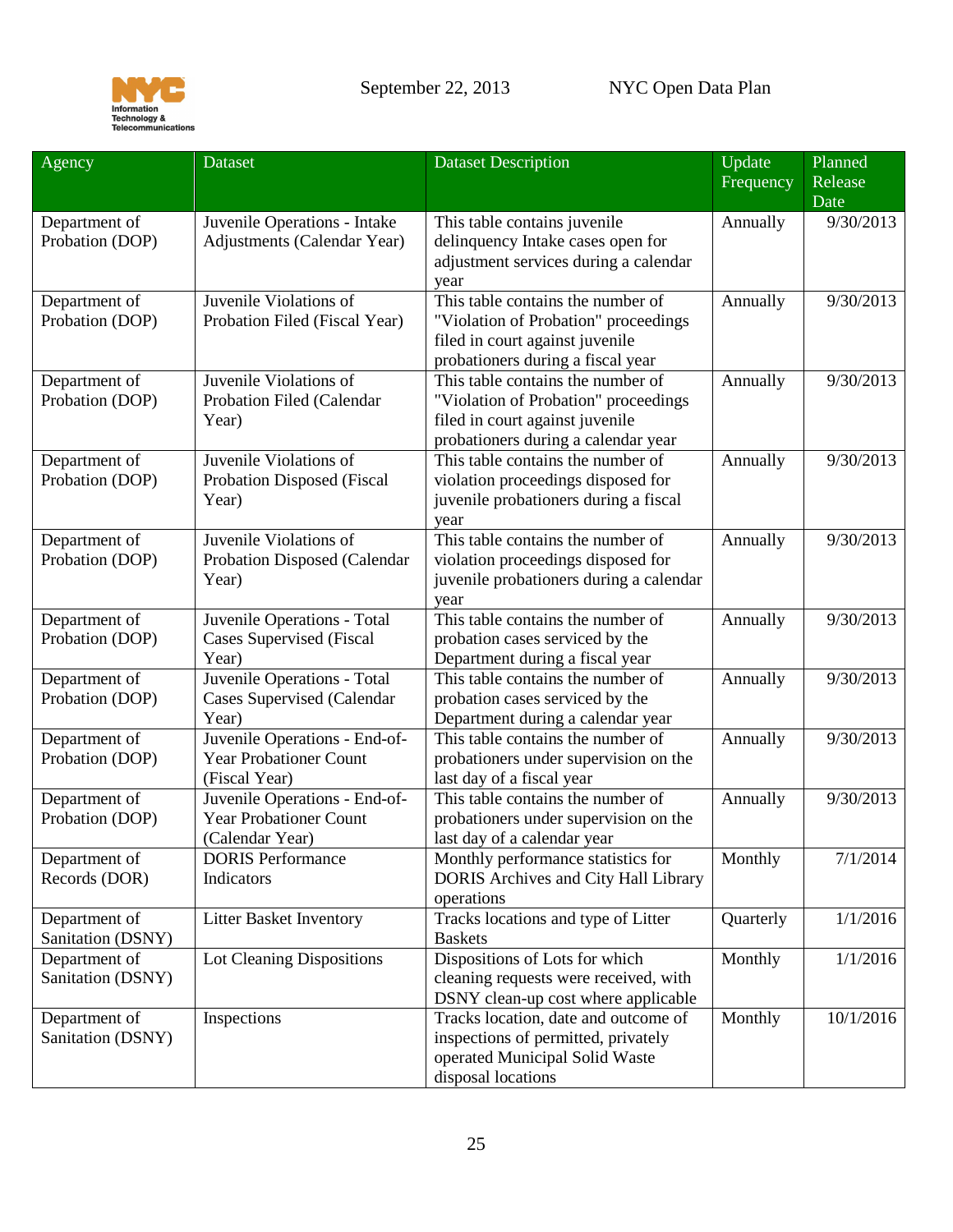

<span id="page-25-1"></span><span id="page-25-0"></span>

| Agency                                                   | <b>Dataset</b>                                                      | <b>Dataset Description</b>                                                                                                                                                                                                                         | Update    | Planned  |
|----------------------------------------------------------|---------------------------------------------------------------------|----------------------------------------------------------------------------------------------------------------------------------------------------------------------------------------------------------------------------------------------------|-----------|----------|
|                                                          |                                                                     |                                                                                                                                                                                                                                                    | Frequency | Release  |
|                                                          |                                                                     |                                                                                                                                                                                                                                                    |           | Date     |
| Department of<br>Sanitation (DSNY)                       | <b>Derelict Vehicle Dispositions</b>                                | Gives disposition (disposal, tow, other)<br>of derelict vehicles reported to DSNY                                                                                                                                                                  | Monthly   | 1/1/2015 |
| Department of<br>Sanitation (DSNY)                       | Events and clean-up costs                                           | Names, locations and dates of events<br>permitted by Street Activity Permit<br>Office and the DSNY cost of clean-up<br>efforts billed to event organizers                                                                                          | Monthly   | 7/1/2015 |
| Department of<br>Sanitation (DSNY)                       | Resource Plans                                                      | Planned number of personnel to be<br>assigned to Cleaning and Collection<br>functions, by Sanitation District, date,<br>and function                                                                                                               | Quarterly | 7/1/2015 |
| Department of<br>Sanitation (DSNY)                       | <b>Resource Utilization</b>                                         | Actual number of personnel assigned<br>to Cleaning and Collection functions,<br>by Sanitation District, date, and<br>function. Also number of personnel not<br>available by category and personnel<br>detached to/attached from other<br>districts | Quarterly | 7/1/2015 |
| Department of Small<br><b>Business Services</b><br>(SBS) | Workforce1 Job Listing                                              | Listing of job openings registered<br>through Workforce1 Center                                                                                                                                                                                    | Weekly    | 6/3/2014 |
| Department of Small<br><b>Business Services</b><br>(SBS) | Workforce1 Recruitment<br>Events                                    | Schedule of recruitment events offered<br>by Workforce1 Center                                                                                                                                                                                     | Weekly    | 6/4/2014 |
| Department of Small<br><b>Business Services</b><br>(SBS) | <b>NYC Business Solutions</b><br><b>Business Courses</b>            | Schedule of business education courses<br>provided by NYC Business Solutions                                                                                                                                                                       | Weekly    | 6/1/2014 |
| Department of Small<br><b>Business Services</b><br>(SBS) | Courses/Training Provider<br>Listing                                | Listing of vocational training courses<br>eligible for Individual Training Grants                                                                                                                                                                  | Weekly    | 6/2/2014 |
| Department of<br>Transportation<br>(DOT)                 | <b>Concrete Weekly Resurfacing</b><br>Schedule                      | Concrete schedule for installation or<br>repair of concrete facilities (pedestrian,<br>islands)                                                                                                                                                    | Weekly    | 8/1/2014 |
| Department of<br>Transportation<br>(DOT)                 | <b>Sidewalk Weekly Resurfacing</b><br>Schedule                      | Sidewalk schedule to repair, replace<br>and/or install sidewalks and curbs                                                                                                                                                                         | Weekly    | 8/1/2014 |
| Department of<br>Transportation<br>(DOT)                 | <b>Weekly Resurfacing Schedule</b><br>(Brooklyn milling and paving) | Brooklyn Milling and Paving Schedule                                                                                                                                                                                                               | Weekly    | 8/1/2014 |
| Department of<br>Transportation<br>(DOT)                 | <b>Weekly Resurfacing Schedule</b><br>(Bronx milling and paving)    | Bronx Milling and Paving Schedule                                                                                                                                                                                                                  | Weekly    | 8/1/2014 |
| Department of<br>Transportation<br>(DOT)                 | Weekly Resurfacing Schedule<br>(Manhattan milling and<br>paving)    | Manhattan Milling and Paving<br>Schedule                                                                                                                                                                                                           | Weekly    | 8/1/2014 |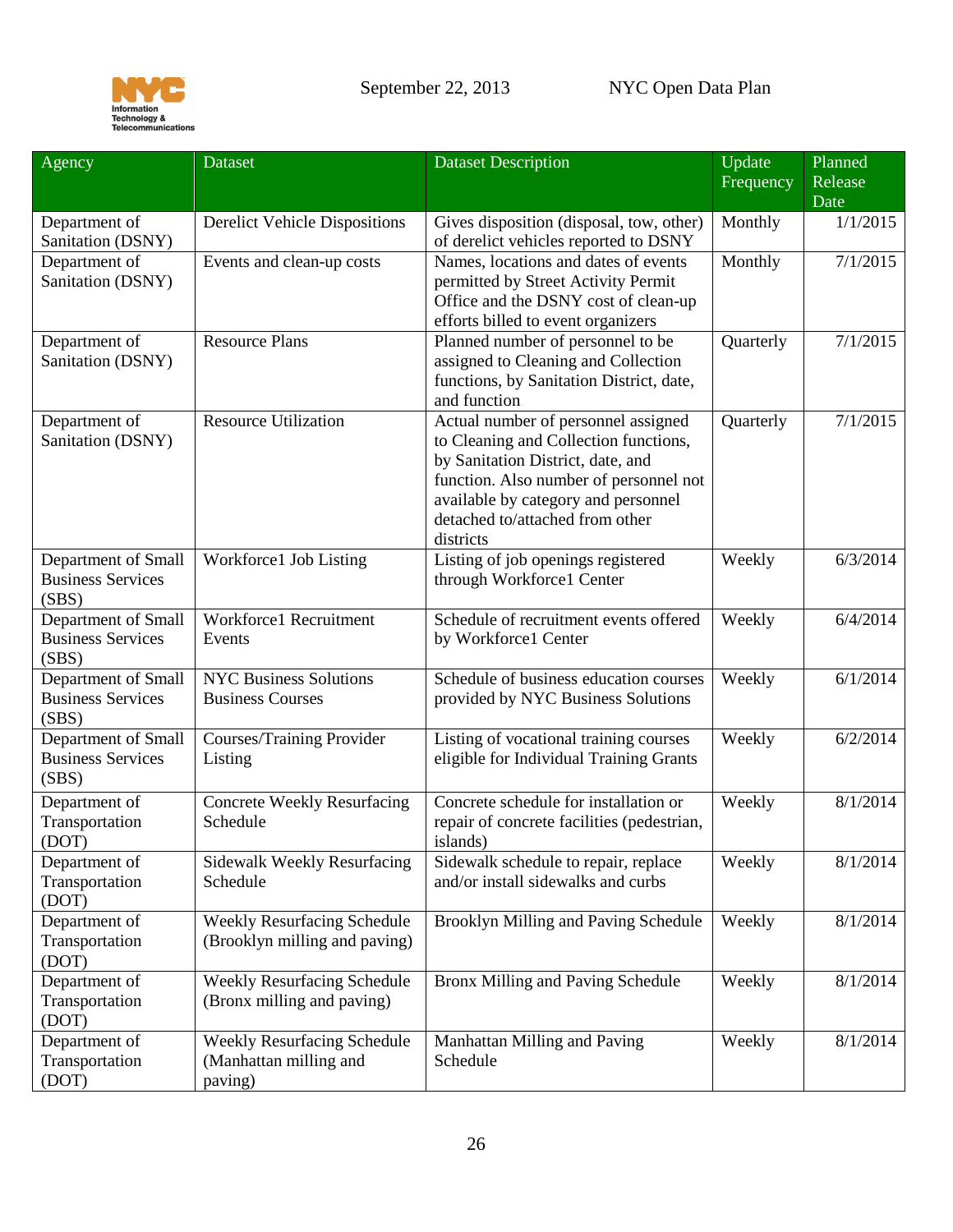

| Agency                                   | <b>Dataset</b>                                                       | <b>Dataset Description</b>                                                                                                                                                                                                 | Update<br>Frequency | Planned<br>Release |
|------------------------------------------|----------------------------------------------------------------------|----------------------------------------------------------------------------------------------------------------------------------------------------------------------------------------------------------------------------|---------------------|--------------------|
|                                          |                                                                      |                                                                                                                                                                                                                            |                     | Date               |
| Department of<br>Transportation<br>(DOT) | Weekly Resurfacing Schedule<br>(Queens milling and paving)           | Queens Milling and Paving Schedule                                                                                                                                                                                         | Weekly              | 8/1/2014           |
| Department of<br>Transportation<br>(DOT) | Weekly Resurfacing Schedule<br>(Staten Island milling and<br>paving) | <b>Staten Island Milling and Paving</b><br>Schedule                                                                                                                                                                        | Weekly              | 8/1/2014           |
| Department of<br>Transportation<br>(DOT) | Citywide Low Bridges                                                 | Contains the locations with low<br>vertical clearances on the limited<br>access highway system.                                                                                                                            | Annually            | 8/1/2014           |
| Department of<br>Transportation<br>(DOT) | <b>Bike Routes</b>                                                   | Locations of bike lanes and routes<br>throughout the City                                                                                                                                                                  | Annually            | 8/1/2014           |
| Department of<br>Transportation<br>(DOT) | <b>Street Assessment</b>                                             | Current ratings of the conditions of<br>streets throughout the 5 boroughs                                                                                                                                                  | Monthly             | 8/1/2014           |
| Department of<br>Transportation<br>(DOT) | Capital Projects Plan                                                | Data related to proposed capital<br>projects in DOT's 10 year Capital Plan                                                                                                                                                 | Annually            | 8/1/2014           |
| Department of<br>Transportation<br>(DOT) | <b>Bridge Inventory</b>                                              | An index of DOT's bridge structures                                                                                                                                                                                        | Annually            | 8/1/2014           |
| Department of<br>Transportation<br>(DOT) | <b>Screen line Traffic Flow</b>                                      | Vehicular volumes and historical<br>comparisons across the Bronx-<br>Westchester, Queens-Nassau,<br>Manhattan-New Jersey and Brooklyn-<br>Queens screen lines                                                              | Annually            | 8/1/2014           |
| Department of<br>Transportation<br>(DOT) | <b>Manhattan River Crossings</b><br><b>Screen line Traffic Flow</b>  | Presents vehicular volumes,<br>classification and trends for all bridge<br>and tunnel facilities serving Manhattan<br><b>River Crossings</b>                                                                               | Annually            | 8/1/2014           |
| Department of<br>Transportation<br>(DOT) | <b>Bridge Traffic Volumes</b>                                        | Summarizes vehicular volumes,<br>classification data and trends for the 47<br>bridges that cross over water as well as<br>9 bridges and tunnels operated by the<br>MTA and the 6 bridges and tunnels<br>operated by PANYNJ | Annually            | 8/1/2014           |
| Department of<br>Transportation<br>(DOT) | <b>Protected Streets</b>                                             | List of Protected Streets for segments<br>and intersections, current and future.                                                                                                                                           | Daily               | 8/1/2014           |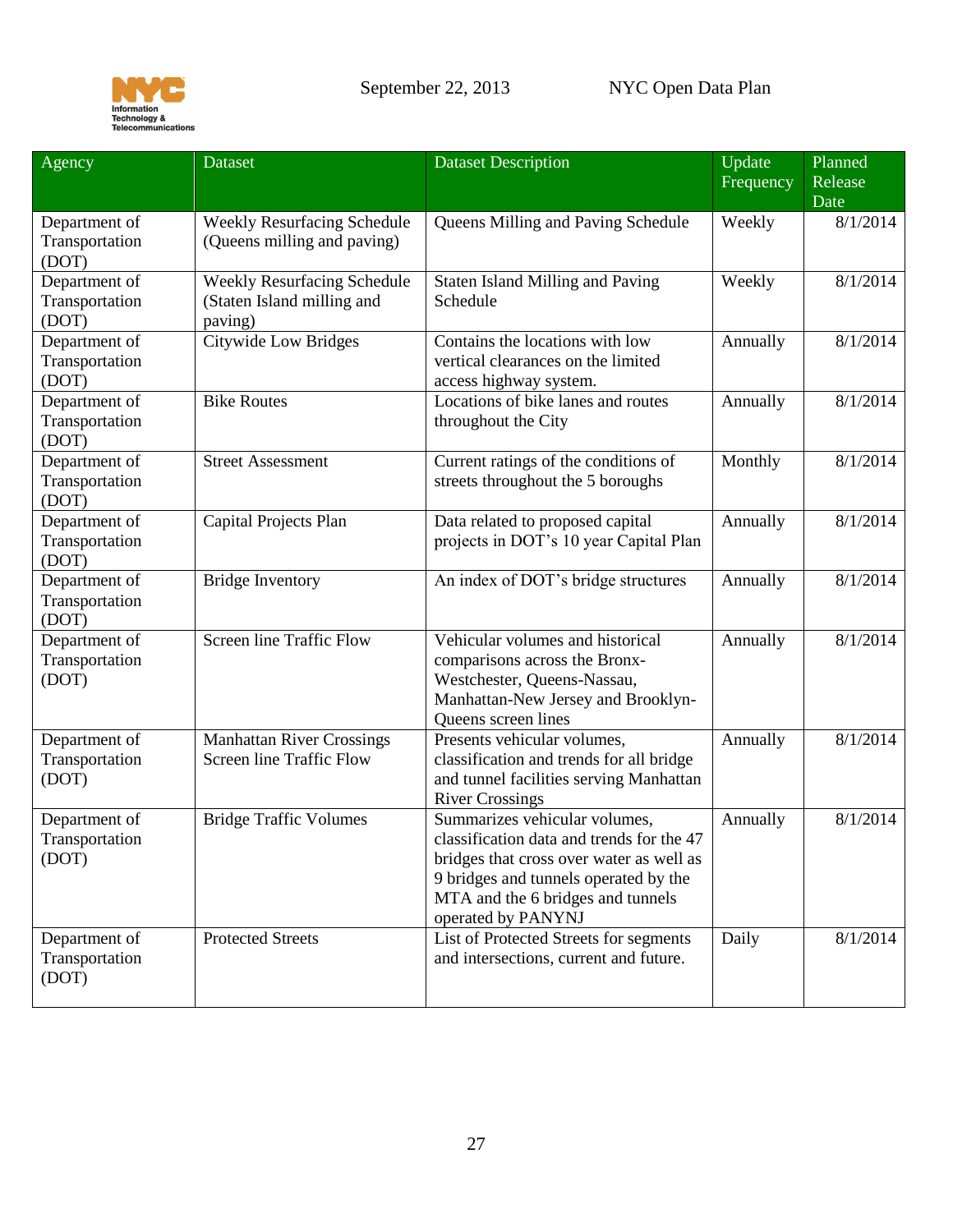

<span id="page-27-1"></span><span id="page-27-0"></span>

| Agency                                           | Dataset                                                                                       | <b>Dataset Description</b>                                                                                                                                                                | Update    | Planned         |
|--------------------------------------------------|-----------------------------------------------------------------------------------------------|-------------------------------------------------------------------------------------------------------------------------------------------------------------------------------------------|-----------|-----------------|
|                                                  |                                                                                               |                                                                                                                                                                                           | Frequency | Release<br>Date |
| Fire Department of<br>New York (FDNY)            | Medical incident dispatch<br>information                                                      | This database contains information<br>relating to the dispatch of units in<br>response to EMS incidents throughout<br>the city. Data released will be limited<br>to operational data only | Monthly   | 1/1/2015        |
| Fire Department of<br>New York (FDNY)            | Fire incident dispatch<br>information                                                         | This database contains information on<br>the dispatch and response of FDNY<br>units. No information will be included<br>regarding responses to medical<br>incidents                       | Monthly   | 1/1/2015        |
| Fire Department of<br>New York (FDNY)            | Fire incident information by<br>incident type                                                 | This database contains detailed<br>information on individual Fire<br>Incidents as completed by the Fire<br>Officer. No information will be<br>included regarding medical incidents        | Quarterly | 1/1/2016        |
| Fire Department of<br>New York (FDNY)            | Building inspections<br>completed by inspection<br>type/Number of risk buildings<br>inspected | Provides the number of Fire Operation<br>inspections conducted for both<br>mandatory building inspection types<br>and risk buildings (as identified by the<br>risk model)                 | Monthly   | 1/1/2017        |
| <b>Human Resource</b><br>Administration<br>(HRA) | <b>Total Cases on Cash</b><br>Assistance                                                      | Total number of cases on Cash<br>Assistance, including breakdown by<br>major categories                                                                                                   | Monthly   | 12/31/2015      |
| <b>Human Resource</b><br>Administration<br>(HRA) | <b>Total Medicaid Cases</b>                                                                   | Total number of enrollees in Medicaid                                                                                                                                                     | Monthly   | 12/31/2015      |
| <b>Human Resource</b><br>Administration<br>(HRA) | <b>Total HomeCare Cases</b>                                                                   | Total number of HomeCare cases                                                                                                                                                            | Monthly   | 12/31/2015      |
| <b>Human Resource</b><br>Administration<br>(HRA) | <b>Total HASA Cases</b>                                                                       | Total number of HASA cases                                                                                                                                                                | Monthly   | 12/31/2015      |
| Human Resource<br>Administration<br>(HRA)        | JobStat                                                                                       | Monthly report of performance<br>indicators for HRA Job Center<br>operations                                                                                                              | Monthly   | 12/31/2018      |
| Human Resource<br>Administration<br>(HRA)        | <b>Cash Assistance Engagement</b>                                                             | Report with engagement status for<br>cases in Cash Assistance program                                                                                                                     | Monthly   | 12/31/2018      |
| <b>Human Resource</b><br>Administration<br>(HRA) | <b>Cash Assistance Youth</b><br>Engagement                                                    | Local Law 51 mandated report for<br>youth in Cash Assistance program                                                                                                                      | Monthly   | 12/31/2015      |
| <b>Human Resource</b><br>Administration<br>(HRA) | <b>CA Application Report</b>                                                                  | Local Law 51 mandated report on<br>youth cash assistance applications                                                                                                                     | Annually  | 12/31/2018      |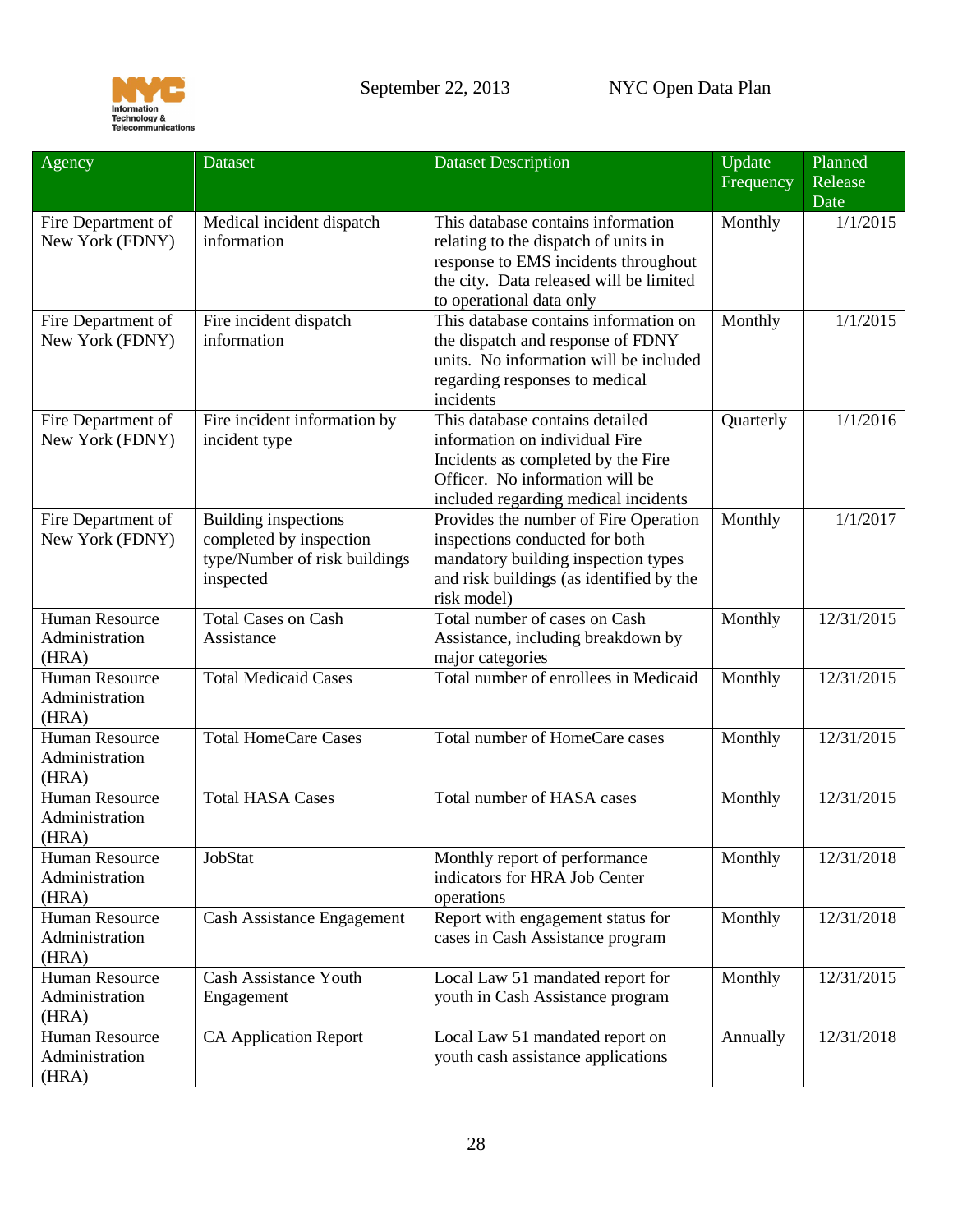

| Agency                                           | <b>Dataset</b>                                           | <b>Dataset Description</b>                            | Update<br>Frequency | Planned<br>Release<br>Date |
|--------------------------------------------------|----------------------------------------------------------|-------------------------------------------------------|---------------------|----------------------------|
| <b>Human Resource</b><br>Administration<br>(HRA) | <b>HASA Fact Sheet</b>                                   | Summary statistics regarding HASA<br>Program          | Monthly             | 12/31/2018                 |
| Human Resource<br>Administration<br>(HRA)        | Office of Child Support<br><b>Enforcement Fact Sheet</b> | Summary statistics regarding OCSE                     | Monthly             | 12/31/2018                 |
| Human Resource<br>Administration<br>(HRA)        | <b>Borough/Community District</b><br>Report              | Program receipt by borough and<br>community district  | Quarterly           | 12/31/2018                 |
| Human Resource<br>Administration<br>(HRA)        | <b>District Resource Statement</b>                       | Program receipt by borough and<br>community district  | Annually            | 12/31/2018                 |
| Human Resource<br>Administration<br>(HRA)        | Local Law 37 Reporting                                   | <b>Emergency placements</b>                           | Monthly             | 12/31/2018                 |
| <b>Human Resource</b><br>Administration<br>(HRA) | Local Law 49 Reporting                                   | Detailed summary statistics regarding<br>HASA program | Quarterly           | 12/31/2018                 |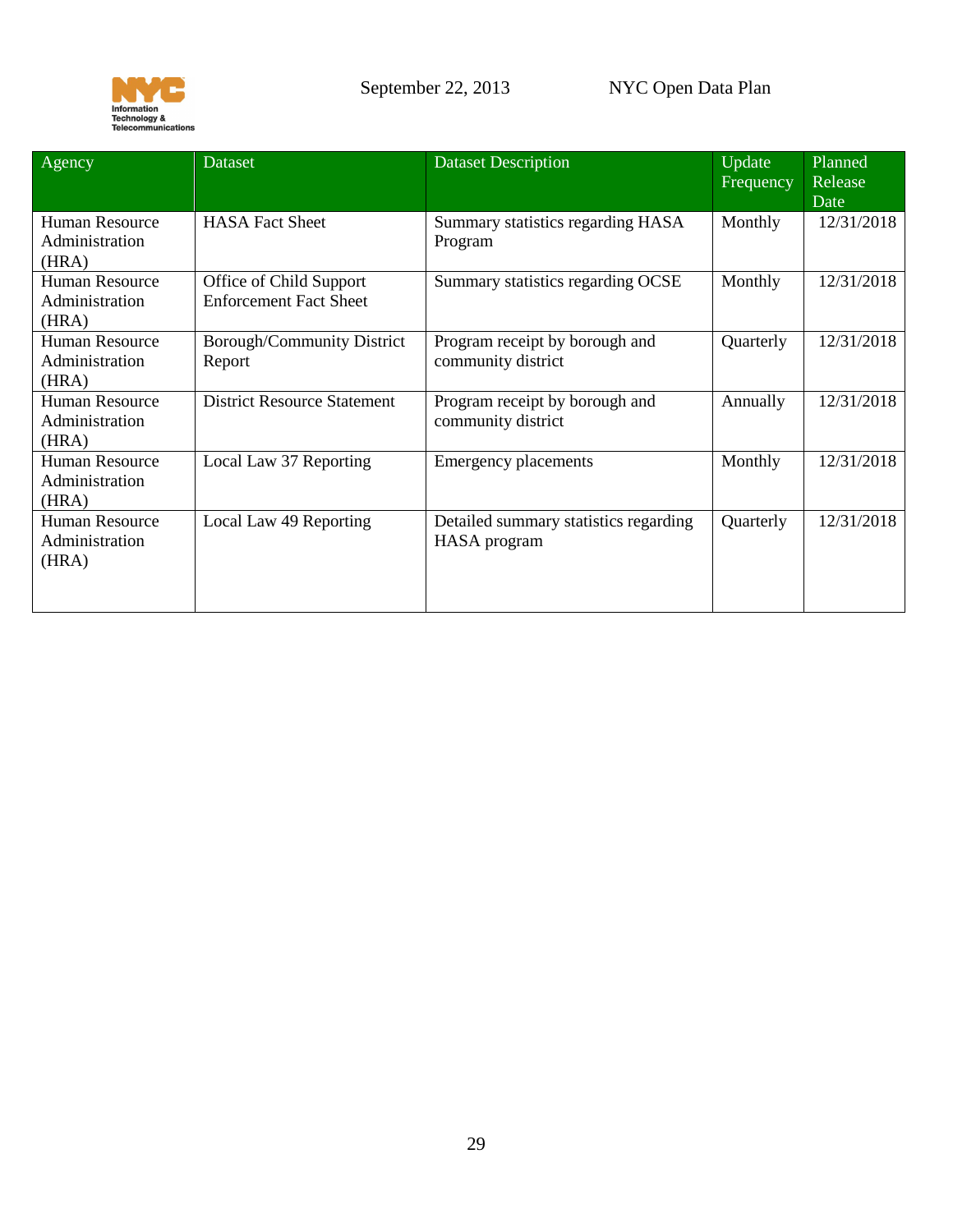

<span id="page-29-0"></span>

| Agency                                        | <b>Dataset</b>                      | <b>Dataset Description</b>                                                                                                                                                                                                                                                               | Update<br>Frequency | Planned<br>Release<br>Date |
|-----------------------------------------------|-------------------------------------|------------------------------------------------------------------------------------------------------------------------------------------------------------------------------------------------------------------------------------------------------------------------------------------|---------------------|----------------------------|
| Landmarks<br>Preservation<br>Commission (LPC) | Landmark List                       | GIS-based dataset (points) containing<br>properties proposed or designated as<br>New York City Landmarks from the<br>moment of calendaring through<br>designation or later actions, including<br>relevant dates and other descriptive<br>fields                                          | Quarterly           | 3/1/2014                   |
| Landmarks<br>Preservation<br>Commission (LPC) | <b>Historic District Boundaries</b> | GIS-based dataset (polygons)<br>containing boundaries of areas<br>proposed or designated as New York<br>City historic districts from the moment<br>of calendaring through designation or<br>later actions, including relevant dates<br>and other descriptive fields                      | Quarterly           | 3/1/2014                   |
| Landmarks<br>Preservation<br>Commission (LPC) | <b>Scenic Landmark Boundaries</b>   | GIS-based dataset (polygons)<br>containing boundaries of scenic sites<br>(e.g. parks) proposed or designated as<br>New York City scenic landmarks from<br>the moment of calendaring through<br>designation or later actions, including<br>relevant dates and other descriptive<br>fields | Annually            | 3/1/2014                   |
| Landmarks<br>Preservation<br>Commission (LPC) | <b>Requests for Evaluation</b>      | Tabular dataset containing property<br>information, request dates,<br>determinations and determination<br>dates, beginning in 2001                                                                                                                                                       | <b>TBD</b>          | 6/30/2016                  |
| Landmarks<br>Preservation<br>Commission (LPC) | Permit Application<br>Information   | Contains information pertaining to<br>permit applications for work to<br>landmark sites submitted to and<br>processed by LPC                                                                                                                                                             | <b>TBD</b>          | 6/30/2016                  |
| Landmarks<br>Preservation<br>Commission (LPC) | Complaint Log                       | Contains information related to<br>violation complaints received by LPC                                                                                                                                                                                                                  | Quarterly           | 7/1/2014                   |
| Landmarks<br>Preservation<br>Commission (LPC) | <b>Archaeology Reports</b>          | Spreadsheet containing descriptive<br>information for archaeological reports<br>filed with LPC including abstracts for<br>each report, the name of the author,<br>date of publication, and borough<br>location; powers the LPC website<br>"Archaeology Reports" search engine            | Quarterly           | 1/1/2014                   |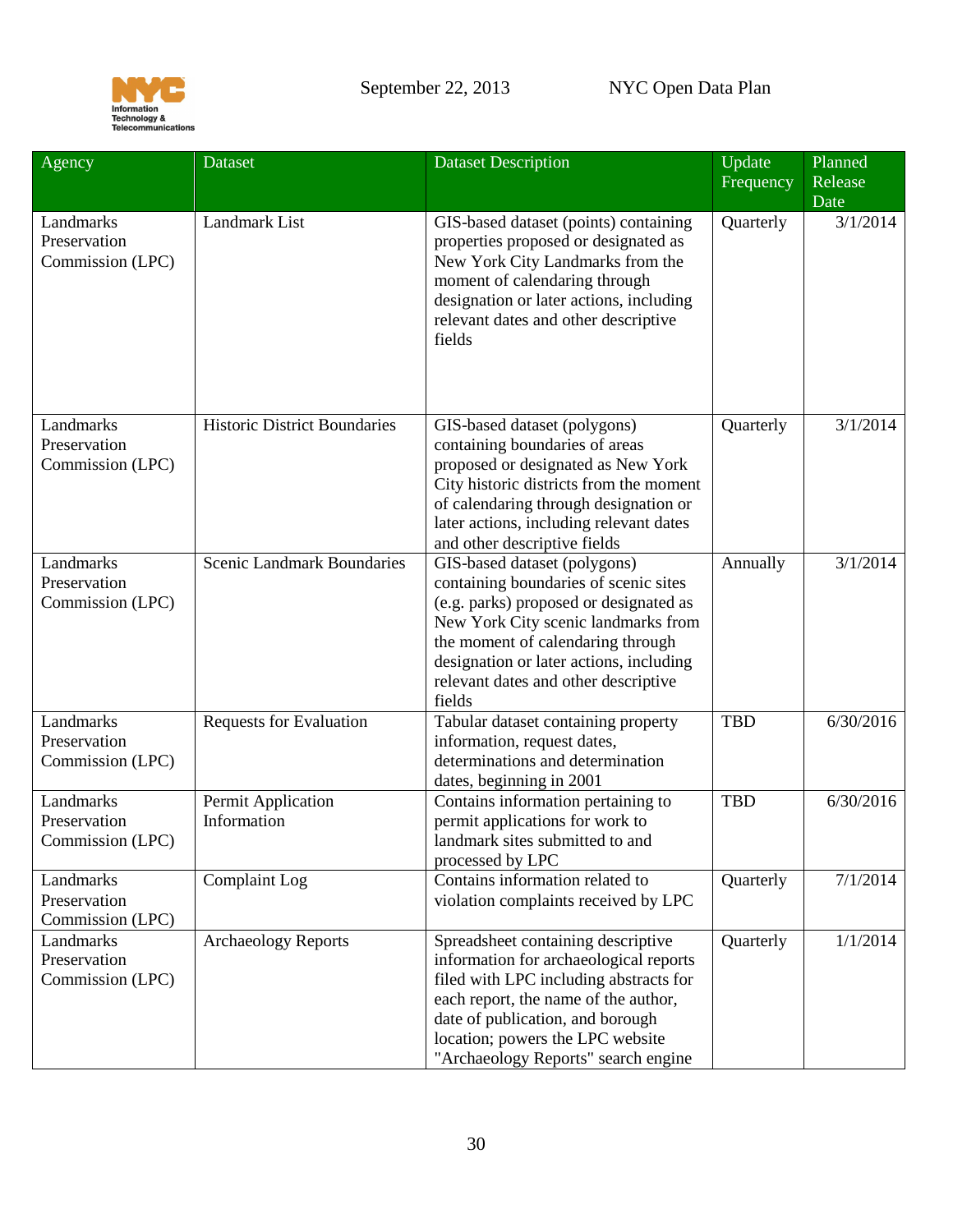

<span id="page-30-3"></span><span id="page-30-2"></span><span id="page-30-1"></span><span id="page-30-0"></span>

| Agency                                        | <b>Dataset</b>                                    | <b>Dataset Description</b>                                                                                                                                                                                                                                   | Update<br>Frequency | Planned<br>Release<br>Date |
|-----------------------------------------------|---------------------------------------------------|--------------------------------------------------------------------------------------------------------------------------------------------------------------------------------------------------------------------------------------------------------------|---------------------|----------------------------|
| Landmarks<br>Preservation<br>Commission (LPC) | <b>Applications Tracking Table</b>                | This table tracks grant applications<br>received by LPC and their outcomes                                                                                                                                                                                   | Annually            | 7/1/2014                   |
| Landmarks<br>Preservation<br>Commission (LPC) | Demolition / Not a Landmark<br>Letter Request Log | Spreadsheet containing information<br>pertaining to requests for "not a<br>landmark" letters from the public<br>(usually for assistance in applying for<br>DOB demolition permits); used<br>primarily for mail merge purposes (for<br>producing the letters) | Quarterly           | 3/1/2014                   |
| Law Department<br>(LAW)                       | Case information                                  | Case-related information, such as<br>parties to litigation                                                                                                                                                                                                   | Semi-<br>Annually   | 9/1/2015                   |
| Manhattan Borough<br>President (MBP)          | <b>Constituent Services</b>                       | This list contains information on the<br>number and nature of constituent<br>services handled by the Borough<br>President's Office.                                                                                                                          | Daily               | 10/15/2013                 |
| Manhattan Borough<br>President (MBP)          | <b>Community Board</b><br>Appointments            | This list contains information on<br>community board appointments.                                                                                                                                                                                           | Annually            | 10/15/2013                 |
| Manhattan Borough<br>President (MBP)          | <b>Community Board</b><br>Applications            | This list contains information on<br>community board applications.                                                                                                                                                                                           | Annually            | 10/15/2013                 |
| Manhattan Borough<br>President (MBP)          | <b>Capital Grants</b>                             | This list contains information on<br>capital grants                                                                                                                                                                                                          | Annually            | 10/15/2013                 |
| Manhattan Borough<br>President (MBP)          | <b>Tourism Grants</b>                             | This list contains information on<br>tourism grants                                                                                                                                                                                                          | Annually            | 10/15/2013                 |
| <b>Manhattan Borough</b><br>President (MBP)   | <b>Manhattan Community Grants</b>                 | This list contains information on<br><b>Manhattan Community Grants</b>                                                                                                                                                                                       | Annually            | 10/15/2013                 |
| Manhattan Borough<br>President (MBP)          | <b>Topographical Bureau Maps</b>                  | This list contains information on maps<br>maintained by the topographical<br>bureau                                                                                                                                                                          | Annually            | 10/15/2013                 |
| New York City<br>Council (NYCC)               | Legislative items                                 | This list contains information on the<br>legislative items introduced and<br>enacted by the Council                                                                                                                                                          | Monthly             | 1/1/2015                   |
| New York City<br>Council (NYCC)               | <b>Committees and Council</b><br>meetings         | This list contains information on<br>committee and full Council meetings                                                                                                                                                                                     | Monthly             | 1/1/2015                   |
| New York City<br>Council (NYCC)               | <b>Council Members</b>                            | This list contains information on<br><b>Council Members</b>                                                                                                                                                                                                  | Monthly             | 1/1/2015                   |
| New York City<br>Council (NYCC)               | Land use items                                    | This list contains information related<br>to land use items before the Council                                                                                                                                                                               | Monthly             | 12/31/2018                 |
| New York Police<br>Department (NYPD)          | <b>Reasonable Suspicion Stops</b>                 | Precinct based comparison by stop and<br>suspect description. 87 page report<br>with tables and charts                                                                                                                                                       | Annually            | 11/1/2014                  |
| New York Police<br>Department (NYPD)          | <b>Crime Enforcement Activity</b>                 | Breakdown of enforcement by crime<br>and select indicators (shootings,<br>firearms, juveniles)                                                                                                                                                               | Annually            | 2/1/2016                   |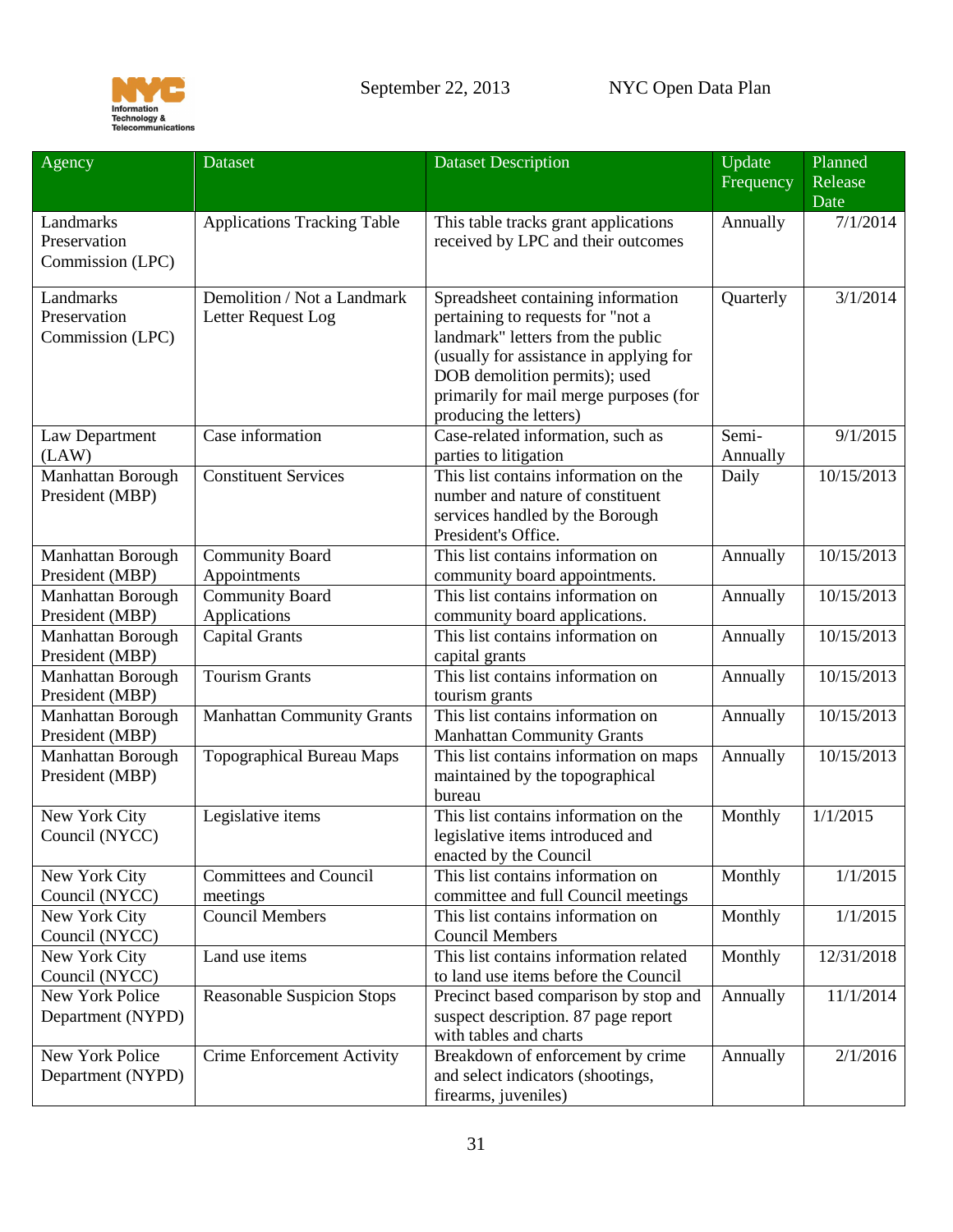

<span id="page-31-1"></span><span id="page-31-0"></span>

| Agency                 | Dataset                             | <b>Dataset Description</b>               | Update    | Planned    |
|------------------------|-------------------------------------|------------------------------------------|-----------|------------|
|                        |                                     |                                          | Frequency | Release    |
|                        |                                     |                                          |           | Date       |
| New York Police        | Murder in NYC                       | Written 11 page report                   | Annually  | 8/1/2015   |
| Department (NYPD)      |                                     |                                          |           |            |
|                        |                                     |                                          |           |            |
| New York Police        | Stop, Question and Frisk            | Statistical breakdown by citywide,       | Annually  | 7/1/2014   |
| Department (NYPD)      | Reports                             | borough, and precinct                    |           |            |
| <b>New York Police</b> | <b>Firearms Discharge Report</b>    | Report detailing NYPD occurrence of      | Annually  | 9/1/2014   |
| Department (NYPD)      |                                     | firearm discharge                        |           |            |
| <b>New York Police</b> | <b>Citywide Crime Statistics</b>    | Statistical breakdown by citywide,       | Weekly    | 3/1/2017   |
|                        |                                     |                                          |           |            |
| Department (NYPD)      |                                     | borough, and precinct                    |           |            |
| <b>NYC Commission</b>  | <b>Historical Complaints</b>        | Law Enforcement Bureau Case -            | Monthly   | 12/31/2018 |
| on Human Rights        |                                     | Complaints record                        |           |            |
| (CCHR)                 |                                     |                                          |           |            |
| <b>NYC Commission</b>  | <b>Historical Events</b>            | Law Enforcement Bureau Case -            | Monthly   | 12/31/2018 |
| on Human Rights        |                                     | Events for complaint                     |           |            |
| (CCHR)                 |                                     |                                          |           |            |
| <b>NYC Commission</b>  | <b>Historical Allegations</b>       | Law Enforcement Bureau Case -            | Monthly   | 12/31/2018 |
| on Human Rights        |                                     | Allegations for the complaints           |           |            |
| (CCHR)                 |                                     |                                          |           |            |
| <b>NYC Commission</b>  | <b>Historical Necessary Parties</b> | Law Enforcement Bureau Case              | Monthly   | 12/31/2018 |
| on Human Rights        |                                     | Tracking System - Additional             |           |            |
| (CCHR)                 |                                     | respondents for the complaints           |           |            |
| <b>NYC Commission</b>  | <b>Historical Amendments</b>        | Law Enforcement Bureau -                 | Monthly   | 12/31/2018 |
| on Human Rights        |                                     | Amendments for the complaints            |           |            |
| (CCHR)                 |                                     |                                          |           |            |
| <b>NYC Commission</b>  | <b>Historical Attorney</b>          | Law Enforcement Bureau - Attorney        | Monthly   | 12/31/2018 |
| on Human Rights        |                                     | info for the complaints                  |           |            |
| (CCHR)                 |                                     |                                          |           |            |
| <b>NYC Commission</b>  | Appeals                             | Law Enforcement Bureau - Listing of      | Monthly   | 12/31/2018 |
| on Human Rights        |                                     | cases appealed                           |           |            |
| (CCHR)                 |                                     |                                          |           |            |
| <b>NYC Commission</b>  | Office of Meditation and            | Office of Mediation and Conflict         | Monthly   | 12/31/2018 |
| on Human Rights        | <b>Conflict Resolution Listings</b> | Resolution - Listing of cases processed  |           |            |
| (CCHR)                 |                                     | by OMCR                                  |           |            |
| <b>NYC Commission</b>  | Inquiries                           | Tracking of Inquiries made to Agency     | Monthly   | 12/31/2018 |
| on Human Rights        |                                     | Human Rights Specialist, and other       |           |            |
| (CCHR)                 |                                     | staff                                    |           |            |
| <b>NYC Commission</b>  | Benefit Log                         | Tracking of Educational Activities by    | Monthly   | 12/31/2018 |
| on Human Rights        |                                     | the Community Relations Bureau, and      |           |            |
| (CCHR)                 |                                     | income of the recipients                 |           |            |
| NYC Independent        | Revenue and Spending                | Annual revenue and spending data by      | Annually  | 1/1/2014   |
| Budget Office (IBO)    | Summary                             | major areas of the budget                |           |            |
| NYC Independent        | <b>Agency Expenditures</b>          | Annual spending for personal services    | Annually  | 1/1/2014   |
| Budget Office (IBO)    |                                     | and OTPS within each agency              |           |            |
| NYC Independent        | Actual Full-time Positions by       | Actual full-time positions as of June 30 | Annually  | 1/1/2014   |
| Budget Office (IBO)    | Agency                              | of each year by agency                   |           |            |
|                        |                                     |                                          |           |            |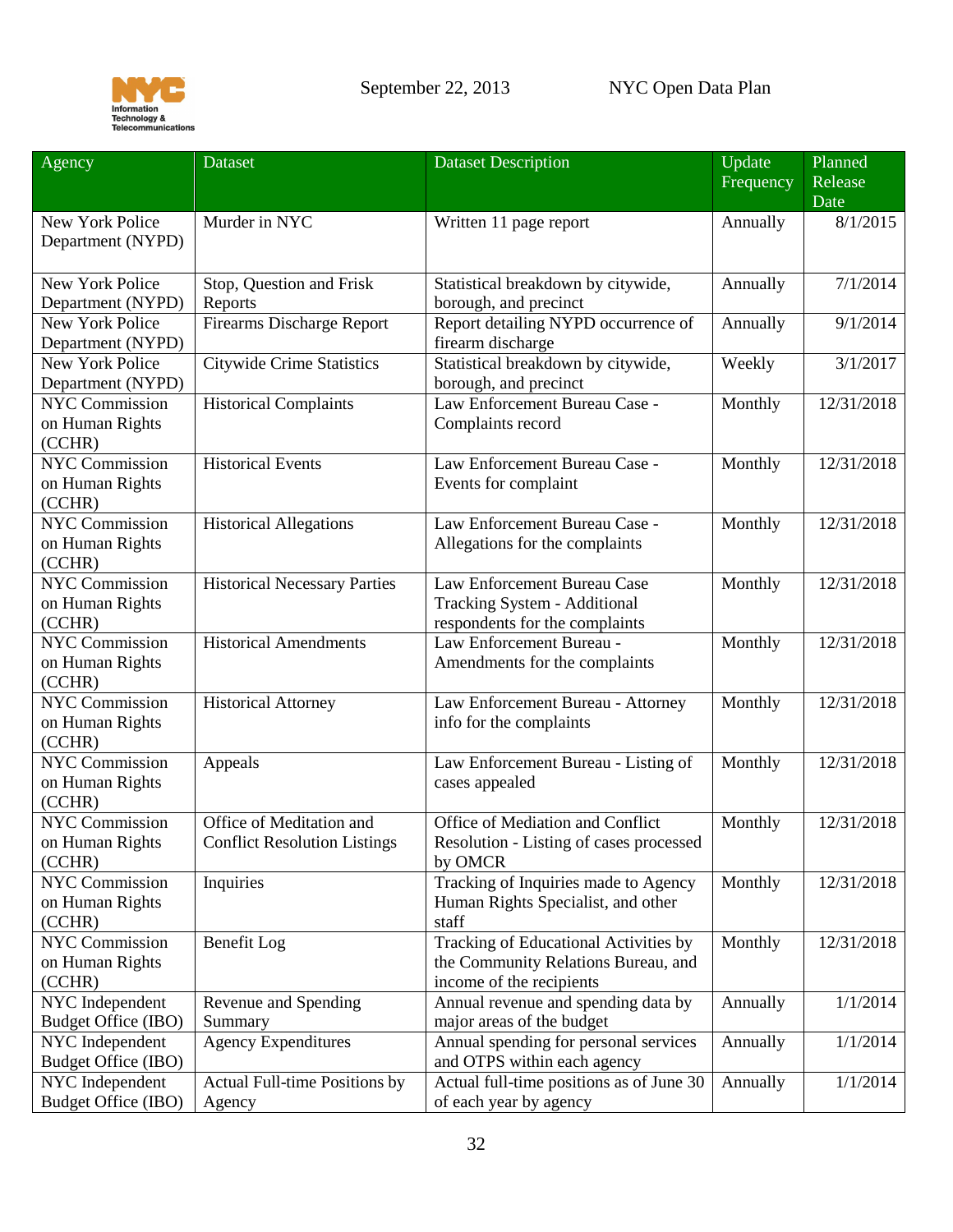

<span id="page-32-0"></span>

| Frequency                                                                                                                                               | Release    |
|---------------------------------------------------------------------------------------------------------------------------------------------------------|------------|
| Date                                                                                                                                                    |            |
| NYC Independent<br><b>Tax Revenues</b><br>Annually<br>Annual tax revenue from major tax                                                                 | 1/1/2014   |
| <b>Budget Office (IBO)</b><br>sources                                                                                                                   |            |
| NYC Independent<br><b>Non-tax Revenues</b><br>Annually<br>Annual non-tax revenue from major                                                             | 1/1/2014   |
| <b>Budget Office (IBO)</b><br>revenue sources                                                                                                           |            |
| NYC Independent<br><b>State and Federal Categorical</b><br>Annual state and federal categorical<br>Annually                                             | 1/1/2014   |
| Budget Office (IBO)<br>Aid<br>aid by purpose of grant                                                                                                   |            |
| <b>Capital Expenditures Since</b><br>Annual capital expenditures, by capital<br>NYC Independent<br>Annually                                             | 1/1/2014   |
| 1985<br>budget area and agency<br>Budget Office (IBO)                                                                                                   |            |
| School Spending Since 1990<br>Annual spending by and behalf of the<br>NYC Independent<br>Annually                                                       | 1/1/2014   |
| Budget Office (IBO)<br>Department of Education since 1990,<br>adjusted for inflation                                                                    |            |
| Annual spending on debt service<br>NYC Independent<br>Debt Service since 2000<br>Annually                                                               | 1/1/2014   |
| Budget Office (IBO)                                                                                                                                     |            |
| NYC Independent<br>Debt Outstanding since 2000<br>Amount of debt outstanding as of June<br>Annually                                                     | 1/1/2014   |
| <b>Budget Office (IBO)</b><br>30 of each year                                                                                                           |            |
| Number of tax filers/payers and total<br>NYC Independent<br>Personal income by AGI range<br>Annually                                                    | 1/1/2014   |
| <b>Budget Office (IBO)</b><br>income by income ranges                                                                                                   |            |
| NYC Independent<br>Income by type of income and<br>Number of tax filers/payers and<br>Annually                                                          | 1/1/2014   |
| <b>Budget Office (IBO)</b><br>income from various types of income<br>AGI range                                                                          |            |
| by income ranges                                                                                                                                        |            |
| Number of tax filers/payers and total<br>NYC Independent<br>Tax liability by AGI range<br>Annually                                                      | 1/1/2014   |
| Budget Office (IBO)<br>city tax liability by income ranges                                                                                              |            |
| NYC Independent<br>Tax credits used by AGI<br>Number of tax filers/payers using<br>Annually<br>various tax credits and amount of                        | 1/1/2014   |
| Budget Office (IBO)<br>ranges                                                                                                                           |            |
| credit, by income ranges<br>Annual tax effort (revenue per \$100 of<br>Annual tax effort in NYC<br>NYC Independent<br>Annually                          | 1/1/2014   |
| Budget Office (IBO)<br>taxable resources) with back-up tables<br>since 1960                                                                             |            |
| for major tax sources, taxable                                                                                                                          |            |
| resources                                                                                                                                               |            |
| NYC School<br><b>Current RFP</b><br>List of active Requests For Proposals<br>Weekly                                                                     | 12/31/2014 |
| Construction                                                                                                                                            |            |
| Authority (SCA)                                                                                                                                         |            |
| <b>Anticipated RFP</b><br>List of upcoming Requests for<br>Weekly<br>NYC School                                                                         | 12/31/2014 |
| Construction<br>Proposals                                                                                                                               |            |
| Authority (SCA)                                                                                                                                         |            |
| Art in DOE buildings<br>NYC School<br>List of art, artist, medium and DOE<br>Monthly                                                                    | 12/31/2014 |
| Construction<br>building that the art is located in                                                                                                     |            |
| Authority (SCA)<br>schools.                                                                                                                             |            |
| List of MWBE certified vendors<br>NYC School<br><b>MWBE Vendors</b><br>Monthly                                                                          | 12/31/2015 |
| Construction                                                                                                                                            |            |
| Authority (SCA)                                                                                                                                         |            |
| NYC School<br>Application for State Aid<br>List of project in construction that<br>Quarterly<br>Construction<br>SCA is applying for aid - these dollars | 12/31/2015 |
| are estimated<br>Authority (SCA)                                                                                                                        |            |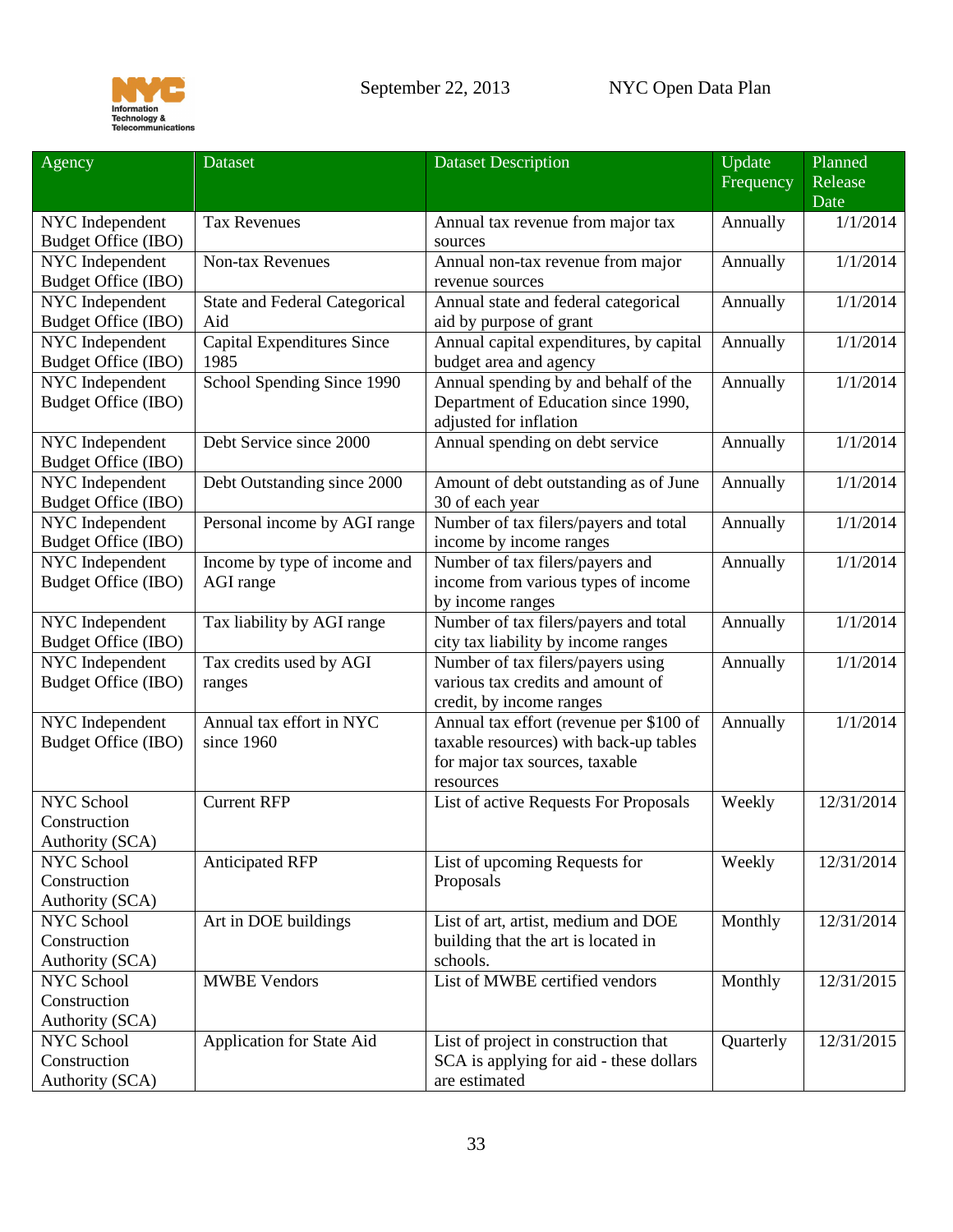

| Agency                               | <b>Dataset</b>                                 | <b>Dataset Description</b>              | Update<br>Frequency | Planned<br>Release |
|--------------------------------------|------------------------------------------------|-----------------------------------------|---------------------|--------------------|
|                                      |                                                |                                         |                     | Date               |
| NYC School                           | Update to submitted state aid                  | List of projects in substantial         | Quarterly           | 12/31/2015         |
| Construction                         | projects.                                      | completion with the final aid amount    |                     |                    |
| Authority (SCA)                      |                                                | requested                               |                     |                    |
| <b>NYC School</b>                    | Capital project schedules and                  | List of capital projects with managing  | Quarterly           | 12/31/2016         |
| Construction                         | budgets                                        | organization, phase status and project  |                     |                    |
| Authority (SCA)                      |                                                | costs                                   |                     |                    |
| <b>NYC School</b>                    | Inspections                                    | List of Inspections requested for       | Monthly             | 12/31/2018         |
| Construction                         |                                                | construction projects                   |                     |                    |
| Authority (SCA)                      |                                                |                                         |                     |                    |
| <b>NYC School</b>                    | <b>Inspection Observations</b>                 | List of observations and status for     | Monthly             | 12/31/2018         |
| Construction                         |                                                | construction project inspections        |                     |                    |
| Authority (SCA)                      |                                                |                                         |                     |                    |
| <b>NYC School</b>                    | DOE building space usage                       | List of DOE buildings schools housed    | Monthly             | 12/31/2018         |
| Construction                         |                                                | within the building and with listing of |                     |                    |
| Authority (SCA)                      |                                                | rooms by size, usage.                   |                     |                    |
| <b>NYC School</b>                    | <b>Funded Capacity Seats and</b>               | Funded capacity seats and additional    | Quarterly           | 12/31/2018         |
| Construction                         | <b>Additional needs</b>                        | needs by district for elementary,       |                     |                    |
| Authority (SCA)                      |                                                | middle school, by borough for high      |                     |                    |
|                                      |                                                | school                                  |                     |                    |
| <b>NYC School</b>                    | New Capacity Program By                        | Number of seats and cost by borough     | Quarterly           | 12/31/2018         |
| Construction                         | Borough                                        | and district                            |                     |                    |
| Authority (SCA)                      |                                                |                                         |                     |                    |
| <b>NYC School</b>                    | Five Year Plan Summary by                      | Five year plan summary cost by capital  | Quarterly           | 12/31/2018         |
| Construction                         | <b>Capital Categories</b>                      | categories                              |                     |                    |
| Authority (SCA)<br><b>NYC School</b> |                                                |                                         | Quarterly           | 12/31/2018         |
| Construction                         | Five Year Plan Summary by<br>Citywide Category | Five year plan summary cost by capital  |                     |                    |
| Authority (SCA)                      |                                                | category                                |                     |                    |
| <b>NYC School</b>                    | <b>Accessibility Programs</b>                  | Accessibility programs for schools      | Quarterly           | 12/31/2018         |
| Construction                         |                                                |                                         |                     |                    |
| Authority (SCA)                      |                                                |                                         |                     |                    |
| NYC School                           | <b>Lighting Replacement</b>                    | Lighting fixture replacement for        | Quarterly           | 12/31/2018         |
| Construction                         | Program                                        | schools                                 |                     |                    |
| Authority (SCA)                      |                                                |                                         |                     |                    |
| NYC School                           | Science Lab Programs                           | Science Lab programs for schools        | Quarterly           | 12/31/2018         |
| Construction                         |                                                |                                         |                     |                    |
| Authority (SCA)                      |                                                |                                         |                     |                    |
| NYC School                           | <b>Ansul Systems</b>                           | Ansul Systems for schools               | Quarterly           | 12/31/2018         |
| Construction                         |                                                |                                         |                     |                    |
| Authority (SCA)                      |                                                |                                         |                     |                    |
| NYC School                           | Freezer Replacement Program                    | Freezer Replacement for schools         | Quarterly           | 12/31/2018         |
| Construction                         |                                                |                                         |                     |                    |
| Authority (SCA)                      |                                                |                                         |                     |                    |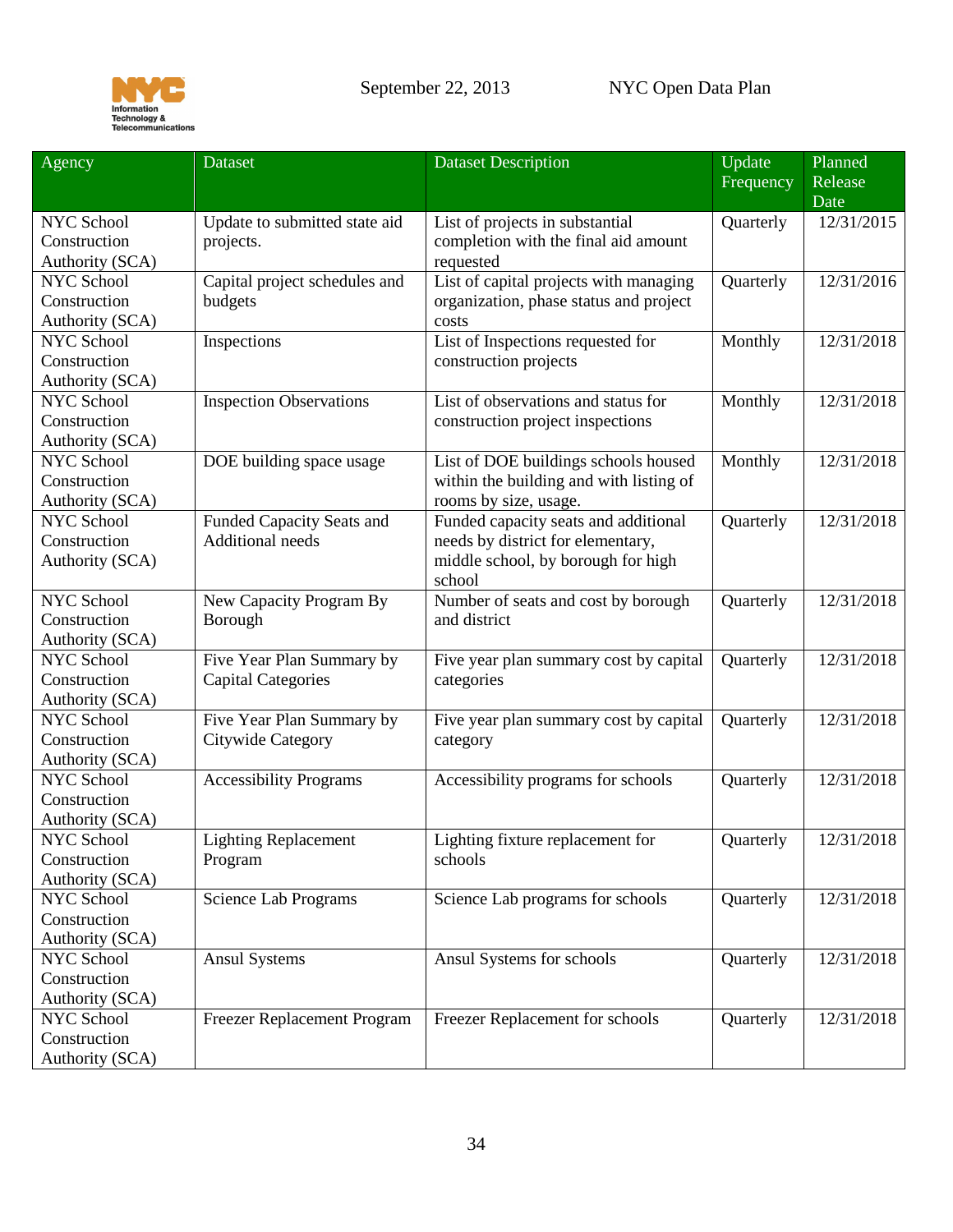

| Agency            | <b>Dataset</b>                        | <b>Dataset Description</b>                   | Update    | Planned    |
|-------------------|---------------------------------------|----------------------------------------------|-----------|------------|
|                   |                                       |                                              | Frequency | Release    |
|                   |                                       |                                              |           | Date       |
| NYC School        | <b>Classroom Connectivity</b>         | <b>Classroom Connectivity for schools</b>    | Quarterly | 12/31/2018 |
| Construction      | Program                               |                                              |           |            |
| Authority (SCA)   |                                       |                                              |           |            |
| <b>NYC School</b> | Telephone/Intercom Systems            | New/retrofit telephone/intercom              | Quarterly | 12/31/2018 |
| Construction      |                                       | systems for schools                          |           |            |
| Authority (SCA)   |                                       |                                              |           |            |
| <b>NYC School</b> | IP Surveillance Systems               | <b>Internet Protocol Surveillance System</b> | Quarterly | 12/31/2018 |
| Construction      |                                       | for schools                                  |           |            |
| Authority (SCA)   |                                       |                                              |           |            |
| <b>NYC School</b> | Capacity Projects by schools          | Capacity project detail by school            | Quarterly | 12/31/2018 |
| Construction      |                                       |                                              |           |            |
| Authority (SCA)   |                                       |                                              |           |            |
| NYC School        | Replacement Projects by               | Replacement project detail by school         | Quarterly | 12/31/2018 |
| Construction      | school                                |                                              |           |            |
| Authority (SCA)   |                                       |                                              |           |            |
| NYC School        | <b>Capacity Project Site Location</b> | New or replacement capacity sites            | Quarterly | 12/31/2018 |
| Construction      |                                       |                                              |           |            |
| Authority (SCA)   |                                       |                                              |           |            |
| <b>NYC School</b> | <b>Advanced Projects</b>              | Projects Advanced                            | Quarterly | 12/31/2018 |
| Construction      |                                       |                                              |           |            |
| Authority (SCA)   |                                       |                                              |           |            |
| <b>NYC School</b> | <b>Added Projects</b>                 | Projects added to the plan                   | Quarterly | 12/31/2018 |
| Construction      |                                       |                                              |           |            |
| Authority (SCA)   |                                       |                                              |           |            |
| <b>NYC School</b> | <b>Cancelled Projects</b>             | Projects removed from the plan               | Quarterly | 12/31/2018 |
| Construction      |                                       |                                              |           |            |
| Authority (SCA)   |                                       |                                              |           |            |
| <b>NYC School</b> | Five Year Plan Summary by             | Five year plan summary cost by               | Quarterly | 12/31/2018 |
| Construction      | <b>Borough and Capital</b>            | borough and capital category                 |           |            |
| Authority (SCA)   | Categories                            |                                              |           |            |
| <b>NYC School</b> | School based programs by              | School based programs by borough             | Quarterly | 12/31/2018 |
| Construction      | Borough                               | with cost                                    |           |            |
| Authority (SCA)   |                                       |                                              |           |            |
| <b>NYC School</b> | Capacity Projects by Borough          | Capacity project detail by borough           | Quarterly | 12/31/2018 |
| Construction      |                                       |                                              |           |            |
| Authority (SCA)   |                                       |                                              |           |            |
|                   |                                       |                                              |           |            |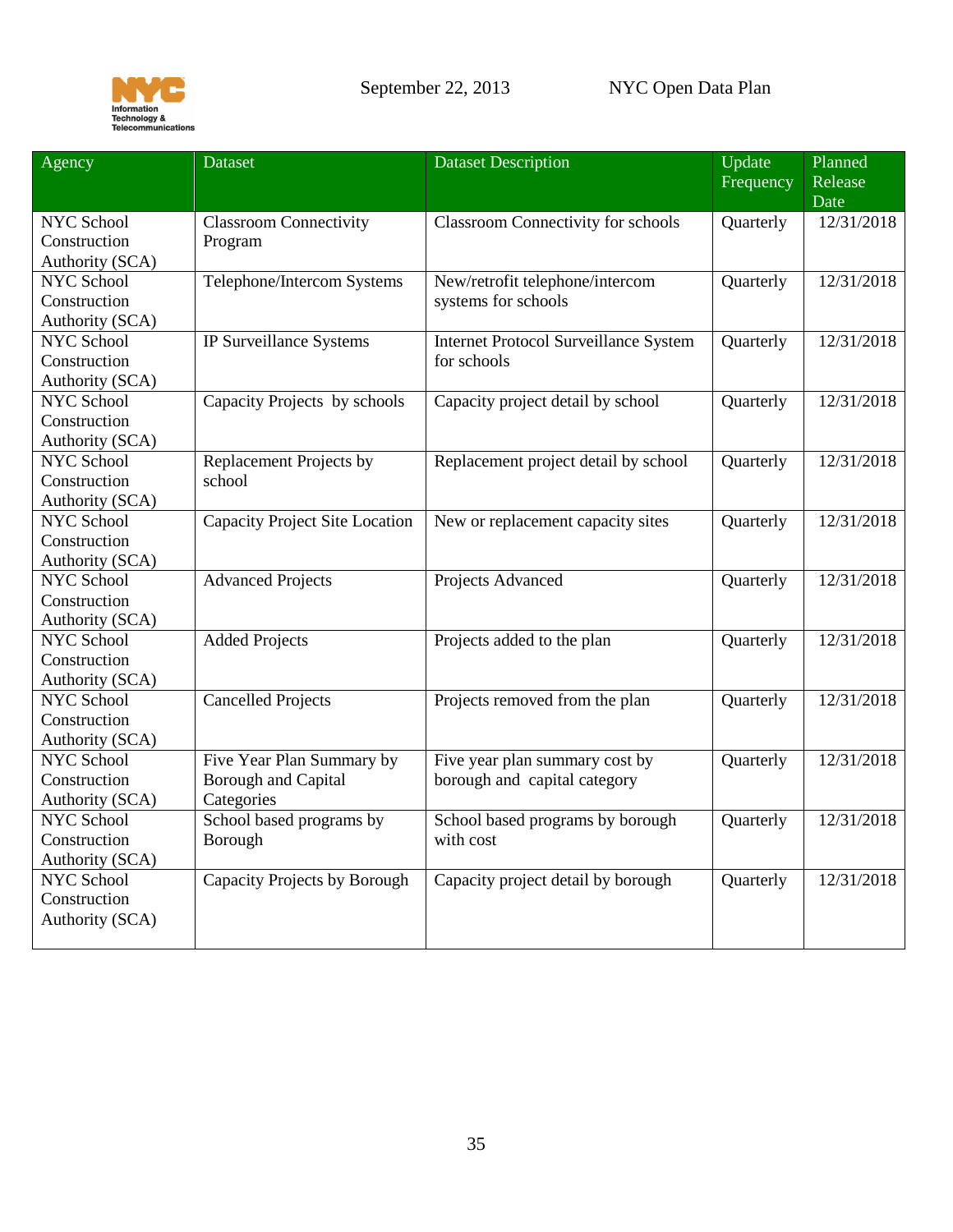

<span id="page-35-1"></span><span id="page-35-0"></span>

| Agency                                                                | Dataset                                                                       | <b>Dataset Description</b>                                                                                                                                      | Update<br>Frequency | Planned<br>Release<br>Date |
|-----------------------------------------------------------------------|-------------------------------------------------------------------------------|-----------------------------------------------------------------------------------------------------------------------------------------------------------------|---------------------|----------------------------|
| Office of<br>Administrative<br><b>Trials and Hearings</b><br>(OATH)   | Taxi & Limousine Case<br>History                                              | This dataset contains case tracking<br>information on the status of each<br>notice of violation received and<br>processed by the Taxi and Limousine<br>Tribunal | Daily               | 12/31/2018                 |
| Office of<br>Administrative<br><b>Trials and Hearings</b><br>(OATH)   | <b>Health Tribunal Case History</b>                                           | This dataset contains case tracking<br>information on the status of each<br>notice of violation received and<br>processed by the Health Tribunal                | Daily               | 12/31/2018                 |
| Office $of$<br>Administrative<br><b>Trials and Hearings</b><br>(OATH) | <b>Today's Scheduled Hearings</b>                                             | This dataset contains a list of dockets<br>scheduled to be heard on each calendar<br>day and includes additional data not<br>contained in Case History          | Daily               | 12/31/2018                 |
| Office of Chief<br><b>Medical Examiner</b><br>(OCME)                  | Deaths Reported to Medical<br><b>Examiner's Office</b>                        | Number of Deaths reported to the<br><b>OCME</b>                                                                                                                 | Monthly             | 10/1/2013                  |
| Office of Chief<br><b>Medical Examiner</b><br>(OCME)                  | <b>Cases Where Medical</b><br><b>Examiner Takes Jurisdiction</b>              | Number of cases where OCME took<br>jurisdiction                                                                                                                 | Monthly             | 10/1/2013                  |
| Office of Chief<br><b>Medical Examiner</b><br>(OCME)                  | Scene investigations                                                          | Cases where a Scene Investigation was<br>conducted by the OCME                                                                                                  | Monthly             | 10/1/2013                  |
| Office of Chief<br><b>Medical Examiner</b><br>(OCME)                  | <b>MLI</b> Scene Arrivals in Median<br>time (hours)                           | Time to arrive at the Scene                                                                                                                                     | Monthly             | 10/1/2013                  |
| Office of Chief<br><b>Medical Examiner</b><br>(OCME)                  | <b>Cremation Requests</b>                                                     | <b>Number of Cremation Requests</b><br>received by the OCME                                                                                                     | Monthly             | 10/1/2013                  |
| Office of Chief<br><b>Medical Examiner</b><br>(OCME)                  | <b>Cremation Requests Processed</b><br>in Median time (minutes)               | Cremation request processing time                                                                                                                               | Monthly             | 10/1/2013                  |
| Office of Chief<br><b>Medical Examiner</b><br>(OCME)                  | <b>Autopsies Performed</b>                                                    | Number of Autopsies performed by the<br><b>OCME</b>                                                                                                             | Monthly             | 10/1/2013                  |
| Office of Chief<br><b>Medical Examiner</b><br>(OCME)                  | <b>External Examinations</b>                                                  | Number of External Exams (No-<br>Autopsy) performed by the OCME                                                                                                 | Monthly             | 10/1/2013                  |
| Office of Chief<br><b>Medical Examiner</b><br>(OCME)                  | Autopsy Reports Completed in<br>Median time (median time in<br>calendar days) | Time to finalize autopsy report                                                                                                                                 | Monthly             | 10/1/2013                  |
| Office of Chief<br><b>Medical Examiner</b><br>(OCME)                  | <b>Toxicology Cases Received</b>                                              | Number of Toxicology cases received<br>by the OCME (Medical Examiner<br>Cases)                                                                                  | Monthly             | 10/1/2013                  |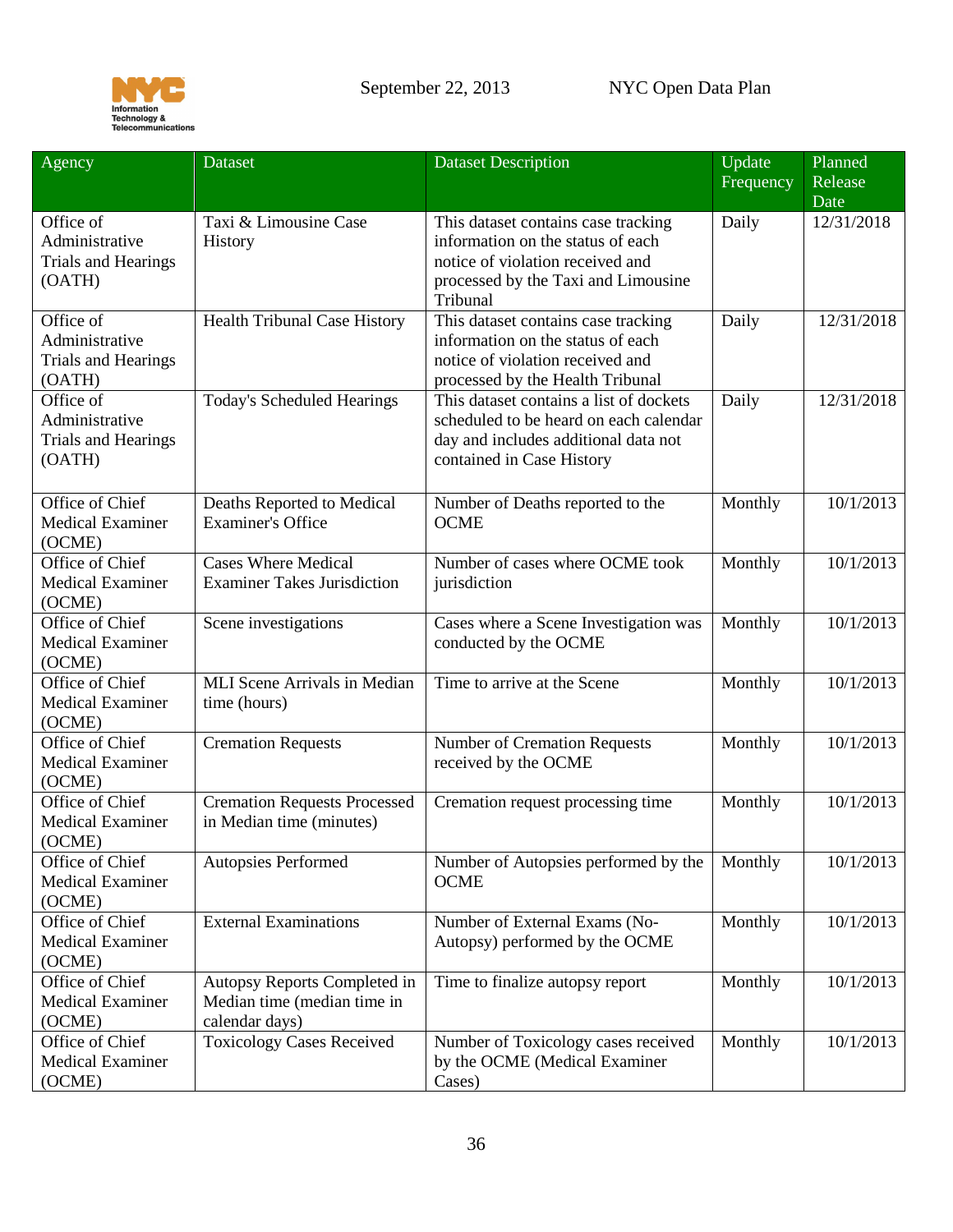

| Agency                                               | Dataset                                                                                               | <b>Dataset Description</b>                                                                          | <b>Update</b><br>Frequency | Planned<br>Release |
|------------------------------------------------------|-------------------------------------------------------------------------------------------------------|-----------------------------------------------------------------------------------------------------|----------------------------|--------------------|
| Office of Chief<br><b>Medical Examiner</b><br>(OCME) | <b>Toxicology Cases Completed</b><br>(median time in calendar days)                                   | Toxicology report completed (Medical<br><b>Examiner Cases)</b>                                      | Monthly                    | Date<br>10/1/2013  |
| Office of Chief<br><b>Medical Examiner</b><br>(OCME) | <b>Toxicology DUI Cases</b><br>Received                                                               | Number of Toxicology cases received<br>by the OCME from NYPD (Driving<br>Under the Influence Cases) | Monthly                    | 10/1/2013          |
| Office of Chief<br><b>Medical Examiner</b><br>(OCME) | <b>Toxicology DUI Cases</b><br>Completed (median time in<br>calendar days)                            | Toxicology report completed (Driving<br>Under the Influence Cases)                                  | Monthly                    | 10/1/2013          |
| Office of Chief<br><b>Medical Examiner</b><br>(OCME) | <b>Toxicology Sexual Assault</b><br><b>Cases Received</b>                                             | Number of Toxicology cases received<br>by the OCME from NYPD (Sexual<br><b>Assault Cases)</b>       | Monthly                    | 10/1/2013          |
| Office of Chief<br><b>Medical Examiner</b><br>(OCME) | <b>Toxicology Sexual Assault</b><br>Cases Completed (median<br>time in calendar days)                 | Toxicology report completed (Sexual<br><b>Assault Cases)</b>                                        | Monthly                    | 10/1/2013          |
| Office of Chief<br><b>Medical Examiner</b><br>(OCME) | Evidence submissions received<br>for DNA analysis                                                     | Number of cases received by the<br><b>OCME</b> for DNA analysis                                     | Monthly                    | 10/1/2013          |
| Office of Chief<br><b>Medical Examiner</b><br>(OCME) | DNA matches with profiles in<br><b>CODIS</b>                                                          | DNA matches with profiles in CODIS<br>(FBI DNA Database)                                            | Monthly                    | 10/1/2013          |
| Office of Chief<br><b>Medical Examiner</b><br>(OCME) | Average days to complete<br>analysis of DNA cases                                                     | Average days to complete analysis of<br><b>DNA</b> cases                                            | Monthly                    | 10/1/2013          |
| Office of Chief<br><b>Medical Examiner</b><br>(OCME) | <b>DNA Homicide Cases</b><br>Completed, from Evidence<br>Submission to Report in<br>median time       | DNA Homicide Cases Completed,<br>from Evidence Submission to Report<br>in median time               | Monthly                    | 10/1/2013          |
| Office of Chief<br><b>Medical Examiner</b><br>(OCME) | <b>DNA Sexual Assault Cases</b><br>Completed, from Evidence<br>Submission to Report in<br>median time | <b>DNA Sexual Assault Cases</b><br>Completed, from Evidence Submission<br>to Report in median time  | Monthly                    | 10/1/2013          |
| Office of Chief<br><b>Medical Examiner</b><br>(OCME) | <b>DNA Property Crime Cases</b><br>Completed, from Evidence<br>Submission to Report in<br>median time | <b>DNA Property Crime Cases</b><br>Completed, from Evidence Submission<br>to Report in median time  | Monthly                    | 10/1/2013          |
| Office of Chief<br><b>Medical Examiner</b><br>(OCME) | Number of decedent's remains<br>transported and stored by<br><b>OCME</b>                              | Number of decedent's remains<br>transported and stored by OCME                                      | Monthly                    | 10/1/2013          |
| Office of Chief<br><b>Medical Examiner</b><br>(OCME) | Decedents removed from<br>scene (non-hospital) after<br>investigation in median time<br>(minutes)     | Decedents removed from scene (non-<br>hospital) after investigation in median<br>time (minutes)     | Monthly                    | 10/1/2013          |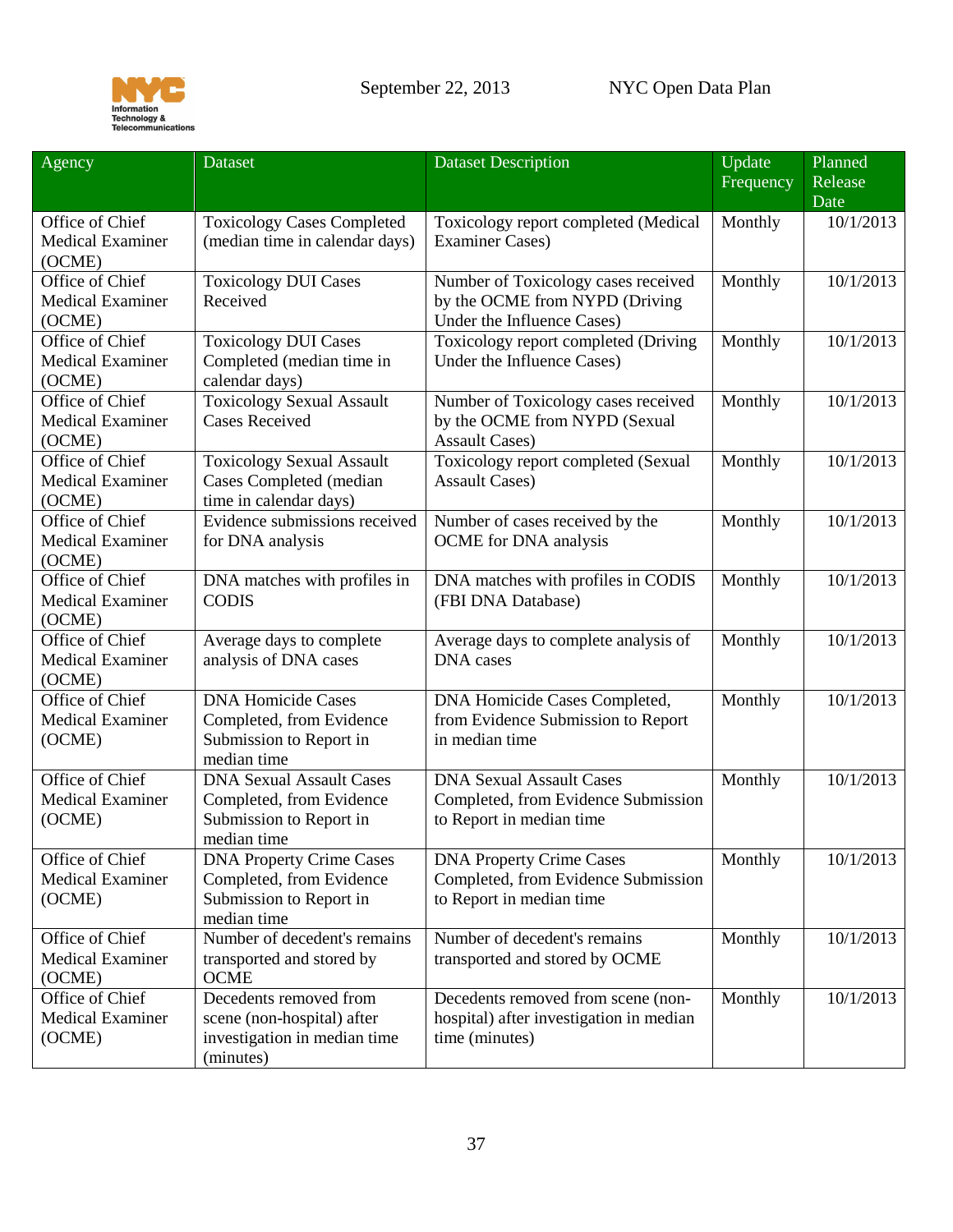

<span id="page-37-1"></span><span id="page-37-0"></span>

| Agency                                      | <b>Dataset</b>                               | <b>Dataset Description</b>                                                                                                                                                                                                                                                                                                                                                                                                     | Update<br>Frequency | Planned<br>Release<br>Date |
|---------------------------------------------|----------------------------------------------|--------------------------------------------------------------------------------------------------------------------------------------------------------------------------------------------------------------------------------------------------------------------------------------------------------------------------------------------------------------------------------------------------------------------------------|---------------------|----------------------------|
| Office of Emergency<br>Management (OEM)     | ReadyNY events                               | Events held to increase public<br>preparedness                                                                                                                                                                                                                                                                                                                                                                                 | Quarterly           | 12/31/2013                 |
| Office of Emergency<br>Management (OEM)     | Incident based distribution of<br>RNY guides | Areas targeted for ReadyNY guide<br>distribution following a nearby<br>incident, such as a large fire or water<br>main break                                                                                                                                                                                                                                                                                                   | Quarterly           | 12/31/2013                 |
| Office of Emergency<br>Management (OEM)     | Partners in Preparedness                     | Organizations that have completed<br>specified emergency preparedness<br>tasks                                                                                                                                                                                                                                                                                                                                                 | Quarterly           | 12/31/2013                 |
| Office of Emergency<br>Management (OEM)     | Emergency response incidents                 | Type and address of emergency<br>incident to which OEM responded                                                                                                                                                                                                                                                                                                                                                               | Quarterly           | 12/31/2013                 |
| Office of Emergency<br>Management (OEM)     | <b>Emergency notifications</b>               | Messages sent with information about<br>emergency events and important City<br>services                                                                                                                                                                                                                                                                                                                                        | Quarterly           | 12/31/2013                 |
| Office of<br>Management and<br>Budget (OMB) | NYC Budget Expense All<br>Funds              | Data set contains expense budgets by<br>agency for actual fiscal years and five<br>financial plan fiscal years in All funds.                                                                                                                                                                                                                                                                                                   | Quarterly           | 12/31/2013                 |
| Office of<br>Management and<br>Budget (OMB) | NYC Budget Expense City<br>Funds             | Data set contains expense budgets by<br>agency for actual fiscal years and five<br>financial plan fiscal years in City<br>funds.                                                                                                                                                                                                                                                                                               | Quarterly           | 12/31/2013                 |
| Office of<br>Management and<br>Budget (OMB) | <b>NYC Budget Revenue</b>                    | Data set contains revenue for actual<br>fiscal years and five financial plan<br>fiscal years. Revenue includes Taxes,<br>Miscellaneous Revenues, Unrestricted<br>Intergovernmental Aid, Disallowance<br>of Categorical Grants, Federal Grants,<br>State Grants, Other Categorical Grants,<br>and Capital IFA.                                                                                                                  | Quarterly           | 12/31/2013                 |
| Office of<br>Management and<br>Budget (OMB) | <b>NYC Budget Revenue</b><br>Additional      | Data set contains revenue for actual<br>fiscal years and five financial plan<br>fiscal years. Revenue includes Taxes,<br>Miscellaneous Revenues, Unrestricted<br>Intergovernmental Aid, Disallowance<br>of Categorical Grants, Federal Grants,<br>State Grants, Other Categorical Grants,<br>and Capital IFA. Additional revenue<br>subcategories provided for<br>Miscellaneous Revenues, Federal<br>Grants, and State Grants. | Quarterly           | 12/31/2013                 |
| Office of<br>Management and<br>Budget (OMB) | NYC Capital All Funds                        | Data set contains capital commitments<br>for actual fiscal years and five<br>financial plan fiscal years in All funds.                                                                                                                                                                                                                                                                                                         | Quarterly           | 12/31/2013                 |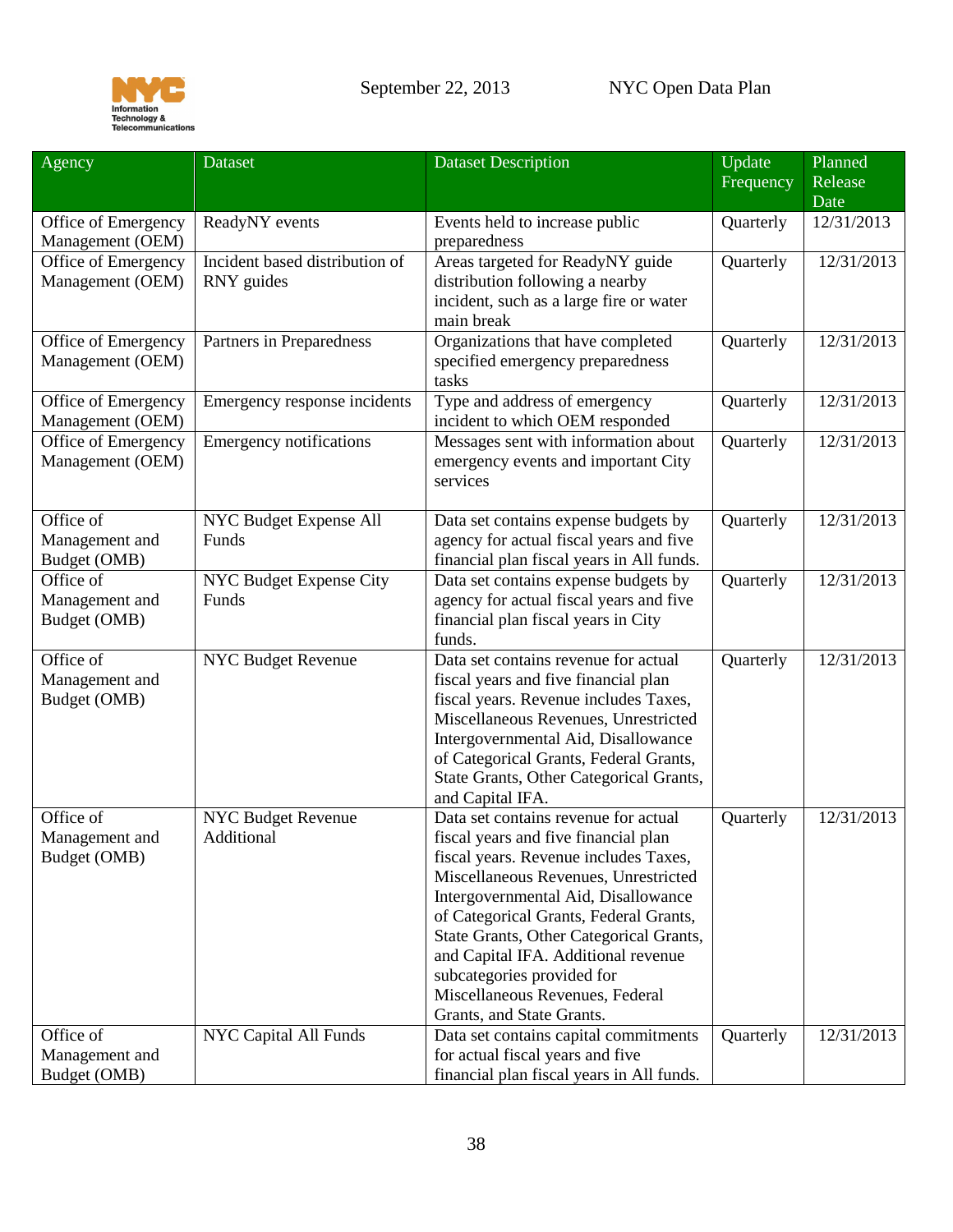

<span id="page-38-1"></span><span id="page-38-0"></span>

| Agency                                        | <b>Dataset</b>                                              | <b>Dataset Description</b>                                                                                                 | Update<br>Frequency | Planned<br>Release |
|-----------------------------------------------|-------------------------------------------------------------|----------------------------------------------------------------------------------------------------------------------------|---------------------|--------------------|
|                                               |                                                             |                                                                                                                            |                     | Date               |
| Office of<br>Management and<br>Budget (OMB)   | <b>NYC Capital City Funds</b>                               | Data set contains capital commitments<br>for actual fiscal years and five<br>financial plan fiscal years in City<br>funds. | Quarterly           | 12/31/2013         |
| Office of the<br>Comptroller<br>(COMPTROLLER) | <b>Audit Reports</b>                                        | Audits of the operations and programs<br>of City agencies and private entities<br>doing business with the City             | Monthly             | 11/30/2013         |
| Office of the<br>Comptroller<br>(COMPTROLLER) | Annual Report (Audit)                                       | Annual report on the operations of the<br>Audit Bureau of the New York City<br>Comptroller's Office                        | Annually            | 11/30/2013         |
| Office of the<br>Comptroller<br>(COMPTROLLER) | <b>Cash Flow</b>                                            | Cash letters, cash flow analysis -<br>Projects and documents daily cash<br>balances in the City general fund               | Daily               | 11/30/2013         |
| Office of the<br>Comptroller<br>(COMPTROLLER) | Checkbook 2.0                                               | Financial Transparency System -<br>Includes information on Budget,<br>Revenue, Spending, Contracts and<br>Payroll          | Daily               | 11/30/2013         |
| Office of the<br>Comptroller<br>(COMPTROLLER) | Labor Law Prevailing Wage<br>(LLPW)                         | Constructs and amends prevailing<br>wage schedules                                                                         | Annually            | 11/30/2013         |
| Office of the<br>Comptroller<br>(COMPTROLLER) | <b>Annual Claims Report</b>                                 | Aggregate report of Claims<br>information                                                                                  | Annually            | 11/30/2013         |
| Office of the<br>Comptroller<br>(COMPTROLLER) | People's Budget                                             | Online voting platform and idea<br>generation                                                                              | <b>TBD</b>          | 11/30/2013         |
| Office of the<br>Comptroller<br>(COMPTROLLER) | Minority & Women-Owned<br><b>Business Enterprise (MWBE)</b> | Transparency data which provides<br>information on MWBE vendor<br>statistics                                               | Daily               | 11/30/2013         |
| Office of the Mayor<br>(OTM)                  | Procurements by Industry                                    | Summary table of procurements in the<br>fiscal year grouped by agency and<br>industry                                      | Annually            | 9/17/2014          |
| Office of the Mayor<br>(OTM)                  | Procurements by Size                                        | Summary table of procurements in the<br>fiscal year grouped by agency and size                                             | Annually            | 9/17/2014          |
| Office of the Mayor<br>(OTM)                  | Procurements by Method                                      | Summary table of procurements in the<br>fiscal year grouped by agency and<br>method of award                               | Annually            | 9/17/2014          |
| Office of the Mayor<br>(OTM)                  | Competitiveness                                             | Summary table of agency<br>procurements categorized by level of<br>competition                                             | Annually            | 9/17/2014          |
| Office of the Mayor<br>(OTM)                  | <b>Environmentally Preferable</b><br>Procurements           | Summary of environmentally<br>preferable procurements                                                                      | Annually            | 9/17/2014          |
| Office of the Mayor<br>(OTM)                  | Franchise and Concession<br><b>Review Committee</b>         | Summary table of franchises and<br>concessions                                                                             | Annually            | 9/17/2014          |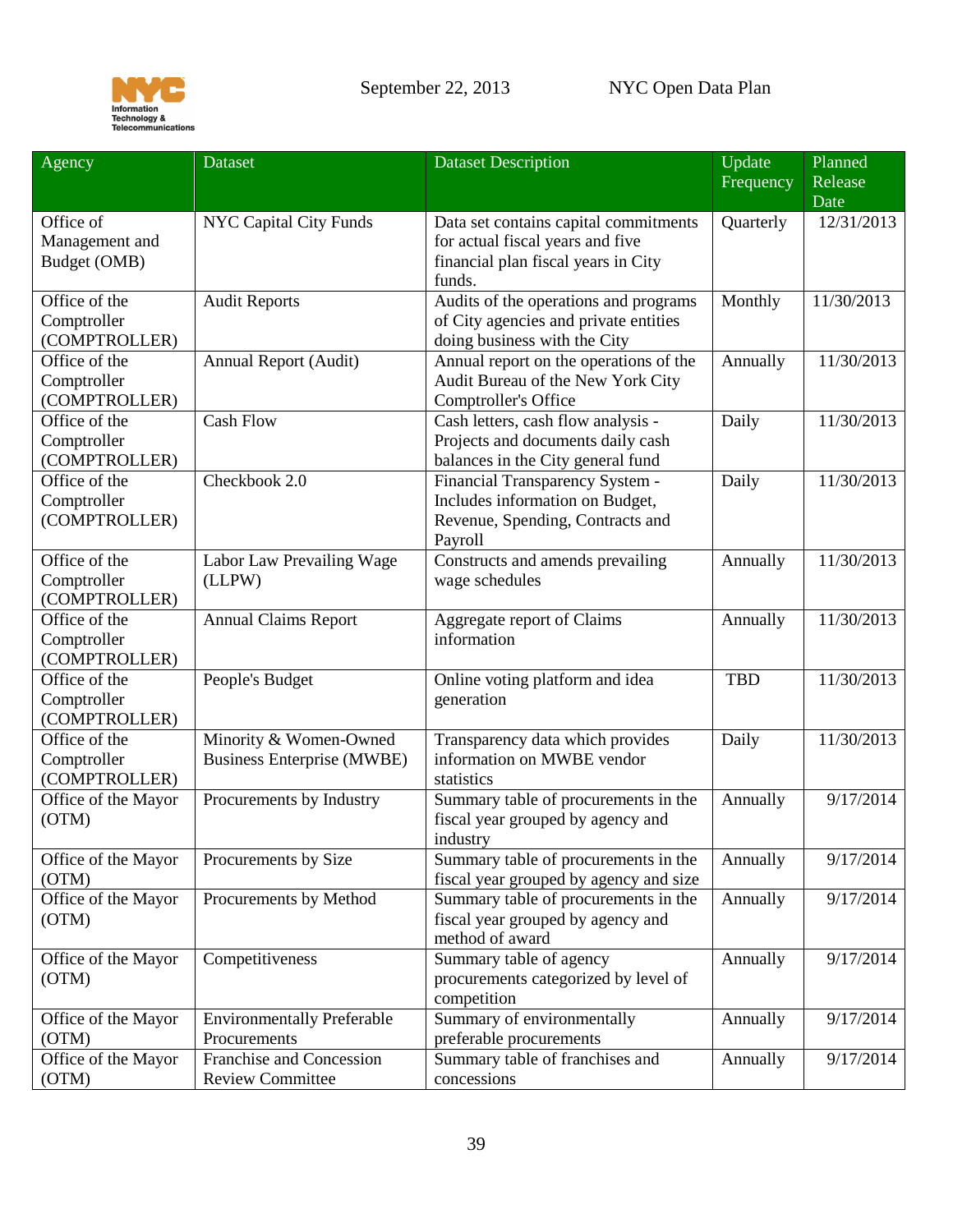

| Agency                       | <b>Dataset</b>                     | <b>Dataset Description</b>                                          | Update<br>Frequency | Planned<br>Release |
|------------------------------|------------------------------------|---------------------------------------------------------------------|---------------------|--------------------|
|                              |                                    |                                                                     |                     | Date               |
| Office of the Mayor          | <b>MWBE Utilization by Agency</b>  | Minority and women owned business                                   | Annually            | 9/17/2014          |
| (OTM)                        |                                    | utilization by agency                                               |                     |                    |
| Office of the Mayor          | <b>MWBE Utilization By</b>         | Minority and women owned business                                   | Annually            | 9/17/2014          |
| (OTM)                        | Industry                           | utilization by industry                                             |                     |                    |
| Office of the Mayor<br>(OTM) | <b>MWBE Participation Goals</b>    | Contracts subject to local law 1<br>(MWBE)                          | Annually            | 9/17/2014          |
| Office of the Mayor          | <b>MWBE Large Scale</b>            | Summary of large scale procurement                                  | Annually            | 9/17/2014          |
| (OTM)                        | Procurements                       | reviews required by LL1                                             |                     |                    |
| Office of the Mayor<br>(OTM) | <b>MWBE Waivers</b>                | Summary of waivers of MWBE goals<br>required by LL1                 | Annually            | 9/17/2014          |
| Office of the Mayor<br>(OTM) | <b>MWBE</b> Modifications          | Summary of MWBE goals<br>modifications required by LL1              | Annually            | 9/17/2014          |
| Office of the Mayor          | <b>Apprenticeship Primes</b>       | Summary of prime contracts subject to                               | Annually            | 9/17/2014          |
| (OTM)                        |                                    | apprenticeship requirements                                         |                     |                    |
| Office of the Mayor          | <b>NYS Food Purchasing</b>         | Summary of NYS food purchasing                                      | Annually            | 9/17/2014          |
| (OTM)                        |                                    | survey                                                              |                     |                    |
| Office of the Mayor<br>(OTM) | <b>Vendor Disputes</b>             | Summary of vendor disputes                                          | Annually            | 9/17/2014          |
| Office of the Mayor          | Human Services Annual Plan         | Listing of planned actions to continue                              | Annually            | 7/1/2014           |
| (OTM)                        |                                    | provision of human/client services                                  |                     |                    |
| Office of the Mayor<br>(OTM) | <b>Construction Pipeline</b>       | Listing of upcoming construction<br>opportunities                   | Quarterly           | 7/1/2014           |
| Office of the Mayor<br>(OTM) | LL63 Plan                          | Listing of planned procurements<br>relevant to Local Law 63 of 2011 | Annually            | 7/1/2014           |
| Office of the Mayor<br>(OTM) | LL1 Plan                           | Listing of planned procurements<br>relevant to Local Law 1 of 2013  | Annually            | 7/1/2014           |
| Office of the Mayor          | Judicial Appointments and          | This list contains names and                                        | Annually            | 6/30/2014          |
| (OTM)                        | Reappointments                     | biographical information for judicial                               |                     |                    |
|                              |                                    | appointments and reappointments to                                  |                     |                    |
|                              |                                    | date                                                                |                     |                    |
| Office of the Mayor          | <b>DPR</b> Approved Event          | This list contains information on                                   | Daily               | 10/1/2013          |
| (OTM)                        | Applications                       | approved event applications                                         |                     |                    |
|                              |                                    |                                                                     |                     |                    |
| Office of the Mayor          | <b>Brooklyn Bridge Park</b>        | This list contains information on                                   | Daily               | 10/1/2013          |
| (OTM)                        | <b>Approved Event Applications</b> | approved event applications                                         |                     |                    |
| Office of the Mayor          | <b>Trust for Governors Island</b>  | This list contains information on                                   | Daily               | 10/1/2013          |
| (OTM)                        | <b>Approved Event Applications</b> | approved event applications.                                        |                     |                    |
| Office of the Mayor          | NYC Clean Heat dataset             | NYC Clean Heat dataset                                              | Monthly             | 8/1/2014           |
| (OTM)                        |                                    |                                                                     |                     |                    |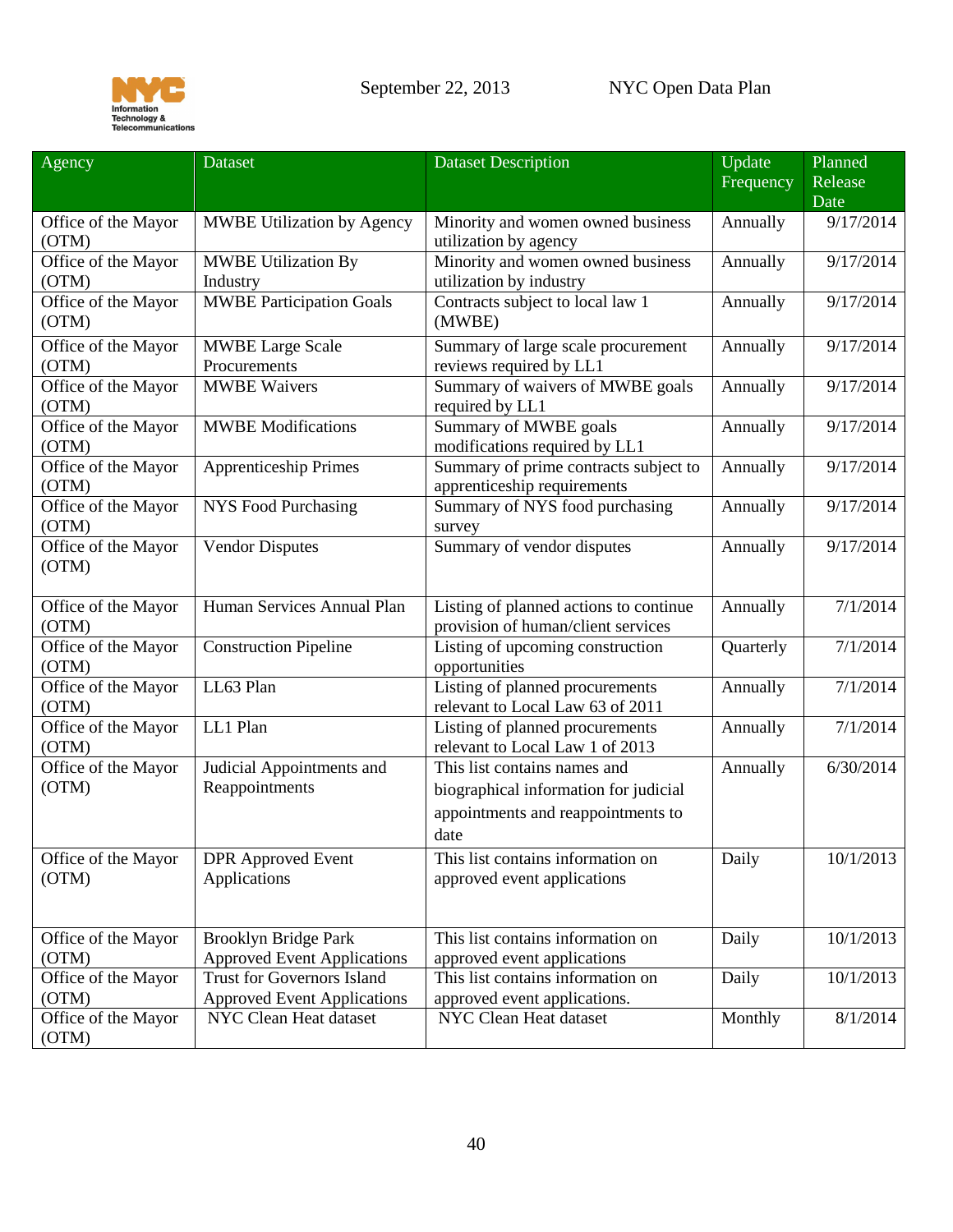

| Agency                       | Dataset                           | <b>Dataset Description</b>                                                                                                                                                                                                                                                                                                                                                                                                                                                                                                                                                  | Update    | Planned    |
|------------------------------|-----------------------------------|-----------------------------------------------------------------------------------------------------------------------------------------------------------------------------------------------------------------------------------------------------------------------------------------------------------------------------------------------------------------------------------------------------------------------------------------------------------------------------------------------------------------------------------------------------------------------------|-----------|------------|
|                              |                                   |                                                                                                                                                                                                                                                                                                                                                                                                                                                                                                                                                                             | Frequency | Release    |
|                              |                                   |                                                                                                                                                                                                                                                                                                                                                                                                                                                                                                                                                                             |           | Date       |
| Office of the Mayor<br>(OTM) | City GHG Reduction projects       | The City's Long-Term Sustainability<br>Plan, PlaNYC, calls for City<br>government to reduce greenhouse gas<br>emissions produced by municipal<br>operations 30% by 2017. A large part<br>of this effort is retrofitting municipal<br>buildings to become more energy<br>efficient. This dataset lists energy<br>efficiency projects at City buildings<br>that are complete or in progress.<br>Projects are listed by address, building<br>name, and agency, and the dataset<br>includes the estimated reduction in<br>tons of GHG emissions associated with<br>the project. | Quarterly | 8/1/2014   |
| Office of the Mayor<br>(OTM) | <b>Sustainability Indicators</b>  | The sustainability indicators are used<br>by the Mayor's Office of Long-Term<br>Planning and Sustainability to track the<br>progress of the PlaNYC program.                                                                                                                                                                                                                                                                                                                                                                                                                 | Annually  | 8/1/2014   |
| Office of the Mayor<br>(OTM) | <b>Benchmarking Data LL84</b>     | Energy and water benchmarking<br>results for non-residential properties<br>covered under the benchmarking<br>ordinance (Local Law 84). The list was<br>updated on September 24th to account<br>for discrepancies in building<br>identification.                                                                                                                                                                                                                                                                                                                             | Annually  | 8/1/2014   |
| Office of the Mayor<br>(OTM) | Resiliency data                   | Resiliency metrics that monitor the<br>success of agencies in meeting their<br>resiliency objectives.                                                                                                                                                                                                                                                                                                                                                                                                                                                                       | Monthly   | 8/1/2014   |
| Office of the Mayor<br>(OTM) | Citywide Performance<br>Reporting | Performance indicators for all city<br>agencies                                                                                                                                                                                                                                                                                                                                                                                                                                                                                                                             | Monthly   | 6/30/2014  |
| Office of the Mayor<br>(OTM) | <b>SCOUT Conditions</b>           | Quality of life conditions reported by<br>city inspectors.                                                                                                                                                                                                                                                                                                                                                                                                                                                                                                                  | Monthly   | 12/31/2013 |
| Office of the Mayor<br>(OTM) | <b>CORE Ratings</b>               | Program reports on the quality of<br>customer service and the physical<br>conditions of the City's walk-in<br>centers.                                                                                                                                                                                                                                                                                                                                                                                                                                                      | Annually  | 12/31/2013 |
| Office of the Mayor<br>(OTM) | <b>Scorecard Ratings</b>          | Street and sidewalk cleanliness ratings.                                                                                                                                                                                                                                                                                                                                                                                                                                                                                                                                    | Monthly   | 12/31/2013 |
| Office of the Mayor<br>(OTM) | <b>OSE</b> Inspections            | This list contains information on the<br>complaints to and inspections of<br>locations inspected by Office of<br>Special Enforcement.                                                                                                                                                                                                                                                                                                                                                                                                                                       | Daily     | 12/31/2013 |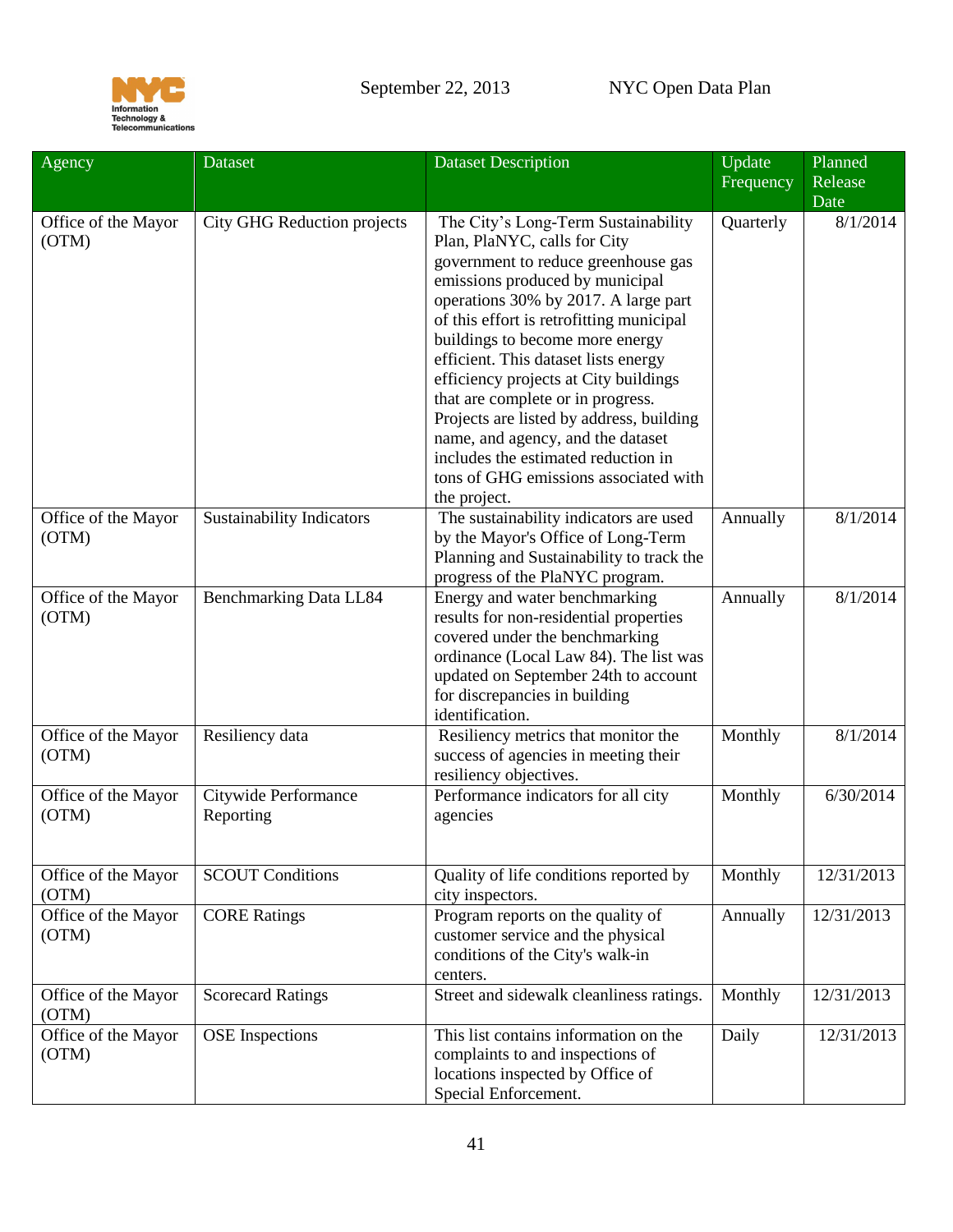

<span id="page-41-1"></span><span id="page-41-0"></span>

| Agency                                                     | Dataset                                   | <b>Dataset Description</b>                                                                                                                  | Update<br>Frequency | Planned<br>Release<br>Date |
|------------------------------------------------------------|-------------------------------------------|---------------------------------------------------------------------------------------------------------------------------------------------|---------------------|----------------------------|
| Office of the Mayor<br>(OTM)                               | NBAT Time to Open                         | This list contains information on the<br>time it takes a client to open its doors<br>once engaging New Business<br><b>Acceleration Team</b> | Quarterly           | 12/31/2014                 |
| Office of the Mayor<br>(OTM)                               | NBAT Jobs created stats                   | This list tracks the number of jobs<br><b>New Business Acceleration Team</b><br>helped create by assisting<br>clients/businesses in opening | Monthly             | 12/31/2014                 |
| Office of the Mayor<br>(OTM)                               | <b>NBAT Client List</b>                   | This list contains information on<br>businesses assisted in opening by New<br><b>Business Acceleration Team in New</b><br>York City.        | Weekly              | 12/31/2014                 |
| Office of the Mayor<br>(OTM)                               | NYC Service Initiatives by<br>Impact area | A listing of NYC Service Initiatives by<br>Impact area                                                                                      | Monthly             | 11/15/2013                 |
| <b>Staten Island</b><br><b>Borough President</b><br>(BPSI) | <b>Helpline Cases by Category</b>         | This file contains aggregate<br>information of Helpline Cases by<br>Category                                                                | Annually            | 8/30/2018                  |
| <b>Staten Island</b><br><b>Borough President</b><br>(BPSI) | <b>Category Master File</b>               | This reference table contains category<br>id and descriptions                                                                               | Annually            | 8/30/2018                  |
| <b>Staten Island</b><br><b>Borough President</b><br>(BPSI) | <b>Total House Number File</b>            | This file contains aggregate<br>information of total new house<br>numbers assigned in Staten Island                                         | Annually            | 8/30/2018                  |
| Taxi and Limousine<br>Commission (TLC)                     | <b>SHL Drivers - Trained</b>              | This list contains information on the<br>status of current SHL drivers who had<br>completed Passenger Assistance<br>Training.               | Daily               | 3/1/2014                   |
| Taxi and Limousine<br>Commission (TLC)                     | SHL Vehicles - Authorized                 | This list contains information on the<br>status of current SHL vehicles<br>authorized to operate in New York<br>City.                       | Daily               | 3/1/2014                   |
| Taxi and Limousine<br>Commission (TLC)                     | <b>SHL Vehicles - Inactive</b>            | This list contains information on SHL<br>vehicles that are currently inactive.                                                              | Daily               | 3/1/2014                   |
| Taxi and Limousine<br>Commission (TLC)                     | SHL Vehicles - Make and<br>Model          | This list contains information on<br>authorized make and model for use as<br>TLC SHL vehicles                                               | Weekly              | 3/1/2015                   |
| Taxi and Limousine<br>Commission (TLC)                     | SHL - LPEP Provider                       | This list contains information on LPEP<br>providers that are authorized for NYC<br>TLC licensed SHL vehicles                                | Monthly             | 3/1/2015                   |
| Taxi and Limousine<br>Commission (TLC)                     | <b>SHL Vehicles - Agents</b>              | This list contains information on<br>authorized SHL agents                                                                                  | Weekly              | 3/1/2015                   |
| Taxi and Limousine<br>Commission (TLC)                     | SHL Vehicles - Meter-shops                | This list contains information on<br>authorized SHL meter-shops                                                                             | Weekly              | 3/1/2015                   |
| Taxi and Limousine<br>Commission (TLC)                     | <b>SHL Vehicles - Brokers</b>             | This list contains information on<br>taxicab brokers                                                                                        | Weekly              | 3/1/2015                   |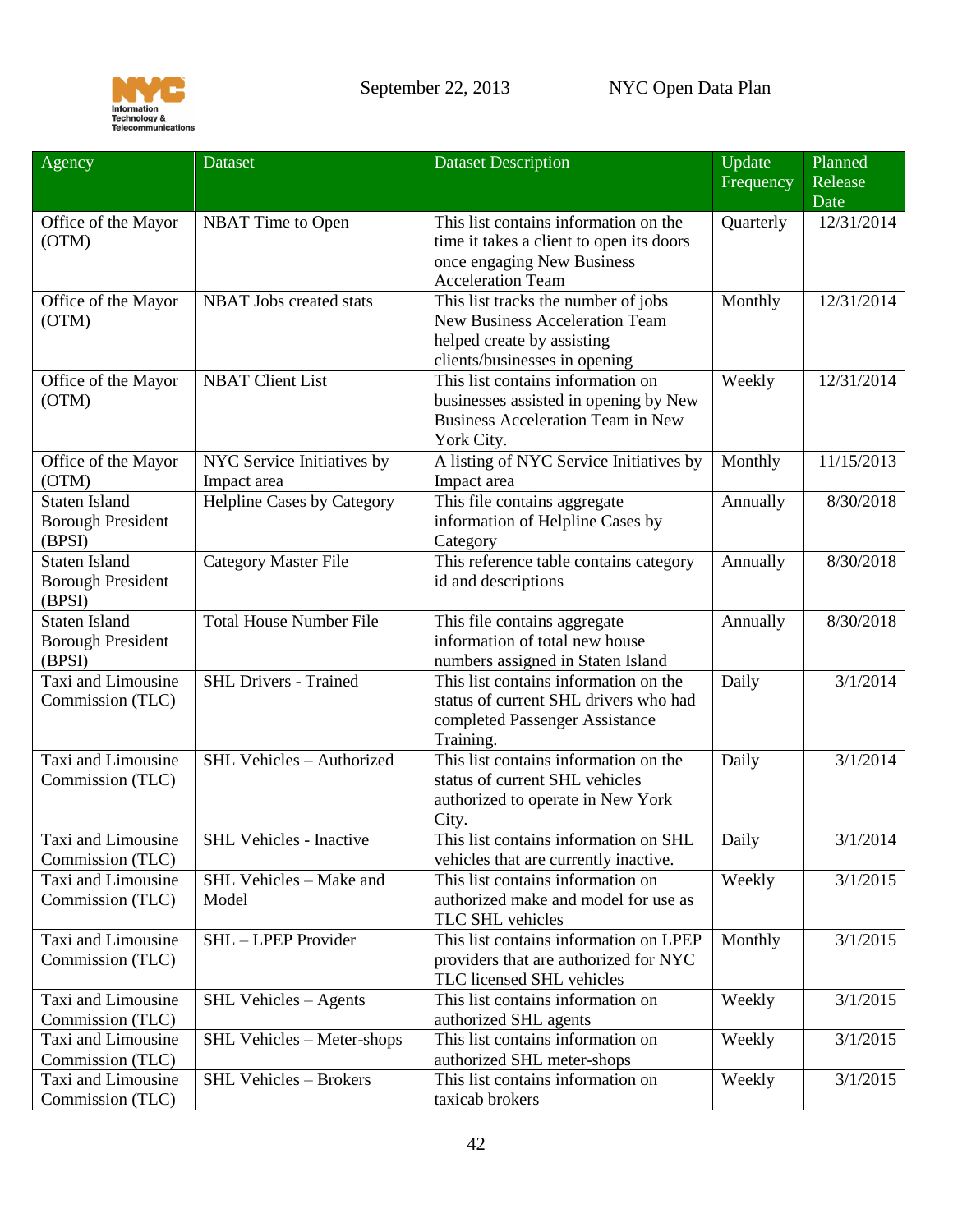

| Agency             | Dataset                        | <b>Dataset Description</b>              | Update<br>Frequency | Planned<br>Release<br>Date |
|--------------------|--------------------------------|-----------------------------------------|---------------------|----------------------------|
| Taxi and Limousine | <b>SHL Vehicles - Permits</b>  | This list contains information on       | Daily               | 3/1/2015                   |
| Commission (TLC)   |                                | current SHL permits                     |                     |                            |
| Taxi and Limousine | <b>SHL Vehicles - Endorsed</b> | This list contains information on SHL   | Weekly              | 3/1/2014                   |
| Commission (TLC)   | <b>Bases</b>                   | endorsed bases                          |                     |                            |
| Taxi and Limousine | Black Car – Authorized         | This list contains information on black | Daily               | 3/1/2016                   |
| Commission (TLC)   | Vehicles                       | car vehicles                            |                     |                            |